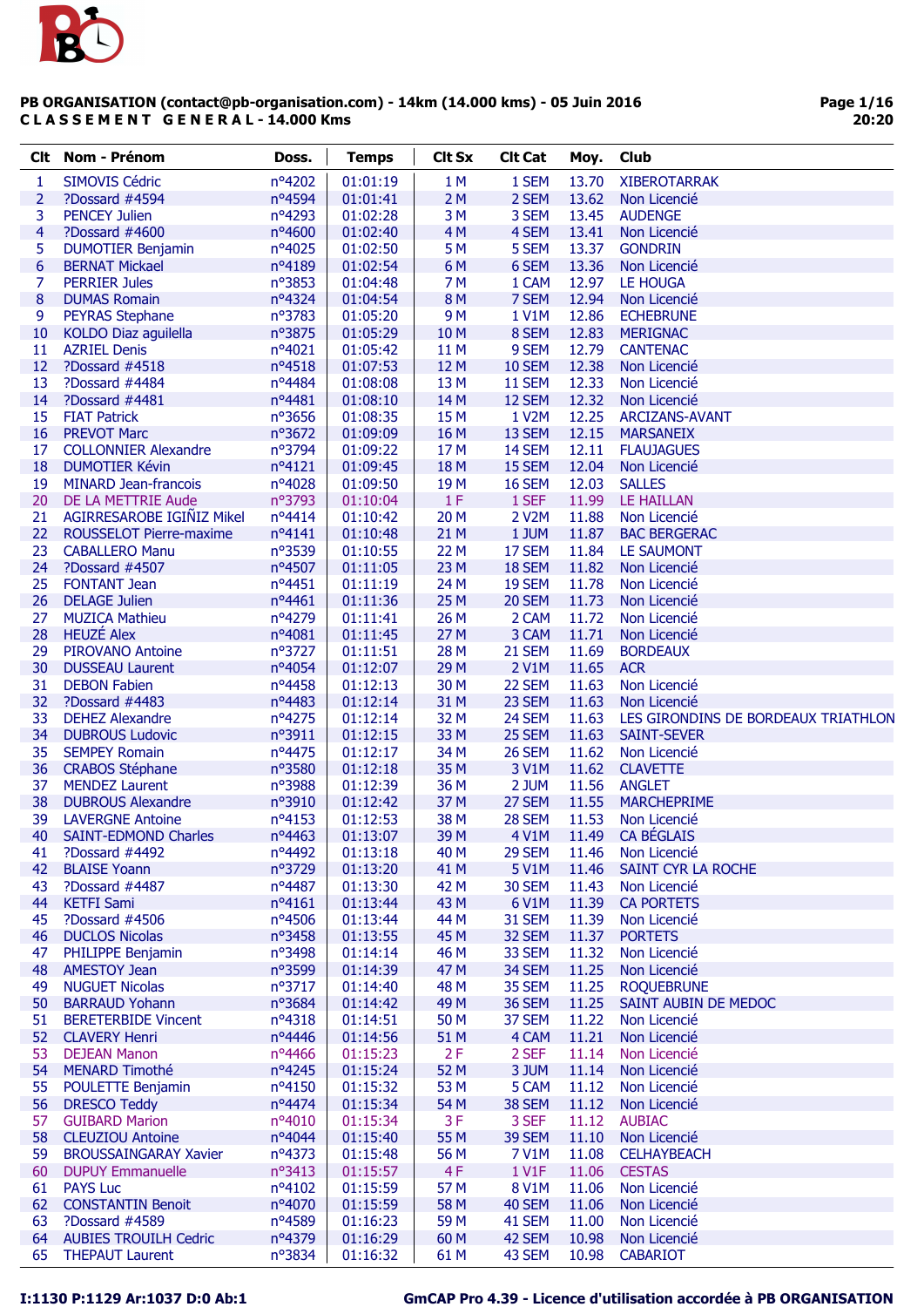

| Clt. | <b>Nom - Prénom</b>         | Doss.           | <b>Temps</b> | <b>Clt Sx</b>   | <b>Clt Cat</b> | Moy.  | Club                      |
|------|-----------------------------|-----------------|--------------|-----------------|----------------|-------|---------------------------|
| 66   | <b>DUSSAUX Adrien</b>       | nº3732          | 01:16:42     | 62 M            | 44 SEM         | 10.95 | <b>BRUGES</b>             |
| 67   | <b>MEILLIER Laurent</b>     | $n^{\circ}3460$ | 01:16:44     | 63 M            | 45 SEM         | 10.95 | <b>VILLENAVE D'ORNON</b>  |
| 68   | ?Dossard #4596              | nº4596          | 01:16:44     | 64 M            | 46 SEM         | 10.95 | Non Licencié              |
| 69   | PIERRE Jean-noel            | nº3940          | 01:16:57     | 65 M            | 47 SEM         | 10.92 | <b>LABENNE</b>            |
| 70   | <b>CLEMENT Myriame</b>      | nº3622          | 01:17:06     | 5F              | 2 V1F          | 10.90 | <b>STE MARIE DE RE</b>    |
| 71   | <b>GASTOLDI Philippe</b>    | n°3951          | 01:17:18     | 66 M            | 9 V1M          | 10.87 | <b>JUILLAN</b>            |
| 72   | <b>FERNANDEZ Olivier</b>    | nº3907          | 01:17:23     | 67 M            | 48 SEM         | 10.86 | <b>TOULOUSE</b>           |
| 73   | <b>SAPIN François</b>       | nº3603          | 01:17:26     | 68 M            | 49 SEM         | 10.85 | <b>BLANQUEFORT</b>        |
| 74   | ?Dossard #4500              | nº4500          | 01:17:31     | 69 <sub>M</sub> | <b>50 SEM</b>  | 10.84 | Non Licencié              |
| 75   | <b>DABADIE Guillaume</b>    | nº4007          | 01:17:46     | 70 M            | 51 SEM         | 10.80 | <b>MACAU</b>              |
| 76   | <b>HOSTEIN Geoffrey</b>     | nº4232          | 01:17:52     | 71 M            | 6 CAM          | 10.79 | Non Licencié              |
| 77   | <b>COUSSO Olivier</b>       | nº3967          | 01:17:57     | 72 M            | 52 SEM         | 10.78 | <b>TOULOUSE</b>           |
| 78   | <b>LUDFORD Scott allen</b>  | nº4225          | 01:17:58     | 73 M            | 7 CAM          | 10.78 | Non Licencié              |
| 79   | D'ALESSANDRO Santiago       | nº4277          | 01:17:58     | 74 M            | 53 SEM         | 10.78 | <b>TARNOS</b>             |
| 80   | <b>AMARA Benjamin</b>       | nº3667          | 01:18:04     | 75 M            | 54 SEM         | 10.76 | <b>TALENCE</b>            |
| 81   | <b>LECOMTE Patrick</b>      | nº3428          | 01:18:21     | 76 M            | 10 V1M         | 10.72 | <b>MONACO</b>             |
| 82   | <b>FOURRE Jacques</b>       | nº4280          | 01:18:22     | 77 M            | <b>11 V1M</b>  | 10.72 | <b>AC POUILLON</b>        |
| 83   | <b>ALAIN Jerome franck</b>  | nº3554          | 01:18:23     | 78 M            | 12 V1M         | 10.72 | <b>ANGLET</b>             |
| 84   | <b>HAURET CLOS Benjamin</b> | nº3963          | 01:18:23     | 79 M            | <b>55 SEM</b>  | 10.72 | <b>BORDEAUX</b>           |
| 85   | <b>SPITERI Cédric</b>       | nº3574          | 01:18:26     | 80 M            | <b>56 SEM</b>  | 10.71 | <b>EYSINES</b>            |
| 86   | SOUBIRAN Jean-michel        | nº3827          | 01:18:28     | 81 M            | 3 V2M          | 10.71 | <b>BORDEAUX</b>           |
| 87   | ?Dossard #4486              | nº4486          | 01:18:37     | 82 M            | 57 SEM         | 10.69 | Non Licencié              |
| 88   | <b>BUSTINGORRY Jimmy</b>    | nº4335          | 01:18:39     | 83 M            | <b>58 SEM</b>  | 10.68 | Non Licencié              |
| 89   | <b>VIMENEY Michel</b>       | nº4444          | 01:18:40     | 84 M            | 1 V3M          | 10.68 | <b>BEGLES</b>             |
| 90   | <b>POUJEAU Armand</b>       | nº3987          | 01:18:43     | 85 M            | 59 SEM         | 10.67 | <b>IRUN</b>               |
| 91   | <b>BERARD Thomas</b>        | nº3621          | 01:18:47     | 86 M            | 60 SEM         | 10.66 | <b>SEIGNOSSE</b>          |
| 92   | ?Dossard #4515              | nº4515          | 01:18:53     | 87 M            | 61 SEM         | 10.65 | Non Licencié              |
| 93   | <b>BARONNET Vivien</b>      | nº3843          | 01:18:59     | 88 M            | 62 SEM         | 10.64 | <b>ANGLET</b>             |
| 94   | ?Dossard #4494              | nº4494          | 01:19:04     | 89 M            | 63 SEM         | 10.63 | Non Licencié              |
| 95   | <b>QUENEL Carine</b>        | nº3703          | 01:19:05     | 6F              | 4 SEF          | 10.62 | <b>CRÉON</b>              |
| 96   | <b>FAVRIOU Thomas</b>       | $n^{\circ}3661$ | 01:19:12     | 90 M            | 64 SEM         | 10.61 | <b>PESSAC</b>             |
| 97   | <b>GUILCOU Xavier</b>       | $n^o4135$       | 01:19:22     | 91 M            | 13 V1M         | 10.59 | Non Licencié              |
| 98   | <b>CANEROT Vincent</b>      | nº4218          | 01:19:31     | 92 M            | 14 V1M         | 10.57 | Non Licencié              |
| 99   | <b>DUBLANC Christian</b>    | nº4217          | 01:19:38     | 93 M            | 2 V3M          | 10.55 | Non Licencié              |
|      | 100 MARTINOL Lionel         | n°3918          | 01:19:43     | 94 M            | 65 SEM         | 10.54 | <b>PAU</b>                |
|      | 101 THIRIAU Gabriel         | nº4449          | 01:19:46     | 95 <sub>M</sub> | <b>66 SEM</b>  | 10.53 | <b>STOP MINES EH</b>      |
|      | 102 ?Dossard #4597          | nº4597          | 01:19:48     | 96 M            | 67 SEM         | 10.53 | Non Licencié              |
| 103  | <b>DESPEAUX Bastien</b>     | nº4339          | 01:19:48     | 97 M            | 68 SEM         | 10.53 | Non Licencié              |
| 104  | <b>BIVES Lionel</b>         | nº4212          | 01:19:52     | 98 M            | <b>15 V1M</b>  | 10.52 | Non Licencié              |
| 105  | <b>DENIS Martin</b>         | nº4310          | 01:20:00     | 99 M            | 69 SEM         | 10.50 | <b>BILLERE</b>            |
|      | 106 CASTETS Jean-pierre     | n°3899          | 01:20:04     | 100 M           | <b>16 V1M</b>  | 10.49 | <b>HENDAYE</b>            |
| 107  | <b>SALAUN Aurore</b>        | nº4151          | 01:20:05     | 7F              | 5 SEF          | 10.49 | <b>PBA TRAIL</b>          |
|      | 108 LAFOURCADE Christophe   | nº4139          | 01:20:05     | 101 M           | 17 V1M         | 10.49 | Non Licencié              |
|      | 109 PERRIN Marc             | nº3596          | 01:20:07     | 102 M           | <b>70 SEM</b>  | 10.49 | <b>ESCALQUENS</b>         |
|      | 110 GRELLIER Joanny         | nº4357          | 01:20:09     | 103 M           | 8 CAM          | 10.48 | Non Licencié              |
|      | 111 FERRER Mano             | nº3712          | 01:20:10     | 104 M           | 4 V2M          | 10.48 | <b>RIVEDOUX</b>           |
|      | 112 PALACIN Laurann         | $n^o4116$       | 01:20:11     | 105 M           | <b>71 SEM</b>  | 10.48 | Non Licencié              |
| 113  | <b>SEIGNEURIC Thomas</b>    | nº3816          | 01:20:16     | 106 M           | 72 SEM         | 10.47 | <b>TOULOUSE</b>           |
|      | 114 LAFAYE Thierry          | $n^{\circ}3611$ | 01:20:18     | 107 M           | 73 SEM         | 10.46 | <b>CAPDROT</b>            |
|      | 115 BOURGEOIS Frederic      | nº3939          | 01:20:19     | 108 M           | <b>18 V1M</b>  | 10.46 | <b>CAPBRETON</b>          |
|      | 116 TASCHET Stéphane        | nº3835          | 01:20:21     | 109 M           | 5 V2M          | 10.46 | <b>POITIERS</b>           |
|      | 117 THIBAULT Benoit         | $n^{\circ}3802$ | 01:20:26     | 110 M           | <b>74 SEM</b>  | 10.44 | LA BARTHE DE NESTE        |
|      | 118 REYNAL Sébastien        | nº3948          | 01:20:33     | 111 M           | 19 V1M         | 10.43 | <b>NERAC</b>              |
|      | 119 PAUL Etienne            | nº4345          | 01:20:37     | 112 M           | 6 V2M          | 10.42 | Non Licencié              |
|      | 120 BOUY Stephanr           | nº4190          | 01:20:49     | 113 M           | <b>75 SEM</b>  | 10.40 | <b>ANDERNOS LES BAINS</b> |
|      | 121 BESSE Alexandre         | nº3445          | 01:21:01     | 114 M           | <b>76 SEM</b>  | 10.37 | <b>AUCAMVILLE</b>         |
|      | 122 ?Dossard #4501          | $n^o$ 4501      | 01:21:06     | 115 M           | 77 SEM         | 10.36 | Non Licencié              |
|      | 123 VOYDIE Arthur           | nº3908          | 01:21:09     | 116 M           | 9 CAM          | 10.35 | SAINT PÈE SUR NIVELLE     |
|      | 124 FEVRIER Thierry         | nº3402          | 01:21:18     | 117 M           | 20 V1M         | 10.33 | <b>BLANQUEFORT</b>        |
| 125  | <b>SAVARY Sébastien</b>     | nº3476          | 01:21:24     | 118 M           | <b>78 SEM</b>  | 10.32 | <b>MACAU</b>              |
|      | 126 NAVARRO Bertrand        | nº3833          | 01:21:27     | 119 M           | <b>79 SEM</b>  | 10.31 | <b>MIRANDE</b>            |
| 127  | <b>GOYENECHE Benoit</b>     | nº4416          | 01:21:29     | 120 M           | <b>80 SEM</b>  | 10.31 | Non Licencié              |
|      | 128 GALY Christian          | $n^{\circ}3435$ | 01:21:32     | 121 M           | 3 V3M          | 10.30 | <b>TOULOUSE</b>           |
|      | 129 PLANTE Frédéric         | nº3818          | 01:21:34     | 122 M           | 81 SEM         | 10.30 | <b>LANDORTHE</b>          |
|      | 130 BEDIN Bertrand          | nº4390          | 01:21:38     | 123 M           | 82 SEM         | 10.29 | Non Licencié              |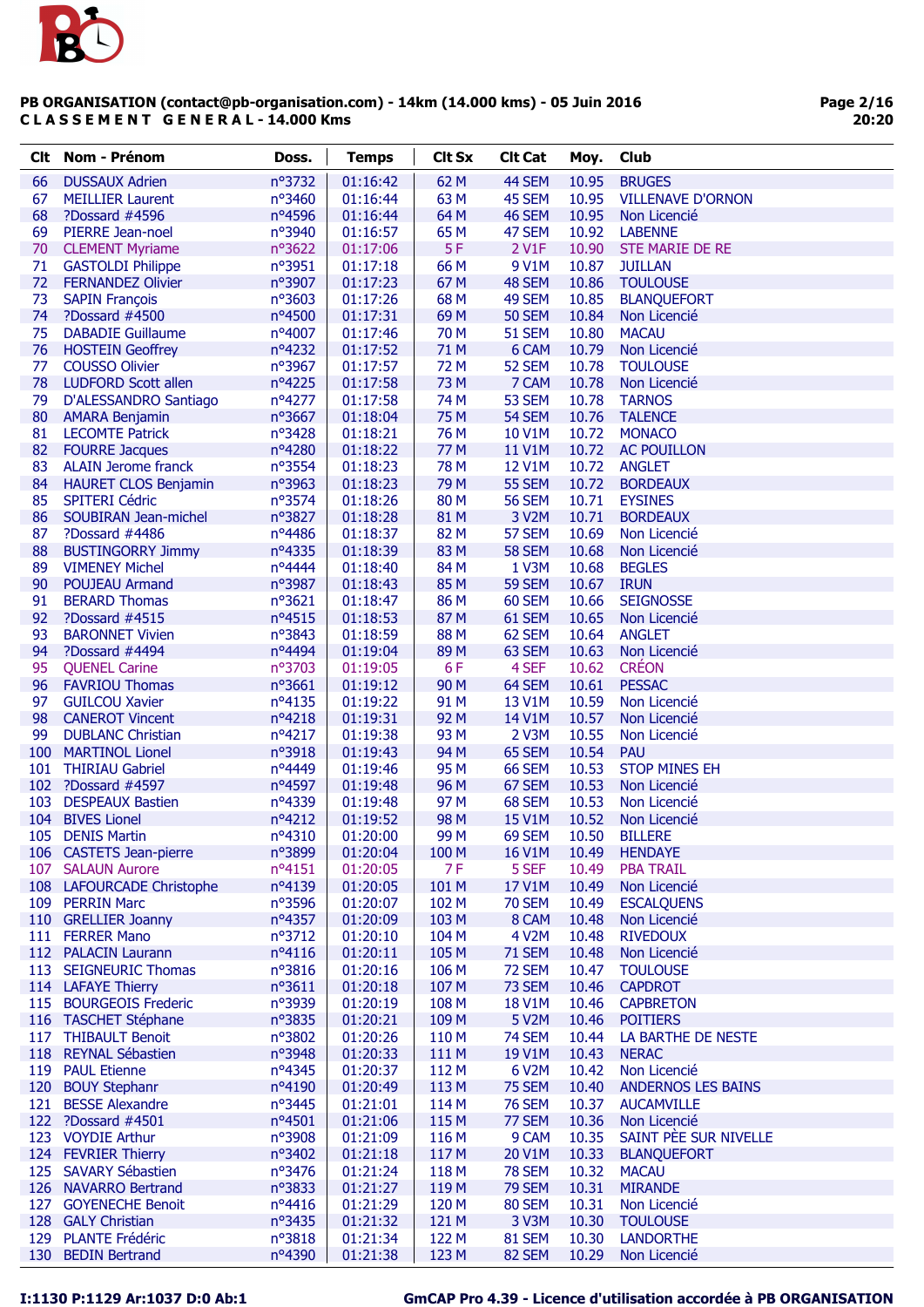

| Clt. | Nom - Prénom                          | Doss.     | <b>Temps</b> | <b>Clt Sx</b> | <b>Clt Cat</b> | Moy.  | Club                       |
|------|---------------------------------------|-----------|--------------|---------------|----------------|-------|----------------------------|
|      | 131 GONZALEZ Michael                  | nº4032    | 01:21:44     | 124 M         | 83 SEM         | 10.28 | Non Licencié               |
|      | 132 GAYDOU Sylvain                    | nº4354    | 01:21:44     | 125 M         | 84 SEM         | 10.28 | Non Licencié               |
| 133  | <b>BARRIAC Christophe</b>             | nº3489    | 01:21:51     | 126 M         | 21 V1M         | 10.26 | <b>TOULOUSE</b>            |
|      | 134 LAPLACE Arnaud                    | nº4133    | 01:21:57     | 127 M         | 85 SEM         | 10.25 | Non Licencié               |
|      | 135 BERTHOME Pierre                   | nº4445    | 01:22:01     | 128 M         | 4 JUM          | 10.24 | Non Licencié               |
|      | 136 ASTIES Laurent                    | nº4223    | 01:22:11     | 129 M         | <b>86 SEM</b>  | 10.22 | Non Licencié               |
|      | 137 MARTINEZ Louis                    | nº4192    | 01:22:17     | 130 M         | <b>7 V2M</b>   | 10.21 | <b>USTARITZ</b>            |
|      | 138 CURUTCHAGUE Roger                 | nº4233    | 01:22:18     | 131 M         | 8 V2M          | 10.21 | <b>NON LICENCIÉ</b>        |
|      | 139 PEBAYLE John                      | nº4120    | 01:22:18     | 132 M         | 87 SEM         | 10.21 | Non Licencié               |
|      | 140 MOULIN Philippe                   | nº3423    | 01:22:24     | 133 M         | 9 V2M          | 10.20 | <b>BRIVE LA GAILLARDE</b>  |
|      | 141 CRESPO GOURSAU Danièle            | n°3971    | 01:22:25     | 8F            | 6 SEF          | 10.19 | <b>CARCANS</b>             |
|      | 142 EVRARD Lionel                     | nº4425    | 01:22:32     | 134 M         | <b>22 V1M</b>  | 10.18 | <b>MERIGNAC</b>            |
| 143  | <b>GIUSEPPIN Yoann</b>                | nº4391    | 01:22:35     | 135 M         | 88 SEM         | 10.17 | Non Licencié               |
|      | 144 LAFON Cyril                       | nº4241    | 01:22:48     | 136 M         | 89 SEM         | 10.15 | Non Licencié               |
| 145  | <b>SENGENES Joris</b>                 | nº4000    | 01:22:50     | 137 M         | 1 ESM          | 10.14 | <b>BIARRITZ</b>            |
|      | 146 LON MON POY Jean remi             | nº3608    | 01:22:53     | 138 M         | <b>90 SEM</b>  | 10.14 | SAINT SULPICE D ARNOULT    |
| 147  | <b>MASSONNEAU Audrey</b>              | nº3537    | 01:23:02     | 9F            | 7 SEF          | 10.12 | <b>LE SAUMONT</b>          |
| 148  | <b>DUBOIS Sylvain</b>                 | n°3879    | 01:23:07     | 139 M         | 91 SEM         | 10.11 | <b>BERGERAC</b>            |
| 149  | ?Dossard #4496                        | nº4496    | 01:23:08     | 140 M         | 92 SEM         | 10.11 | Non Licencié               |
|      | 150 HADJADJ David                     | nº3429    | 01:23:10     | 141 M         | 23 V1M         | 10.10 | <b>LUDON MEDOC</b>         |
|      | 151 CAULET Alexandre                  | n°3477    | 01:23:10     | 142 M         | 93 SEM         | 10.10 | <b>PARIS</b>               |
|      |                                       |           |              |               |                |       |                            |
|      | 152 ESTAQUE Mathieu                   | n°3889    | 01:23:16     | 143 M         | 94 SEM         | 10.09 | <b>BIDOS</b>               |
| 153  | <b>SAEZ Charles</b>                   | nº3618    | 01:23:19     | 144 M         | 24 V1M         | 10.08 | <b>NIEUIL L'ESPOIR</b>     |
|      | 154 ARHANCET Jérôme                   | nº4367    | 01:23:21     | 145 M         | 95 SEM         | 10.08 | Non Licencié               |
| 155  | <b>SEBILLEAU Tino</b>                 | nº4047    | 01:23:28     | 146 M         | 10 CAM         | 10.07 | <b>LARRESSORE</b>          |
|      | 156 LAPLACE Julien                    | nº4130    | 01:23:31     | 147 M         | <b>96 SEM</b>  | 10.06 | Non Licencié               |
|      | 157 HOSTEIN Stephane                  | nº4191    | 01:23:34     | 148 M         | <b>25 V1M</b>  | 10.05 | Non Licencié               |
|      | 158 DUBET Adrien                      | nº4051    | 01:23:40     | 149 M         | 97 SEM         | 10.04 | <b>BEAUCENS</b>            |
| 159  | <b>JUTAN Quentin</b>                  | nº4231    | 01:23:40     | 150 M         | 98 SEM         | 10.04 | <b>TOULOUSE</b>            |
|      | 160 LAMY Olivier                      | nº4246    | 01:23:47     | 151 M         | 26 V1M         | 10.03 | ST JEAN DE LUZ             |
|      | 161 DELAYRE Maxime                    | nº4156    | 01:23:48     | 152 M         | 99 SEM         | 10.03 | Non Licencié               |
|      | 162 DUCHENE Patrice                   | nº3681    | 01:23:53     | 153 M         | 10 V2M         | 10.02 | <b>TOURNEFEUILLE</b>       |
| 163  | <b>BODIN Christophe</b>               | nº4268    | 01:23:55     | 154 M         | 27 V1M         | 10.01 | <b>NAPURRAK</b>            |
|      | 164 ?Dossard #4509                    | nº4509    | 01:23:55     | 155 M         | <b>100 SEM</b> | 10.01 | Non Licencié               |
|      | 165 HARISBOURE TERRADILLOS Chr nº4456 |           | 01:24:01     | 10F           | 3 V1F          | 10.00 | Non Licencié               |
|      | 166 ORGERON Damien                    | nº3590    | 01:24:03     | 156 M         | <b>101 SEM</b> | 10.00 | <b>BIGANOS</b>             |
|      | 167 HAGUENIN Franck                   | nº3826    | 01:24:03     | 157 M         | 28 V1M         | 9.99  | <b>TOULOUSE</b>            |
|      | 168 ARNAUD Ludovic                    | nº4073    | 01:24:04     | 158 M         | <b>102 SEM</b> | 9.99  | <b>HASPARREN</b>           |
| 169  | QUINTARD Jérôme                       | nº3544    | 01:24:07     | 159 M         | 29 V1M         | 9.99  | <b>SAMATAN</b>             |
|      | 170 PIERRE Valentin                   | n°3550    | 01:24:08     | 160 M         | 2 ESM          | 9.98  | <b>TOULOUSE</b>            |
|      | 171 DIF Jerome                        | n°3605    | 01:24:12     | 161 M         | 30 V1M         | 9.98  | <b>GRAYSSAS</b>            |
|      | 172 DE LA RIVIERE Jean-baptiste       | nº4392    | 01:24:13     | 162 M         | <b>103 SEM</b> | 9.98  | Non Licencié               |
| 173  | <b>THAUVIN Alexandre</b>              | nº3942    | 01:24:13     | 163 M         | 3 ESM          | 9.97  | <b>MIMIZAN</b>             |
|      | 174 ?Dossard #4502                    | nº4502    | 01:24:15     | 164 M         | <b>104 SEM</b> | 9.97  | Non Licencié               |
|      | 175 PRUVOT Fabien                     | n°3859    | 01:24:17     | 165 M         | 31 V1M         | 9.97  | <b>MARTIGNAS SUR JALLE</b> |
|      | 176 CASENILLE Jerome                  | nº4188    | 01:24:26     | 166 M         | <b>105 SEM</b> | 9.95  | Non Licencié               |
|      | 177 NICOLLE Jerome                    | nº3901    | 01:24:27     | 167 M         | <b>106 SEM</b> | 9.95  | <b>BIZANOS</b>             |
|      | 178 FRONTEAU Dimitri                  | $n^o4413$ | 01:24:28     | 168 M         | <b>107 SEM</b> | 9.95  | Non Licencié               |
|      | 179 SABLON Jean-françois              | nº4286    | 01:24:31     | 169 M         | <b>108 SEM</b> | 9.94  | <b>MONTGUYON</b>           |
|      | 180 DUSART Antoine                    | nº3624    | 01:24:44     | 170 M         | <b>109 SEM</b> | 9.91  | SAINT LAURENT MEDOC        |
|      | 181 LAMBRY Julien                     | nº4398    | 01:24:52     | 171 M         | <b>110 SEM</b> | 9.90  | Non Licencié               |
|      | 182 MEDAL Ronan                       | n°3877    | 01:25:03     | 172 M         | <b>111 SEM</b> | 9.88  | <b>PAU</b>                 |
| 183  | <b>BROQUERE Emmanuel</b>              | nº3578    | 01:25:09     | 173 M         | <b>112 SEM</b> | 9.87  | <b>ALBIAS</b>              |
|      | 184 PULIDO Luis                       | nº4196    | 01:25:09     | 174 M         | 11 CAM         | 9.87  | <b>BORDEAUX</b>            |
|      | 185 POIRON Morgan                     | nº4167    | 01:25:10     | 175 M         | 12 CAM         | 9.86  | <b>USTARITZ</b>            |
|      | 186 DELHORBE Camille                  | nº3408    | 01:25:12     | 176 M         | <b>113 SEM</b> | 9.86  | <b>BORDEAUX</b>            |
| 187  | <b>CHARY Magaly</b>                   | nº4330    | 01:25:16     | 11 F          | 8 SEF          | 9.85  | SAINT MEDARD EN JALLES     |
|      | 188 MOULLÉ Maurice                    | nº3972    | 01:25:17     | 177 M         | 11 V2M         | 9.85  | <b>MARCHEPRIME</b>         |
|      | 189 LECOMTE Michel                    | nº4075    | 01:25:20     | 178 M         | <b>12 V2M</b>  | 9.85  | Non Licencié               |
|      | 190 CLARIOND Emilie                   | nº4371    | 01:25:20     | 12F           | 9 SEF          | 9.84  | Non Licencié               |
|      | 191 DAUMAS Nicolas                    | nº4370    | 01:25:20     | 179 M         | 32 V1M         | 9.84  | Non Licencié               |
|      | 192 ABEILHÉ Benoit                    | nº4469    | 01:25:25     | 180 M         | 33 V1M         | 9.83  | <b>TEAM MAX</b>            |
|      | 193 PIQUEMAL Florent                  | nº3970    | 01:25:36     | 181 M         | <b>114 SEM</b> | 9.81  | <b>BRAX</b>                |
|      | 194 BUSSIERE Jean-christophe          | nº4186    | 01:25:38     | 182 M         | <b>115 SEM</b> | 9.81  | Non Licencié               |
|      | 195 DELANIS Laure                     | nº4431    | 01:25:39     | 13F           | <b>10 SEF</b>  | 9.81  | ST MARTIAL DE VITATERNE    |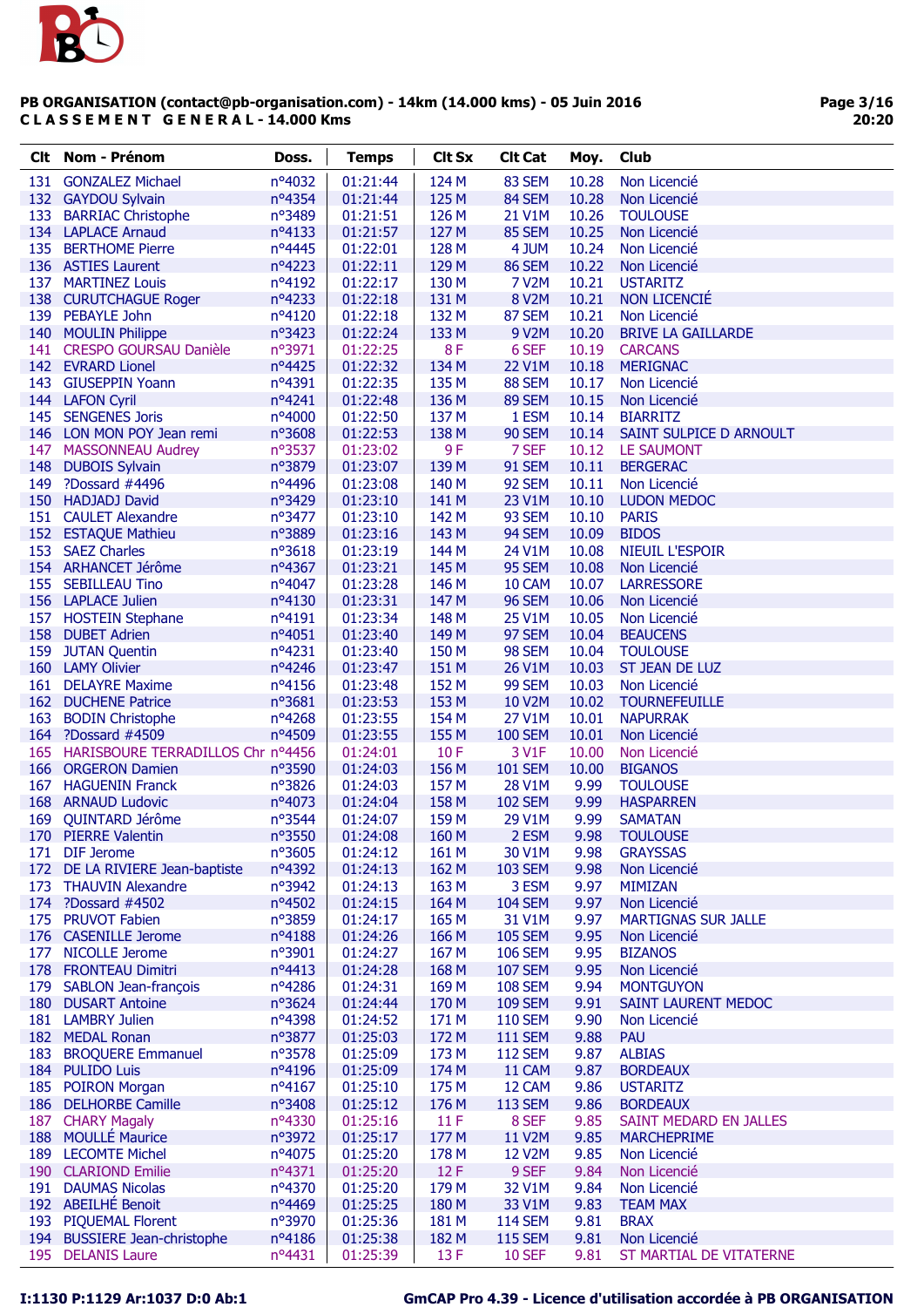

| <b>Clt</b> Nom - Prénom                        | Doss.            | <b>Temps</b>         | <b>Clt Sx</b>  | <b>Clt Cat</b>                   | Moy.         | <b>Club</b>                                  |
|------------------------------------------------|------------------|----------------------|----------------|----------------------------------|--------------|----------------------------------------------|
| 196 MONTIL Nicolas                             | nº4429           | 01:25:39             | 183 M          | <b>116 SEM</b>                   | 9.81         | Non Licencié                                 |
| 197 ?Dossard #4482                             | nº4482           | 01:25:40             | 184 M          | <b>117 SEM</b>                   | 9.81         | Non Licencié                                 |
| 198 DUBOIS Frédéric                            | nº3824           | 01:25:42             | 185 M          | 34 V1M                           | 9.80         | <b>BEGLES</b>                                |
| 199 LAMY Paul                                  | nº4295           | 01:25:42             | 186 M          | <b>118 SEM</b>                   | 9.80         | <b>BEYCHAC ET CAILLAU</b>                    |
| 200 CABALLERO Melodie                          | nº4142           | 01:25:42             | 14F            | <b>11 SEF</b>                    | 9.80         | <b>CARCASSONNE</b>                           |
| 201 NOWACZYK Bruno                             | nº3744           | 01:25:44             | 187 M          | 35 V1M                           | 9.80         | <b>AUDENGE</b>                               |
| 202 BRUNI Lucie                                | nº3895           | 01:25:48             | 15F            | 12 SEF                           | 9.79         | ST GEORGES DES COTEAUX                       |
| 203 LABAT Bernadette                           | nº4265           | 01:25:50             | 16 F           | 1 V <sub>2</sub> F               | 9.79         | <b>NAPURRAK</b>                              |
| 204 LAVIGNE Mathieu                            | nº4088           | 01:25:54             | 188 M          | <b>119 SEM</b>                   | 9.78         | Non Licencié                                 |
| 205 LEYRIS Charlotte                           | nº4439           | 01:25:56             | 17F            | 13 SEF                           | 9.78         | Non Licencié                                 |
| 206 BILLET Geoffroy                            | nº4450           | 01:26:00             | 189 M          | <b>120 SEM</b>                   | 9.77         | Non Licencié                                 |
| 207 HIRIART Ramuntcho<br>208 LAMOTHE Romain    | nº4329           | 01:26:05             | 190 M          | 5 JUM                            | 9.76         | <b>NAPURRAK</b>                              |
| 209 DIAZ Florentin                             | nº4060<br>nº3649 | 01:26:13<br>01:26:18 | 191 M<br>192 M | <b>121 SEM</b><br><b>122 SEM</b> | 9.74<br>9.73 | <b>TOULOUSE</b><br>SAINT-MÉDARD-EN-JALLES    |
| 210 KULIFAJ Dorian                             | nº3838           | 01:26:19             | 193 M          | <b>123 SEM</b>                   | 9.73         | <b>BORDEAUX</b>                              |
| 211 CUIN Stephane                              | nº3602           | 01:26:20             | 194 M          | 36 V1M                           | 9.73         | <b>CASTELNAU DE MEDOC</b>                    |
| 212 BARTETE Patrick                            | nº4274           | 01:26:22             | 195 M          | 13 V2M                           | 9.73         | Non Licencié                                 |
| 213 BRETTES Matthieu                           | nº4382           | 01:26:28             | 196 M          | <b>124 SEM</b>                   | 9.72         | Non Licencié                                 |
| 214 LE BIHAN Sébastien                         | nº4228           | 01:26:33             | 197 M          | <b>125 SEM</b>                   | 9.71         | <b>BIGANOS</b>                               |
| 215 LIENARD Benjamin                           | nº3488           | 01:26:35             | 198 M          | <b>126 SEM</b>                   | 9.70         | <b>BALZAC</b>                                |
| 216 CASSAN Betty                               | nº3650           | 01:26:36             | 18F            | 2 V <sub>2</sub> F               | 9.70         | <b>ARCANGUES</b>                             |
| 217 PICHOT Leo                                 | nº4368           | 01:26:39             | 199 M          | 13 CAM                           | 9.70         | Non Licencié                                 |
| 218 ?Dossard #4503                             | nº4503           | 01:26:40             | 200 M          | <b>127 SEM</b>                   | 9.69         | Non Licencié                                 |
| 219 DUSSAUX Elise                              | nº3731           | 01:26:48             | 19F            | <b>14 SEF</b>                    | 9.68         | SAINT JEAN DE LUZ                            |
| 220 HIRIBARNE Nicolas                          | $n^o$ 4460       | 01:26:50             | 201 M          | <b>128 SEM</b>                   | 9.67         | Non Licencié                                 |
| 221 RAOUTS Sebastien                           | nº3984           | 01:26:57             | 202 M          | <b>129 SEM</b>                   | 9.66         | <b>LONS</b>                                  |
| 222 PELAUD Philippe                            | nº3425           | 01:26:59             | 203 M          | 14 V2M                           | 9.66         | <b>LAVAUR</b>                                |
| 223 PAGES Gilles                               | nº4015           | 01:27:12             | 204 M          | <b>130 SEM</b>                   | 9.63         | <b>IZOTGES</b>                               |
| 224 LAFOURCADE NICOLAS                         | $n^o4138$        | 01:27:19             | 205 M          | 14 CAM                           | 9.62         | Non Licencié                                 |
| 225 LACAZE Mathieu                             | nº4243           | 01:27:21             | 206 M          | <b>131 SEM</b>                   | 9.62         | <b>TEAM MAX</b>                              |
| 226 ?Dossard #4495                             | nº4495           | 01:27:25             | 207 M          | <b>132 SEM</b>                   | 9.61         | Non Licencié                                 |
| 227 ARMAGNAC Vincent                           | nº3689           | 01:27:30             | 208 M          | <b>133 SEM</b>                   | 9.60         | <b>BORDEAUX</b>                              |
| 228 LAFFAGE Cyril<br>229 FRANCISCO Eloïse      | n°3847<br>nº3443 | 01:27:32<br>01:27:32 | 209 M<br>20F   | 6 JUM<br><b>15 SEF</b>           | 9.60<br>9.60 | <b>TOULOUSE</b><br><b>CÉRONS</b>             |
| 230 ARTOLA Loick                               | $n^o4221$        | 01:27:35             | 210 M          | <b>134 SEM</b>                   | 9.59         | Non Licencié                                 |
| 231 MIRABEL Frederic                           | nº3770           | 01:27:37             | 211 M          | 37 V1M                           | 9.59         | SAINT PIERRE D'IRUBE                         |
| 232 BASSEDES Jerome                            | nº3803           | 01:27:41             | 212 M          | <b>135 SEM</b>                   | 9.58         | <b>FLOIRAC</b>                               |
| 233 ?Dossard #4489                             | nº4489           | 01:27:42             | 213 M          | <b>136 SEM</b>                   | 9.58         | Non Licencié                                 |
| 234 DOMEIZEL Vanessa                           | $n^o4173$        | 01:27:49             | 21F            | <b>16 SEF</b>                    | 9.57         | ST LAURENT DU MEDOC                          |
| 235 MACAU Benoit                               | $n^o4105$        | 01:27:51             | 214 M          | <b>137 SEM</b>                   |              | 9.56 ST MEARD DE GURÇON                      |
| 236 ?Dossard #4517                             | $n^o$ 4517       | 01:27:57             | 215 M          | <b>138 SEM</b>                   | 9.55         | Non Licencié                                 |
| 237 DERAMOND Vincent                           | nº4453           | 01:28:01             | 216 M          | <b>139 SEM</b>                   | 9.54         | Non Licencié                                 |
| 238 BIRAMBEN Émilie                            | $n^o4311$        | 01:28:02             | 22F            | 17 SEF                           | 9.54         | Non Licencié                                 |
| 239 MAUMONT Arthur                             | nº4402           | 01:28:04             | 217 M          | 4 ESM                            | 9.54         | <b>ANGLET</b>                                |
| 240 PERALEDA Jerome                            | nº4213           | 01:28:04             | 218 M          | <b>140 SEM</b>                   | 9.54         | <b>TEAM MAX</b>                              |
| 241 RENARD Stanislas                           | nº3660           | 01:28:06             | 219 M          | 38 V1M                           | 9.54         | ST MÉDARD EN JALLES                          |
| 242 PEDEUPOEY Alain                            | nº3652           | 01:28:10             | 220 M          | 4 V3M                            | 9.53         | <b>LE PASSAGE</b>                            |
| 243 CROS Alain                                 | nº3517           | 01:28:17             | 221 M          | 39 V1M                           | 9.52         | <b>CAPVERN</b>                               |
| 244 PEBEYRE Pierre                             | nº4072           | 01:28:27             | 222 M          | <b>141 SEM</b>                   | 9.50         | <b>BORDEAUX</b>                              |
| 245 GRISTI Charlotte<br>246 SALISSARD Philippe | nº3415<br>nº3784 | 01:28:28<br>01:28:28 | 23F<br>223 M   | <b>18 SEF</b><br>15 V2M          | 9.50<br>9.50 | <b>FRONTENAY ROHAN ROHAN</b><br><b>BLAYE</b> |
| 247 HERBRETEAU Anthony                         | nº3482           | 01:28:36             | 224 M          | <b>142 SEM</b>                   | 9.48         | <b>BISCARROSSE</b>                           |
| 248 ROY Magali                                 | nº3982           | 01:28:41             | 24 F           | 4 V1F                            | 9.47         | <b>WOLO</b>                                  |
| 249 GARY Fabienne                              | nº3531           | 01:28:43             | 25F            | <b>19 SEF</b>                    | 9.47         | <b>CUSSAC FORT MEDOC</b>                     |
| 250 LEROYER Pascal                             | nº3886           | 01:28:47             | 225 M          | 16 V2M                           | 9.46         | <b>ESCALQUENS</b>                            |
| 251 CASTALDI Olivier                           | nº3823           | 01:28:48             | 226 M          | 40 V1M                           | 9.46         | <b>SAINT-GAUDENS</b>                         |
| 252 HENSCHEN Nicolas                           | nº4238           | 01:28:55             | 227 M          | <b>143 SEM</b>                   | 9.45         | Non Licencié                                 |
| 253 DUPONT Vincent                             | nº3576           | 01:28:56             | 228 M          | 41 V1M                           | 9.45         | <b>ANGLET</b>                                |
| 254 FITTE Joel                                 | n°3906           | 01:29:00             | 229 M          | 17 V2M                           | 9.44         | <b>LABENNE</b>                               |
| 255 VOIEMENT Yannick                           | nº3920           | 01:29:02             | 230 M          | <b>144 SEM</b>                   | 9.44         | <b>ONDRES</b>                                |
| 256 CHABRIER Sébastien                         | nº3772           | 01:29:08             | 231 M          | <b>145 SEM</b>                   | 9.42         | <b>BARRET</b>                                |
| 257 DEVAUTON Alison                            | nº4408           | 01:29:13             | 26 F           | <b>20 SEF</b>                    | 9.42         | Non Licencié                                 |
| 258 BEREAU Yannick                             | nº4090           | 01:29:14             | 232 M          | <b>146 SEM</b>                   | 9.41         | Non Licencié                                 |
| 259 LAMY Pierre                                | nº4285           | 01:29:24             | 233 M          | 18 V2M                           | 9.40         | <b>BEGLES</b>                                |
| 260 GAUDY Benoît                               | n°3975           | 01:29:26             | 234 M          | 42 V1M                           | 9.39         | <b>AUDENGE</b>                               |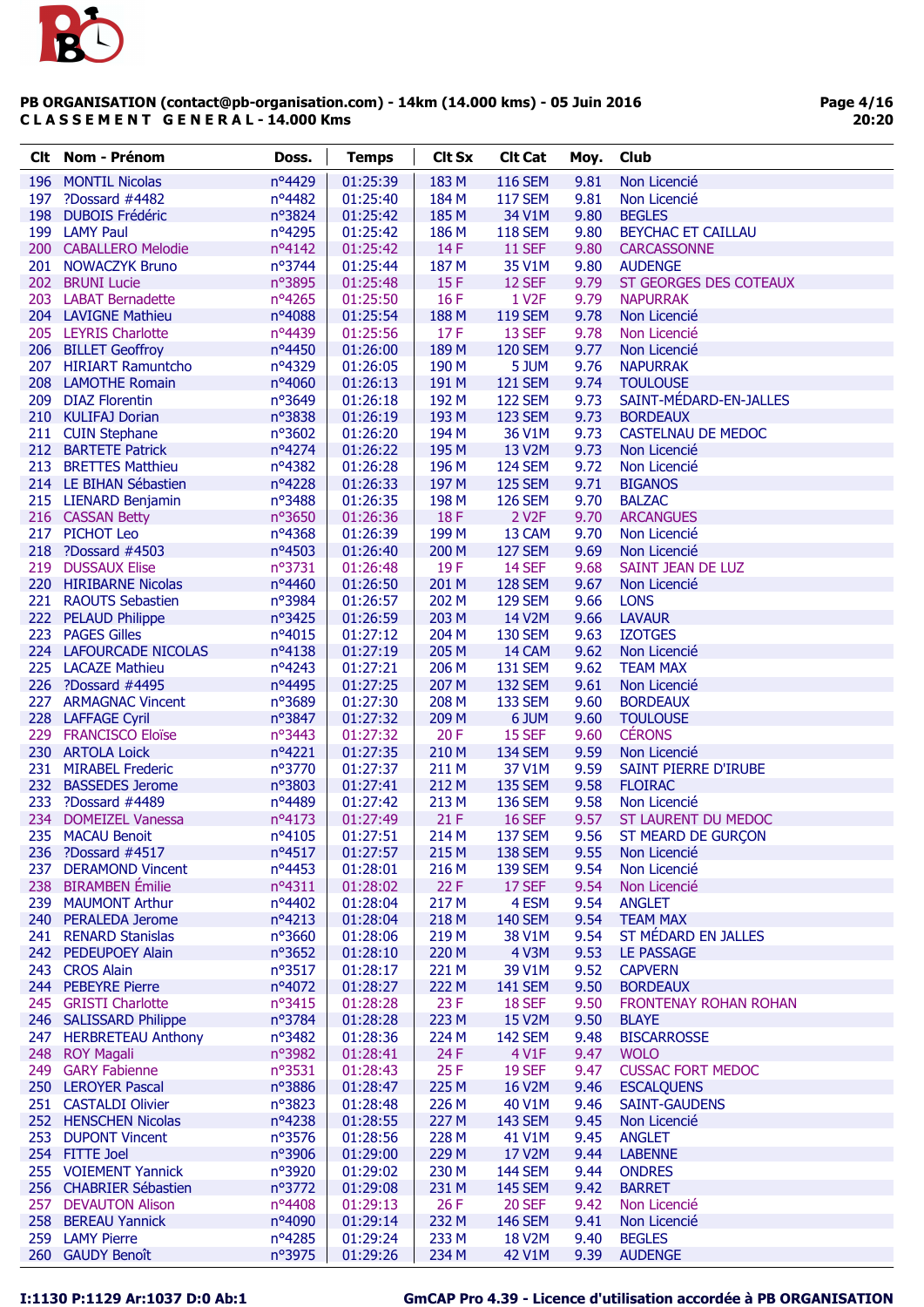

| Clt. | Nom - Prénom                            | Doss.           | <b>Temps</b>         | <b>Clt Sx</b> | <b>Clt Cat</b> | Moy. | Club                                          |
|------|-----------------------------------------|-----------------|----------------------|---------------|----------------|------|-----------------------------------------------|
| 261  | <b>JEGOUZO Adeline</b>                  | nº4203          | 01:29:26             | 27F           | <b>21 SEF</b>  | 9.39 | <b>BORDEAUX</b>                               |
|      | 262 DUBROUS Michel                      | $n^o4137$       | 01:29:27             | 235 M         | 19 V2M         | 9.39 | Non Licencié                                  |
|      | 263 PEINADO Guillaume                   | $n^o4103$       | 01:29:27             | 236 M         | <b>147 SEM</b> | 9.39 | Non Licencié                                  |
|      | 264 ORTEU Benoit                        | nº3510          | 01:29:40             | 237 M         | <b>148 SEM</b> | 9.37 | SAINT PAUL DE SERRE                           |
|      | 265 DURAND Sebastien                    | $n^o4115$       | 01:29:43             | 238 M         | 43 V1M         | 9.36 | <b>OLIVET</b>                                 |
|      | 266 LATRILLE Nicolas                    | nº3666          | 01:29:47             | 239 M         | <b>149 SEM</b> | 9.36 | <b>ARBONNE</b>                                |
|      | 267 SANTIAGO Laura                      | $n^{\circ}3688$ | 01:29:51             | 28 F          | 22 SEF         | 9.35 | SAINT-LEGER                                   |
|      | 268 CAILLOL Laurent                     | $n^{\circ}3451$ | 01:29:59             | 240 M         | 44 V1M         | 9.34 | <b>BORDEAUX</b>                               |
|      | 269 VALENT Fabien                       | $n^{\circ}3626$ | 01:29:59             | 241 M         | <b>150 SEM</b> | 9.34 | <b>MARGAUX</b>                                |
|      | 270 ASTIER Eric                         | nº4080          | 01:30:03             | 242 M         | <b>20 V2M</b>  | 9.33 | <b>TEAM ERREA</b>                             |
|      | 271 PAMPIRI Jacques                     | nº4468          | 01:30:04             | 243 M         | 21 V2M         | 9.33 | Non Licencié                                  |
|      | 272 AZEMAT Nicolas                      | nº3871          | 01:30:07             | 244 M         | <b>151 SEM</b> | 9.32 | <b>AUSSILLON</b>                              |
| 273  | <b>BONNAL Pascal</b>                    | nº4434          | 01:30:10             | 245 M         | 45 V1M         | 9.32 | Non Licencié                                  |
|      | 274 JAUFRY Benjamin                     | nº4087          | 01:30:16             | 246 M         | 5 ESM          | 9.31 | Non Licencié                                  |
|      | 275 GIRAUD Marie                        | nº4046          | 01:30:17             | 29F           | 5 V1F          | 9.30 | <b>TOULOUSE</b>                               |
|      | 276 GLANDIERES Boris                    | nº4049          | 01:30:18             | 247 M         | 46 V1M         | 9.30 | Non Licencié                                  |
|      | 277 RIVET Didier                        | nº3505          | 01:30:29             | 248 M         | 47 V1M         | 9.28 | 33560 - CARBON BLANC                          |
|      | 278 COLAS Lilian                        | nº4127          | 01:30:29             | 249 M         | 48 V1M         | 9.28 | <b>LOU CAN'ICROSS</b>                         |
|      | 279 RECARTE Julie                       | nº4334          | 01:30:31             | 30 F          | 23 SEF         | 9.28 | Non Licencié                                  |
|      | 280 REDOLFI DE ZAN Tom                  | nº3459          | 01:30:32             | 250 M         | <b>152 SEM</b> | 9.28 | MALEMORT/CORREZE                              |
|      | 281 NOBLIA Yannick                      | nº3808          | 01:30:34             | 251 M         | <b>153 SEM</b> | 9.28 | <b>ASTIS</b>                                  |
|      | 282 IRAZOQUI Marion                     | nº4252          | 01:30:36             | 31 F          | 24 SEF         | 9.27 | Non Licencié                                  |
|      | 283 PERET Arthur                        | nº4086          | 01:30:36             | 252 M         | <b>154 SEM</b> | 9.27 | SAINT ROMAIN DE BENET                         |
|      | 284 BALMAND Elise                       | nº3706          | 01:30:37             | 32F           | 25 SEF         | 9.27 | <b>BAYONNE</b>                                |
|      | 285 BECHENNEC Raphael                   | nº4145          | 01:30:41             | 253 M         | 49 V1M         | 9.26 | <b>BORDEAUX</b>                               |
|      | 286 GAUTIER Emmanuel                    | nº3629          | 01:30:43             | 254 M         | <b>155 SEM</b> | 9.26 | MALEMORT/CORREZE                              |
|      | 287 LAGARDE Christian                   | nº3932          | 01:30:46             | 255 M         | 5 V3M          | 9.26 | <b>COLOMIERS</b>                              |
|      | 288 CRUTCHET Marie-laure                | nº3592          | 01:30:50             | 33 F          | <b>26 SEF</b>  | 9.25 | <b>LE BOUSCAT</b>                             |
|      | 289 POISSON Anthony                     | $n^o$ 3777      | 01:30:57             | 256 M         | <b>156 SEM</b> | 9.24 | <b>VIVONNE</b>                                |
|      | 290 PROCUREUR Camille                   | nº4166          | 01:31:00             | 34 F          | 27 SEF         | 9.23 | <b>BO ATHLETISME</b>                          |
|      | 291 DEPUTIER Laurent                    | nº3473          | 01:31:04             | 257 M         | <b>22 V2M</b>  | 9.23 | <b>BOURG SUR GIRONDE</b>                      |
|      | 292 JUNQUA Thierry                      | $n^o4003$       | 01:31:05             | 258 M         | <b>157 SEM</b> | 9.22 | <b>MÉRIGNAC</b>                               |
|      | 293 OLIVAN Bertrand                     | nº4099          | 01:31:06             | 259 M         | 23 V2M         | 9.22 | <b>ASEAT CREDIT MUTUEL</b>                    |
|      | 294 LABORDE Mathieu                     | nº4421          | 01:31:06             | 260 M         | <b>158 SEM</b> | 9.22 |                                               |
|      | 295 FARGES Eric                         | nº4201          | 01:31:06             | 261 M         | <b>159 SEM</b> | 9.22 | Non Licencié<br>Non Licencié                  |
|      | 296 MONTEAU Thierry                     | nº3844          | 01:31:10             | 262 M         | 24 V2M         | 9.22 | <b>VALCABRERE</b>                             |
|      | 297 CLERGUE Julian                      | nº4256          | 01:31:13             | 263 M         | 6 ESM          | 9.21 | <b>ENDURANCE SHOP</b>                         |
|      |                                         | nº3922          | 01:31:14             | 264 M         | 50 V1M         | 9.21 | LE BOUSCAT                                    |
| 299  | 298 AREGAY Cyril<br><b>MOUREU Katia</b> | nº3800          | 01:31:16             | 35F           | 6 V1F          | 9.20 | <b>AUDENGE</b>                                |
|      | 300 ROLLIN Stephane                     | n°3679          | 01:31:17             | 265 M         | 51 V1M         | 9.20 | <b>LA ROCHELLE</b>                            |
|      | 301 NAISSANT Andre                      | nº3685          | 01:31:21             | 266 M         | <b>25 V2M</b>  | 9.20 | <b>LUGOS</b>                                  |
|      | 302 ABRAHAM Damien                      | nº4024          | 01:31:22             | 267 M         | 52 V1M         | 9.20 | Non Licencié                                  |
|      | 303 PRESSON Sophie                      | nº4358          | 01:31:22             | 36 F          | 28 SEF         | 9.19 | <b>AHETZE</b>                                 |
|      | 304 CASSUS Emilie                       | n°3669          |                      | 37F           | 29 SEF         | 9.19 |                                               |
|      | 305 BIENFAIT Estelle                    | nº3448          | 01:31:27<br>01:31:28 | 38F           | 7 V1F          | 9.18 | LA COUARDE SUR MER<br><b>GIRONDE SUR DROP</b> |
|      | 306 DUCOURNAU Pierre                    | nº4376          | 01:31:31             | 268 M         | 26 V2M         | 9.18 | Non Licencié                                  |
|      | 307 MASSE Stephanie                     | nº3532          | 01:31:42             | 39F           | <b>30 SEF</b>  | 9.16 | <b>BREUILLET</b>                              |
|      | 308 BETEILLE Lucie                      | nº3533          | 01:31:43             | 40 F          | <b>31 SEF</b>  | 9.16 | <b>PONTACQ</b>                                |
|      | 309 BOYER Thierry                       | n°3819          | 01:31:43             | 269 M         | 27 V2M         | 9.16 | <b>MALEMORT</b>                               |
|      | 310 RANGER Cyril                        | nº4326          | 01:31:46             | 270 M         | 53 V1M         | 9.15 | <b>SCAP</b>                                   |
|      | 311 DE NARDI Aurore                     | nº3450          | 01:31:53             | 41 F          | 32 SEF         | 9.14 | PECHBONNIEU                                   |
|      | 312 PAULINI Karine                      | nº3573          | 01:31:58             | 42 F          | 33 SEF         | 9.13 | <b>TALENCE</b>                                |
|      |                                         |                 |                      |               |                |      |                                               |
|      | 313 POULLETIER DE GANNES Eric           | nº3952          | 01:32:02             | 271 M         | 54 V1M         | 9.13 | <b>VIDOU</b>                                  |
|      | 314 MALMON Michel                       | nº3670          | 01:32:04             | 272 M         | 6 V3M          | 9.12 | <b>CENON</b>                                  |
|      | 315 MERIC Nicolas                       | nº3405          | 01:32:11             | 273 M         | <b>160 SEM</b> | 9.11 | SAINT MEDART EN JALLES                        |
|      | 316 PICOULET Remi                       | nº3597          | 01:32:16             | 274 M         | <b>161 SEM</b> | 9.11 | <b>BIGANOS</b>                                |
|      | 317 CHABANT-ETCHART Charlotte           | $n^{\circ}3695$ | 01:32:17             | 43 F          | 8 V1F          | 9.10 | <b>TARBES</b>                                 |
|      | 318 MILOX Chloé                         | nº3825          | 01:32:18             | 44 F          | 1 CAF          | 9.10 | <b>BORDEAUX</b>                               |
|      | 319 BROCHON Sarah                       | nº3902          | 01:32:21             | 45F           | 34 SEF         | 9.10 | <b>BASSUSSARY</b>                             |
|      | 320 DUFOUR Stephane                     | nº3549          | 01:32:26             | 275 M         | 55 V1M         | 9.09 | LA QUEUE EN BRIE                              |
|      | 321 TARRIDE Gabriel                     | nº4124          | 01:32:27             | 276 M         | 7 ESM          | 9.09 | <b>MÉRIGNAC</b>                               |
|      | 322 DUPRAT Léa                          | nº4294          | 01:32:28             | 46 F          | <b>35 SEF</b>  | 9.09 | Non Licencié                                  |
|      | 323 RÉVEILLON Alain                     | nº3556          | 01:32:31             | 277 M         | 56 V1M         | 9.08 | <b>BORDEAUX</b>                               |
|      | 324 BELLEGARDE Remi                     | nº3769          | 01:32:32             | 278 M         | <b>162 SEM</b> | 9.08 | <b>OLIVET</b>                                 |
|      | 325 COUTURIER Sébastien                 | nº3832          | 01:32:33             | 279 M         | 57 V1M         | 9.08 | <b>SAULX</b>                                  |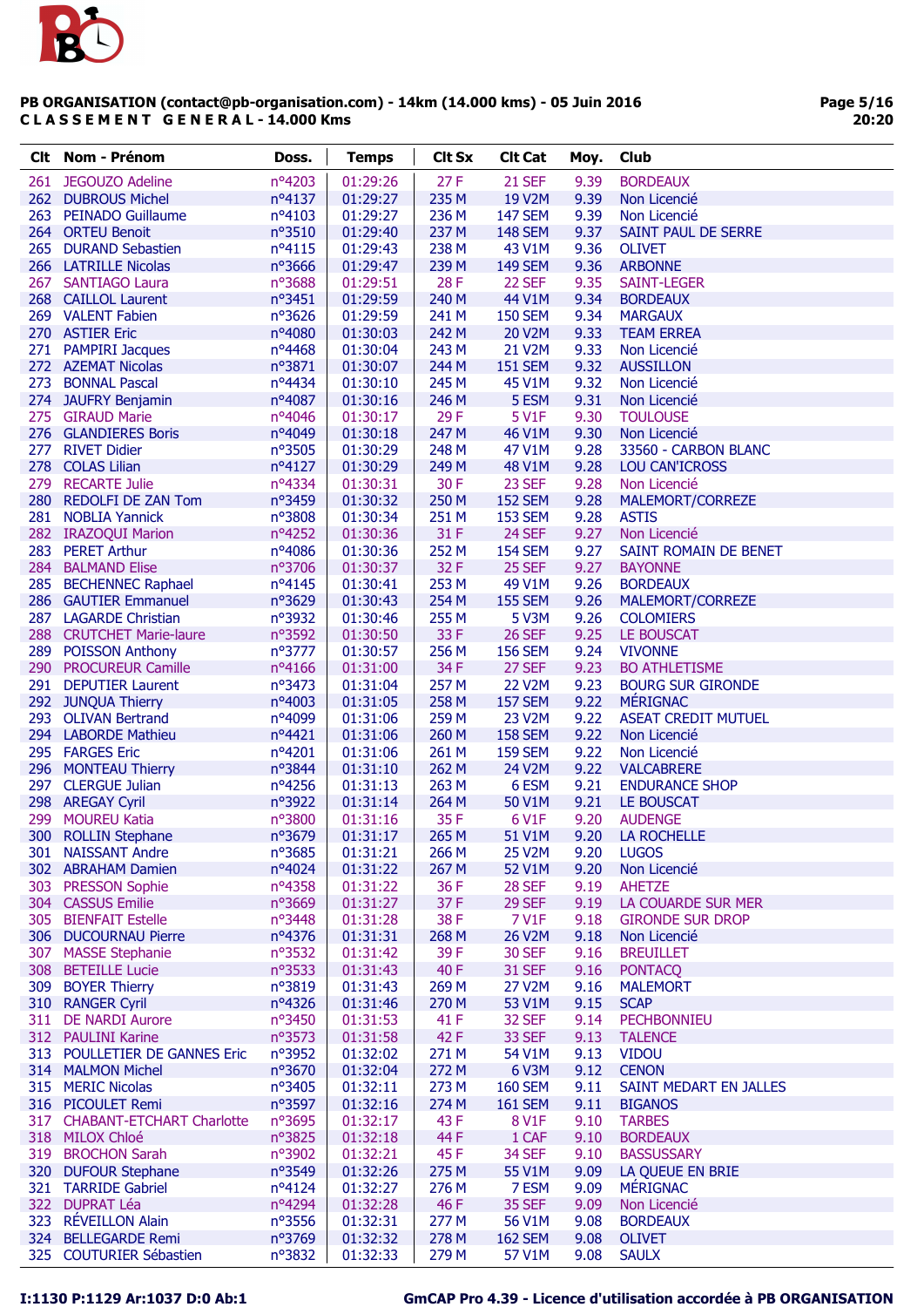

| <b>Clt</b> | <b>Nom - Prénom</b>            | Doss.           | <b>Temps</b> | <b>Clt Sx</b> | <b>Clt Cat</b>     | Moy. | Club                        |
|------------|--------------------------------|-----------------|--------------|---------------|--------------------|------|-----------------------------|
| 326        | <b>CORDOBA Maider</b>          | nº4322          | 01:32:34     | 47F           | <b>36 SEF</b>      | 9.07 | <b>SAINTES</b>              |
| 327        | <b>MAURY Pascal</b>            | $n^o4147$       | 01:32:38     | 280 M         | 58 V1M             | 9.07 | <b>LES GAMBETTES</b>        |
| 328        | <b>LAZARO Pierre</b>           | nº4022          | 01:32:40     | 281 M         | 59 V1M             | 9.07 | <b>ARSAC</b>                |
|            | 329 VILLEPONTOUX Jean-francois | nº3410          | 01:32:41     | 282 M         | 60 V1M             | 9.06 | <b>LOUPES</b>               |
| 330        | <b>BARRAU Lionel</b>           | nº4222          | 01:32:42     | 283 M         | <b>163 SEM</b>     | 9.06 | Non Licencié                |
| 331        | <b>BERTHIOT Nicolas</b>        | nº4254          | 01:32:51     | 284 M         | 61 V1M             | 9.05 | Non Licencié                |
|            | 332 CARRIER Christophe         | nº3561          | 01:32:54     | 285 M         | 62 V1M             | 9.04 | <b>BAYONNE</b>              |
| 333        | <b>DAQUIN Arnaud</b>           | nº4454          | 01:33:03     | 286 M         | <b>164 SEM</b>     | 9.03 | Non Licencié                |
| 334        | <b>DAGRAU Jérémie</b>          | nº4164          | 01:33:04     | 287 M         | <b>165 SEM</b>     | 9.03 | Non Licencié                |
| 335        | <b>VERGEZ Julien</b>           | nº4159          | 01:33:04     | 288 M         | <b>166 SEM</b>     | 9.03 | Non Licencié                |
| 336        | ?Dossard #4476                 | nº4476          | 01:33:04     | 289 M         | <b>167 SEM</b>     | 9.03 | Non Licencié                |
| 337        | <b>NAUDE Max</b>               | nº4240          | 01:33:11     | 290 M         | 63 V1M             | 9.01 | <b>TEAM MAX</b>             |
| 338        | CREUZÉ Jérémy                  | nº4162          | 01:33:13     | 291 M         | <b>168 SEM</b>     | 9.01 | <b>TOULOUSE</b>             |
| 339        | <b>BURGARD Romain</b>          | nº3867          | 01:33:16     | 292 M         | <b>169 SEM</b>     | 9.01 | Non Licencié                |
| 340        | <b>BADOCH Yannick</b>          | n°3995          | 01:33:17     | 293 M         | <b>170 SEM</b>     | 9.01 | <b>BUZET</b>                |
|            | 341 LE PROUX Beatrice          | nº3593          | 01:33:23     | 48F           | 3 V <sub>2F</sub>  | 9.00 | <b>CASTANET TOLOSAN</b>     |
|            | 342 DARROMAN Jean claude       | nº4013          | 01:33:27     | 294 M         | <b>28 V2M</b>      | 8.99 | <b>SAINT LOUBÈS</b>         |
| 343        | <b>HOANG Elsa</b>              | nº3563          | 01:33:34     | 49F           | 37 SEF             | 8.98 | <b>PERIGNY</b>              |
|            | 344 THOMAS Sonia               | nº3430          | 01:33:35     | 50F           | 9 V1F              | 8.98 | <b>GRIGNOLS</b>             |
| 345        | <b>PRESSET David</b>           | nº3704          | 01:33:36     | 295 M         | 64 V1M             | 8.98 | <b>POITIERS</b>             |
|            | 346 CARNEIRO Pascale           | nº3588          | 01:33:37     | 51 F          | 10 V1F             | 8.97 | <b>TOULOUSE</b>             |
| 347        | <b>FESTI Philippe</b>          | $n^{\circ}3411$ | 01:33:44     | 296 M         | 65 V1M             | 8.96 | <b>SAUCATS</b>              |
| 348        | <b>ROPARS Loic</b>             | nº4432          | 01:33:44     | 297 M         | <b>171 SEM</b>     | 8.96 | Non Licencié                |
| 349        | ?Dossard #4488                 | nº4488          | 01:33:48     | 298 M         | <b>172 SEM</b>     | 8.96 | Non Licencié                |
| 350        | <b>BUSSIERE Sandrine</b>       | nº3404          | 01:33:49     | 52F           | 4 V <sub>2</sub> F | 8.95 | LE CHAY                     |
|            | 351 CROZADE Patrick            | nº4074          | 01:33:50     | 299 M         | 66 V1M             | 8.95 | Non Licencié                |
|            | 352 FORESTIER Bertrand         | nº4377          | 01:33:54     | 300 M         | <b>173 SEM</b>     | 8.95 | Non Licencié                |
| 353        | <b>PINOS Remi</b>              | nº4348          | 01:33:55     | 301 M         | 29 V2M             | 8.95 | Non Licencié                |
|            | 354 VIANA Carène               | nº3767          | 01:33:57     | 53 F          | 38 SEF             | 8.94 | <b>GRADIGNAN</b>            |
| 355        | <b>JOUSSELIN Carine</b>        | nº3780          | 01:34:01     | 54 F          | <b>11 V1F</b>      | 8.94 | <b>TOULOUSE</b>             |
|            | 356 MERCI Nathalie             | nº3638          | 01:34:03     | 55F           | <b>39 SEF</b>      | 8.93 | <b>FOULAYRONNES</b>         |
| 357        | JOUSSELIN Rodolphe             | nº3775          | 01:34:03     | 302 M         | 67 V1M             | 8.93 | <b>MONTAMISE</b>            |
| 358        | <b>URANGA Guillaume</b>        | nº4158          | 01:34:03     | 303 M         | <b>174 SEM</b>     | 8.93 | Non Licencié                |
| 359        | ?Dossard #4477                 | nº4477          | 01:34:06     | 304 M         | <b>175 SEM</b>     | 8.93 | Non Licencié                |
|            | 360 ALLARD Laure               | nº3836          | 01:34:13     | 56 F          | <b>40 SEF</b>      | 8.92 | <b>CASTELNAU MONTRATIER</b> |
| 361        | <b>KLEIN Aurelie</b>           | n°3941          | 01:34:13     | 57F           | 41 SEF             | 8.92 | <b>JURANCON</b>             |
|            | 362 CASENAVE Thomas            | nº4369          | 01:34:15     | 305 M         | 68 V1M             | 8.91 | Non Licencié                |
| 363        | <b>PALLANCHER Benedicte</b>    | nº3424          | 01:34:18     | 58F           | 12 V1F             | 8.91 | <b>NANTES</b>               |
| 364        | <b>NADIRAS Roland</b>          | n°3583          | 01:34:19     | 306 M         | 69 V1M             | 8.91 | <b>CAHORS</b>               |
| 365        | <b>THOMAS Pascal</b>           | n°3969          | 01:34:23     | 307 M         | 30 V2M             | 8.90 | <b>BOUCAU</b>               |
|            | 366 RAIMONDEAU Jacques         | nº3506          | 01:34:28     | 308 M         | 70 V1M             | 8.89 | <b>LA ROCHELLE</b>          |
|            | 367 COURTIER Jean-efflam       | n°3598          | 01:34:29     | 309 M         | <b>176 SEM</b>     | 8.89 | Non Licencié                |
|            | 368 LACROIX Caroline           | nº3742          | 01:34:38     | 59F           | 42 SEF             | 8.88 | <b>MOMERES</b>              |
| 369        | <b>ROUSSEL Morgane</b>         | nº4457          | 01:34:46     | 60F           | 43 SEF             | 8.86 | Non Licencié                |
|            | 370 MARTIN Charline            | nº3768          | 01:34:46     | 61F           | 44 SEF             | 8.86 | <b>TALENCE</b>              |
| 371        | <b>BIGOT Jean-jacques</b>      | nº3555          | 01:34:47     | 310 M         | 1 V <sub>4</sub> M | 8.86 | <b>CESTAS</b>               |
|            | 372 SAVATIER Laure             | nº3552          | 01:34:48     | 62 F          | 45 SEF             | 8.86 | <b>MARSANEIX</b>            |
| 373        | <b>BOUGON Carine</b>           | nº3841          | 01:34:49     | 63 F          | 13 V1F             | 8.86 | <b>AUCH</b>                 |
|            | 374 CABANAC Jean-michel        | nº3587          | 01:34:58     | 311 M         | 31 V2M             | 8.85 | <b>PARIS</b>                |
|            | 375 GARRASSIEU Patrick         | nº4288          | 01:35:00     | 312 M         | 32 V2M             | 8.84 | Non Licencié                |
|            | 376 MADELPUECH Julien          | nº3857          | 01:35:01     | 313 M         | <b>177 SEM</b>     | 8.84 | <b>VINCENNES</b>            |
|            | 377 LOUSTAU Patrice            | $n^o4005$       | 01:35:01     | 314 M         | 71 V1M             | 8.84 | <b>PEUJARD</b>              |
|            | 378 DUFOUR Claude              | nº3419          | 01:35:02     | 315 M         | 33 V2M             | 8.84 | <b>VARETZ</b>               |
|            | 379 HADJADJ Sonia              | $n^{\circ}3466$ | 01:35:02     | 64F           | 14 V1F             | 8.84 | L HOUMEAU                   |
|            | 380 MEUNIER Christophe         | nº4340          | 01:35:02     | 316 M         | <b>72 V1M</b>      | 8.84 | <b>BORDEAUX</b>             |
|            | 381 OROZ Jeremy                | $n^o4119$       | 01:35:06     | 317 M         | <b>178 SEM</b>     | 8.83 | <b>MÉRIGNAC</b>             |
|            | 382 BORDAZ Yann                | $n^o4312$       | 01:35:16     | 318 M         | <b>179 SEM</b>     | 8.82 | <b>ANGLET</b>               |
| 383        | <b>CELERSE Eva</b>             | nº4101          | 01:35:18     | 65F           | 46 SEF             | 8.81 | Non Licencié                |
|            | 384 TELLIER David              | n°3903          | 01:35:22     | 319 M         | <b>180 SEM</b>     | 8.81 | LA ROCHEFOUCAULD            |
| 385        | <b>ROUMES Sylvie</b>           | nº3527          | 01:35:23     | 66 F          | 15 V1F             | 8.81 | <b>PARIS</b>                |
|            | 386 CUMENAL Didier             | nº3881          | 01:35:23     | 320 M         | 73 V1M             | 8.81 | <b>MAZERES DE NESTE</b>     |
|            | 387 CORTESE Jean-pierre        | nº3805          | 01:35:25     | 321 M         | 74 V1M             | 8.80 | PLAISANCE DU TOUCH          |
|            | 388 PAJOT Sandra               | $n^o4171$       | 01:35:27     | 67F           | 16 V1F             | 8.80 | Non Licencié                |
| 389        | <b>GARRASSIEU Sylvie</b>       | nº4287          | 01:35:29     | 68F           | 5 V <sub>2</sub> F | 8.80 | Non Licencié                |
|            | 390 LITTERINI Mthilde          | nº4210          | 01:35:32     | 69F           | 47 SEF             | 8.79 | Non Licencié                |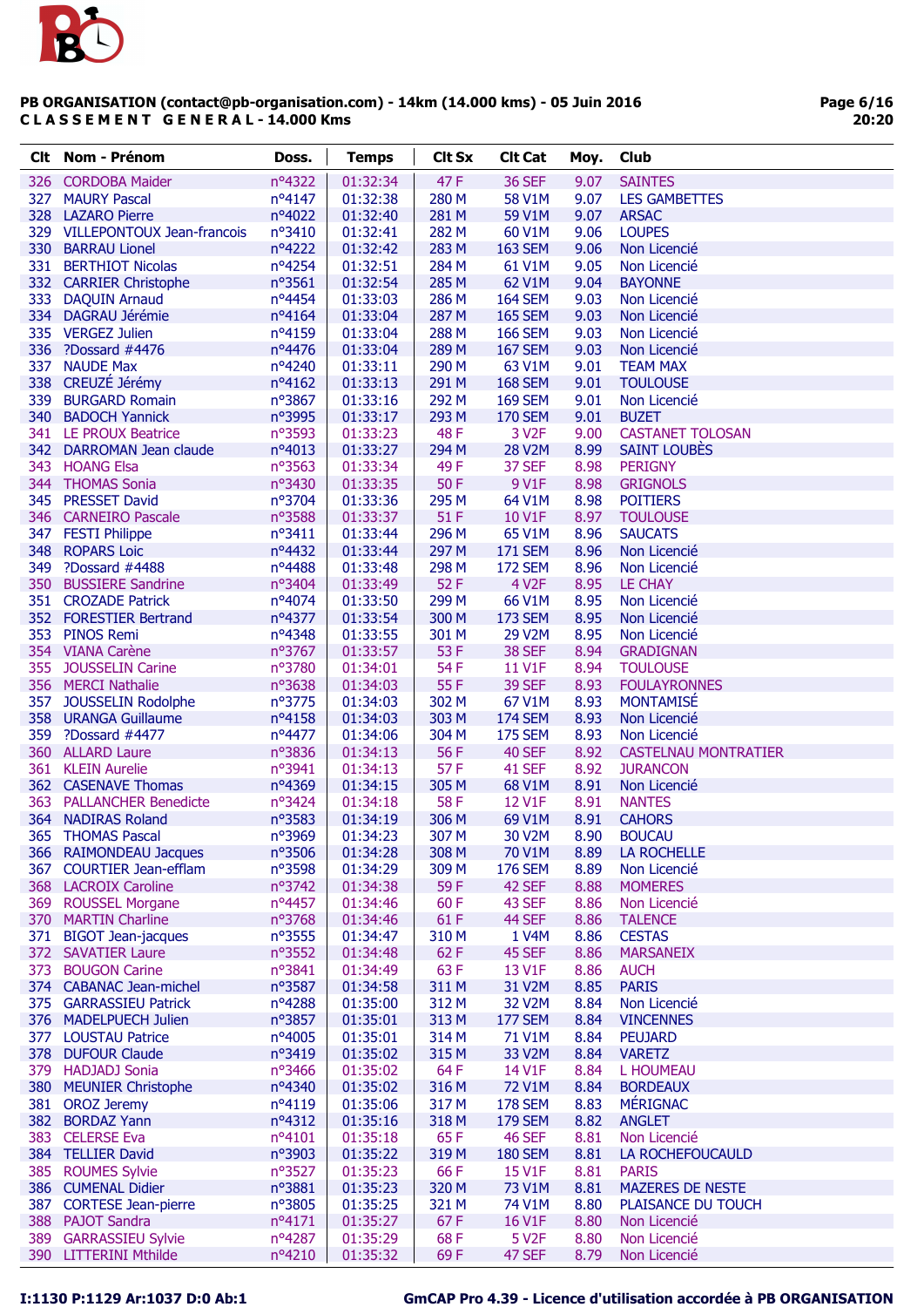

| Clt | Nom - Prénom                                  | Doss.            | <b>Temps</b>         | <b>Clt Sx</b> | <b>Clt Cat</b>           | Moy.         | Club                                     |
|-----|-----------------------------------------------|------------------|----------------------|---------------|--------------------------|--------------|------------------------------------------|
| 391 | <b>JORAJURIA Eneko</b>                        | nº4366           | 01:35:33             | 322 M         | <b>181 SEM</b>           | 8.79         | Non Licencié                             |
|     | 392 MOYSAN Angélique                          | nº4097           | 01:35:34             | 70F           | 48 SEF                   | 8.79         | <b>PESSAC</b>                            |
|     | 393 DE PEYRECAVE Thomas                       | nº4257           | 01:35:34             | 323 M         | <b>182 SEM</b>           | 8.79         | Non Licencié                             |
|     | 394 MERIENNE Jean jacques                     | n°3711           | 01:35:34             | 324 M         | 75 V1M                   | 8.79         | <b>AUSSONNE</b>                          |
|     | 395 LATASTE Patricia                          | nº3654           | 01:35:34             | 71 F          | 6 V <sub>2</sub> F       | 8.79         | <b>PARENTIS EN BORN</b>                  |
|     | 396 VALLET Sandrine                           | nº4220           | 01:35:39             | 72F           | 17 V1F                   | 8.78         | <b>USTARITZ</b>                          |
|     | 397 RIVASSEAU Guillaume                       | nº4352           | 01:35:41             | 325 M         | <b>183 SEM</b>           | 8.78         | Non Licencié                             |
|     | 398 BARSACQ Arnaud                            | n°3979           | 01:35:42             | 326 M         | <b>184 SEM</b>           | 8.78         | ST JEAN DE LUZ                           |
|     | 399 ROY Guillaume                             | nº4308           | 01:35:47             | 327 M         | 76 V1M                   | 8.77         | <b>WOLO</b>                              |
|     | 400 PIROVANO Nelly                            | nº3566           | 01:35:55             | 73F           | <b>7 V2F</b>             | 8.76         | <b>VINCENNES</b>                         |
|     | 401 TREVISAN Max                              | nº4168           | 01:35:56             | 328 M         | 34 V2M                   | 8.76         | <b>POITIERS</b>                          |
|     | 402 MANUBIN Mathilde                          | nº3551           | 01:35:57             | 74 F          | 49 SEF                   | 8.75         | <b>ESTIVAREILLES</b>                     |
|     | 403 TALOU Cedric                              | n°3865           | 01:35:59             | 329 M         | 77 V1M                   | 8.75         | <b>ST GERMAIN ET MONS</b>                |
|     | 404 ZAVOLI Philippe                           | nº3934           | 01:36:00             | 330 M         | 78 V1M                   | 8.75         | ST JEAN DE LUZ                           |
|     | 405 DUFOURG Pascal                            | nº4300           | 01:36:00             | 331 M         | 79 V1M                   | 8.75         | <b>ASSON</b>                             |
|     | 406 BOUTIER Helene                            | nº3639           | 01:36:05             | 75F           | 18 V1F                   | 8.74         | <b>PRANZAC</b>                           |
|     | 407 BONNEFON Stéphane                         | nº4179           | 01:36:07             | 332 M         | 80 V1M                   | 8.74         | <b>TARNOS</b>                            |
|     | 408 ANDREES Christian                         | nº4271           | 01:36:12             | 333 M         | 81 V1M                   | 8.73         | SAINT-VINCENT-DE-TYROSSE                 |
|     | 409 BELABBAS Mounoun                          | nº3978           | 01:36:16             | 76 F          | 19 V1F                   | 8.73         | <b>LANTON</b>                            |
|     | 410 GAULT Maxime                              | nº3409           | 01:36:17             | 334 M         | <b>185 SEM</b>           | 8.72         | <b>LOUPES</b>                            |
|     | 411 NOGUES Julien                             | nº3491           | 01:36:23             | 335 M         | <b>186 SEM</b>           | 8.72         | <b>PUYCORNET</b>                         |
|     | 412 PAULY Léna                                | nº3789           | 01:36:28             | 77 F          | <b>50 SEF</b>            | 8.71         | <b>TOULOUSE</b>                          |
| 413 | <b>BURTIN Arnaud</b>                          | nº4397           | 01:36:28             | 336 M         | 8 ESM                    | 8.71         | Non Licencié                             |
|     | 414 CAPDEVILLE Mathieu                        | nº3866           | 01:36:30             | 337 M         | <b>187 SEM</b>           | 8.71         | SAINT-CLOUD                              |
|     | 415 LOUWS Jeremy                              | nº3946           | 01:36:31             | 338 M         | <b>188 SEM</b>           | 8.70         | <b>MERIGNAC</b>                          |
|     | 416 YANG Amelie                               | nº3945           | 01:36:32             | 78 F          | <b>51 SEF</b>            | 8.70         | SAINT PAUL LES DAX                       |
|     | 417 CHIPOY Antoine                            | nº4471           | 01:36:38             | 339 M         | <b>189 SEM</b>           | 8.69         | Non Licencié                             |
|     | 418 CONDAMINE Bruno<br>419 FAJOLLES Géraldine | nº3427<br>nº3606 | 01:36:39<br>01:36:42 | 340 M<br>79F  | 35 V2M                   | 8.69<br>8.69 | <b>LISLE-SUR-TARN</b><br><b>BIARRITZ</b> |
|     | 420 ?Dossard #4591                            | nº4591           | 01:36:44             | 341 M         | 52 SEF<br><b>190 SEM</b> | 8.68         | Non Licencié                             |
|     | 421 BOUTIN Delphine                           | nº4464           | 01:36:45             | 80F           | <b>53 SEF</b>            | 8.68         | <b>SATUC TOULOUSE</b>                    |
|     | 422 BARRERE Audrey                            | nº4170           | 01:36:45             | 81F           | 54 SEF                   | 8.68         | <b>COB</b>                               |
| 423 | <b>GAUDET TRAFFIT Julien</b>                  | nº3815           | 01:36:48             | 342 M         | <b>191 SEM</b>           | 8.68         | PAU                                      |
|     | 424 SANCHEZ Romain                            | nº4181           | 01:36:51             | 343 M         | <b>192 SEM</b>           | 8.67         | SAINT CYR LA ROCHE                       |
|     | 425 CALAS David                               | nº4327           | 01:36:55             | 344 M         | <b>193 SEM</b>           | 8.67         | <b>ONDRES</b>                            |
|     | 426 LINARD Jean-françois                      | nº3470           | 01:36:56             | 345 M         | 36 V2M                   | 8.67         | <b>AVENSAN</b>                           |
|     | 427 LARRAT Pierre                             | nº4473           | 01:36:57             | 346 M         | <b>194 SEM</b>           | 8.67         | Non Licencié                             |
| 428 | ?Dossard #4504                                | nº4504           | 01:36:58             | 347 M         | <b>195 SEM</b>           | 8.66         | Non Licencié                             |
| 429 | <b>FISCHER Laure</b>                          | n°3989           | 01:37:09             | 82F           | <b>55 SEF</b>            | 8.65         | <b>BOUCAU</b>                            |
|     | 430 BAICHERE Thierry                          | nº4155           | 01:37:10             | 348 M         | 82 V1M                   | 8.65         | <b>BIOULE</b>                            |
|     | 431 PINEL Lucie                               | nº4149           | 01:37:11             | 83F           | <b>56 SEF</b>            | 8.64         | Non Licencié                             |
|     | 432 MALNOË Guillaume                          | nº4304           | 01:37:15             | 349 M         | <b>196 SEM</b>           | 8.64         | Non Licencié                             |
|     | 433 TILLOL Jean claude                        | nº3874           | 01:37:18             | 350 M         | 37 V2M                   | 8.63         | <b>LALANDE DE POMEROL</b>                |
|     | 434 BESSE Ludovic                             | nº4091           | 01:37:24             | 351 M         | <b>197 SEM</b>           | 8.62         | <b>MONACO</b>                            |
|     | 435 DAGORN Davd                               | nº4165           | 01:37:24             | 352 M         | <b>198 SEM</b>           | 8.62         | Non Licencié                             |
|     | 436 MARTIN Sebastien                          | nº3640           | 01:37:27             | 353 M         | <b>199 SEM</b>           | 8.62         | <b>CORNEBARRIEU</b>                      |
|     | 437 COUTANT Evelyne                           | nº3674           | 01:37:28             | 84F           | 20 V1F                   | 8.62         | <b>REBIGUE</b>                           |
|     | 438 JULIENNE Christine                        | nº3487           | 01:37:28             | 85F           | 21 V1F                   | 8.62         | <b>MONTGUYON</b>                         |
|     | 439 GIRAUD Marie-bénédicte                    | n°3928           | 01:37:32             | 86F           | 57 SEF                   | 8.61         | <b>LIBOURNE</b>                          |
|     | 440 SENTUCQ Anne marie                        | nº3432           | 01:37:35             | 87F           | 8 V <sub>2</sub> F       | 8.61         | <b>TOULOUSE</b>                          |
|     | 441 LE GOUCHE Chloé                           | nº3936           | 01:37:37             | 88F           | <b>58 SEF</b>            | 8.61         | <b>BOULIAC</b>                           |
|     | 442 CAULE Regis                               | nº4244           | 01:37:38             | 354 M         | 83 V1M                   | 8.60         | <b>BAM</b>                               |
| 443 | <b>DURAND Didier</b>                          | nº3776           | 01:37:39             | 355 M         | 38 V2M                   | 8.60         | <b>LA ROCHELLE</b>                       |
|     | 444 ROUSSEAU Thierry                          | nº3750           | 01:37:39             | 356 M         | 39 V2M                   | 8.60         | ST CYR LA ROCHE                          |
|     | 445 LAVERON Mathieu                           | nº3848           | 01:37:43             | 357 M         | <b>200 SEM</b>           | 8.60         | <b>SAINT CYBARDEAUX</b>                  |
|     | 446 AUTANT Mélanie                            | nº3416           | 01:37:48             | 89F           | <b>59 SEF</b>            | 8.59         | <b>BORDEAUX</b>                          |
|     | 447 GERMAIN Romuald                           | nº3719           | 01:37:52             | 358 M         | 84 V1M                   | 8.58         | <b>ONESSE</b>                            |
|     | 448 PROENCA Jordan                            | nº3953           | 01:37:53             | 359 M         | <b>201 SEM</b>           | 8.58         | <b>AGEN</b>                              |
| 449 | <b>DUMONTET Hélène</b>                        | n°3499           | 01:37:54             | 90F           | 60 SEF                   | 8.58         | <b>PARIS</b>                             |
|     | 450 ?Dossard #4519                            | nº4519<br>n°3839 | 01:37:57             | 360 M<br>91F  | <b>202 SEM</b><br>22 V1F | 8.58<br>8.57 | Non Licencié                             |
|     | 451 PATANCHON Caroline<br>452 TAJAN Florence  | nº3915           | 01:38:03<br>01:38:04 | 92 F          | 23 V1F                   | 8.57         | <b>CARCANS</b><br><b>GAP</b>             |
|     | 453 MENDES Victor                             | nº3659           | 01:38:10             | 361 M         | 40 V2M                   | 8.56         | <b>PARIS</b>                             |
|     | 454 FERNANDEZ Nathan                          | nº3893           | 01:38:13             | 362 M         | 15 CAM                   | 8.55         | <b>BIARRITZ</b>                          |
|     | 455 MERLE Marine                              | nº4248           | 01:38:13             | 93 F          | 61 SEF                   | 8.55         | <b>RIVEDOUX</b>                          |
|     |                                               |                  |                      |               |                          |              |                                          |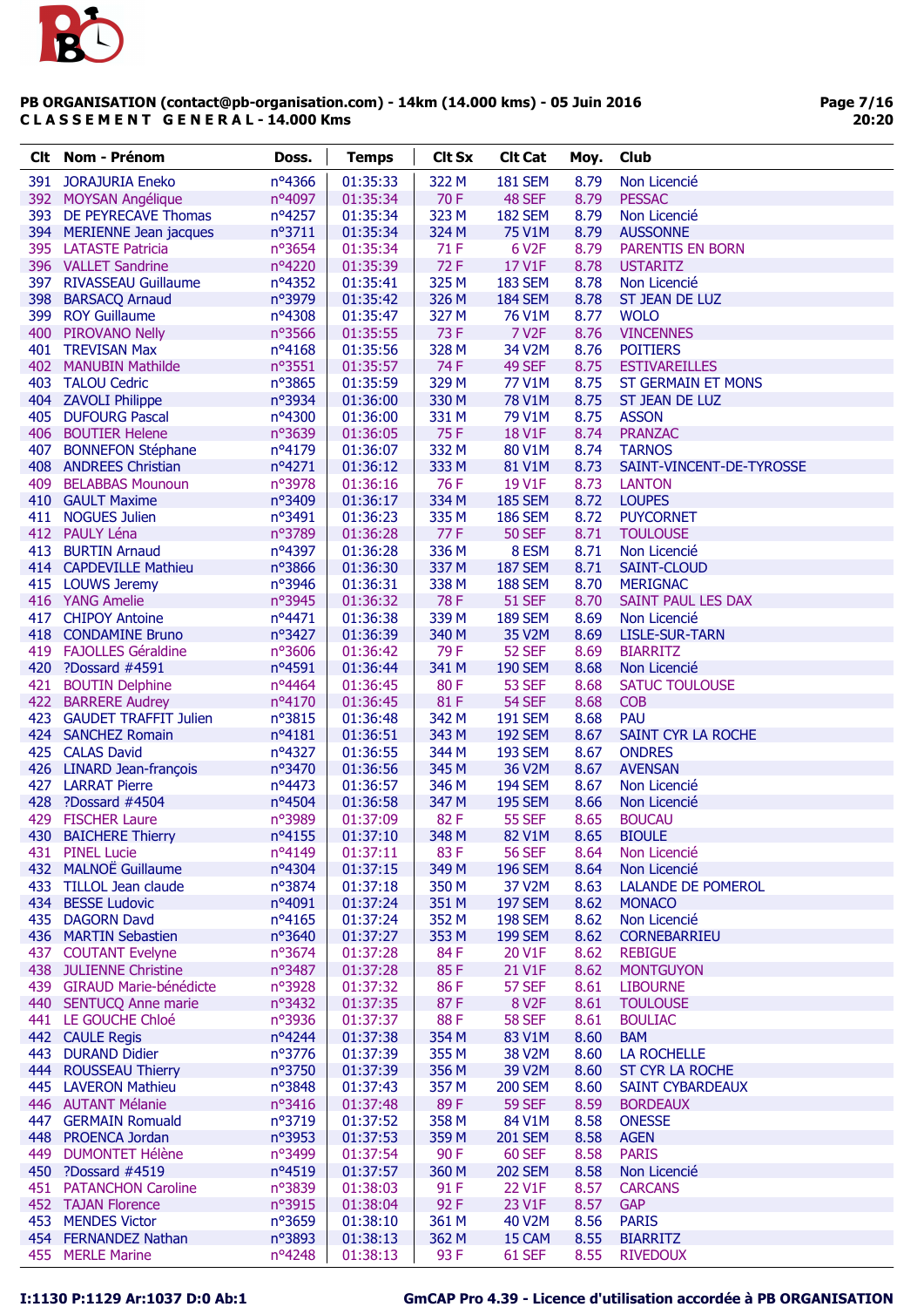

| Clt. | Nom - Prénom                            | Doss.           | <b>Temps</b> | <b>Clt Sx</b> | <b>Clt Cat</b> | Moy. | Club                        |
|------|-----------------------------------------|-----------------|--------------|---------------|----------------|------|-----------------------------|
|      | 456 DARBLADE Thierry                    | nº4177          | 01:38:16     | 363 M         | 41 V2M         | 8.55 | Non Licencié                |
| 457  | <b>BOURREAU Nicolas</b>                 | $n^{\circ}3671$ | 01:38:22     | 364 M         | <b>203 SEM</b> | 8.54 | <b>LES ESSARTS</b>          |
|      | 458 GUALTER Marc                        | nº4299          | 01:38:23     | 365 M         | <b>204 SEM</b> | 8.54 | Non Licencié                |
|      | 459 GAUTIER Laëtitia                    | nº3716          | 01:38:24     | 94 F          | 62 SEF         | 8.54 | <b>NAUJAN</b>               |
|      | 460 CALBETE Xabier                      | nº3763          | 01:38:29     | 366 M         | 85 V1M         | 8.53 | <b>TOULOUSE</b>             |
|      | 461 CARRIERE Magali                     | nº3440          | 01:38:31     | 95F           | 63 SEF         | 8.53 | <b>LETAILLAN MEDOC</b>      |
|      | 462 QUEHON Nicolas                      | nº4338          | 01:38:33     | 367 M         | <b>205 SEM</b> | 8.52 | <b>UZOS</b>                 |
|      | 463 SEUREAU Romain                      | nº4350          | 01:38:35     | 368 M         | <b>206 SEM</b> | 8.52 | <b>UZOS</b>                 |
|      | 464 MENARD Sebastien                    | nº3959          | 01:38:38     | 369 M         | <b>207 SEM</b> | 8.52 | <b>CHAMPS SUR MARNE</b>     |
|      | 465 SUREAU Nicolas                      | nº3976          | 01:38:38     | 370 M         | <b>208 SEM</b> | 8.52 | <b>LE BOUSCAT</b>           |
|      | 466 LAPCHIN Yannick                     | nº3516          | 01:38:39     | 371 M         | <b>209 SEM</b> | 8.52 | <b>BORDEAUX</b>             |
|      | 467 AGUT Adeline                        | $n^{\circ}3856$ | 01:38:39     | 96F           | 64 SEF         | 8.52 | <b>CAHORS</b>               |
|      | 468 MARCELON David                      | nº4292          | 01:38:40     | 372 M         | 86 V1M         | 8.51 | <b>ST'ART IN BLOCK</b>      |
|      | 469 GARAT Maider                        | nº4437          | 01:38:41     | 97F           | 65 SEF         | 8.51 | Non Licencié                |
|      | 470 ?Dossard #4590                      | nº4590          | 01:38:42     | 373 M         | <b>210 SEM</b> | 8.51 | Non Licencié                |
|      | 471 GALVAO Camille                      | nº3760          | 01:38:42     | 98F           | 2 CAF          | 8.51 | ST GEORGES DES COTEAUX      |
|      | 472 TKACZUK Vinciane                    | nº4027          | 01:38:42     | 99F           | <b>66 SEF</b>  | 8.51 | <b>MANOT</b>                |
| 473  | ?Dossard #4491                          | nº4491          | 01:38:43     | 374 M         | <b>211 SEM</b> | 8.51 | Non Licencié                |
|      | 474 BOULEY Jean-claude                  | nº3595          | 01:38:47     | 375 M         | <b>7 V3M</b>   | 8.50 | <b>DOLUS</b>                |
|      | 475 BARREAUX Cecile                     | nº3665          | 01:38:47     | 100F          | 24 V1F         | 8.50 | <b>GAN</b>                  |
|      | 476 PERAIS Nol                          | nº4389          | 01:38:47     | 376 M         | <b>212 SEM</b> | 8.50 | <b>GAULOIS INTRÈPIDES</b>   |
|      | 477 CALBRIS Audrey                      | nº4387          | 01:38:48     | 101 F         | 67 SEF         | 8.50 | Non Licencié                |
|      | 478 COLLE Caroline                      | $n^o4152$       | 01:38:51     | 102F          | 68 SEF         | 8.50 | <b>PARIS</b>                |
|      | 479 JANIKOVA Veronika                   | nº4019          | 01:38:52     | 103F          | 69 SEF         | 8.50 | <b>HURE</b>                 |
|      | 480 BAUDOUIN William                    | nº4001          | 01:38:53     | 377 M         | 87 V1M         | 8.50 | <b>BAYONNE</b>              |
|      | 481 COURROYAN Alain                     | nº3736          | 01:38:53     | 378 M         | <b>42 V2M</b>  | 8.50 | <b>CARBON BLANC</b>         |
|      | 482 BERNARD Jérôme                      | nº4273          | 01:38:53     | 379 M         | 88 V1M         | 8.50 | <b>ST'ART IN BLOC</b>       |
| 483  | <b>LALIS Agnes</b>                      | nº3752          | 01:38:54     | 104 F         | <b>70 SEF</b>  | 8.49 | <b>ONDRES</b>               |
|      | 484 MOREAU Johann                       | n°3799          | 01:38:58     | 380 M         | <b>213 SEM</b> | 8.49 | SAINT MARTIN DU TERTRE      |
|      | 485 ROUZIER Julien                      | nº3786          | 01:38:58     | 381 M         | <b>214 SEM</b> | 8.49 | <b>BORDEAUX</b>             |
|      | 486 GRESSARD Céline                     | nº3737          | 01:39:00     | 105F          | <b>71 SEF</b>  | 8.49 | <b>BOUGNEAU</b>             |
|      | 487 RASCAGNERES Patrick                 | nº4386          | 01:39:01     | 382 M         | <b>215 SEM</b> | 8.48 | Non Licencié                |
|      | 488 SAUBANERE Christophe                | nº4362          | 01:39:02     | 383 M         | 89 V1M         | 8.48 | <b>RUN TOGETHER NONTRON</b> |
|      | 489 AUGEARD Julien                      | nº3739          | 01:39:02     | 384 M         | <b>216 SEM</b> | 8.48 | <b>L'UNION</b>              |
|      | 490 GRESSARD Sébastien                  | nº3740          | 01:39:02     | 385 M         | <b>217 SEM</b> | 8.48 | <b>TOULOUSE</b>             |
|      | 491 BERARD Virginie                     | nº3997          | 01:39:04     | 106 F         | <b>72 SEF</b>  | 8.48 | <b>TOULOUSE</b>             |
|      | 492 CALVIGNAC Laurence                  | nº3864          | 01:39:07     | 107F          | 25 V1F         | 8.47 | <b>MONT DE MARSAN</b>       |
|      | 493 TILHAC Pascal                       | $n^{\circ}3643$ | 01:39:12     | 386 M         | 90 V1M         | 8.47 | <b>LARRESSORE</b>           |
|      | 494 TILHAC Nathalie                     | nº3644          | 01:39:12     | 108F          | 26 V1F         | 8.47 | <b>OREGUE</b>               |
|      | 495 CHABOISSIER Pascal                  | nº3992          | 01:39:15     | 387 M         | 8 V3M          | 8.46 | <b>FLOIRAC</b>              |
|      | 496 VIDAL Guillaume                     | nº4206          | 01:39:17     | 388 M         | <b>218 SEM</b> | 8.46 | <b>BORDEAUX</b>             |
|      | 497 SCHEVEILER Thierry                  | $n^o4331$       | 01:39:17     | 389 M         | 91 V1M         | 8.46 | Non Licencié                |
|      | 498 ZORTEA Pauline                      | $n^{\circ}3651$ | 01:39:18     | 109F          | 73 SEF         | 8.46 | <b>LABRUGUIERE</b>          |
|      | 499 DOUHERET Karine                     | nº4235          | 01:39:20     | 110F          | 27 V1F         | 8.46 | LESTELLE BETHARRAM          |
|      | 500 BILA Guillemette                    | nº3677          | 01:39:21     | 111 F         | <b>74 SEF</b>  | 8.46 | <b>CAMBO LES BAINS</b>      |
|      | 501 BUSSIERE Stephane                   | nº4183          | 01:39:25     | 390 M         | <b>219 SEM</b> | 8.45 | <b>NL 24</b>                |
|      | 502 FRAYSSE Bertrand                    | $n^{\circ}3801$ | 01:39:25     | 391 M         | 92 V1M         | 8.45 | <b>AGEN</b>                 |
|      | 503 NORMANDIN Olivier                   | nº3490          | 01:39:31     | 392 M         | <b>220 SEM</b> | 8.44 | SAINT-GERVAIS               |
|      | 504 COLLÉ Eric                          | nº3913          | 01:39:32     | 393 M         | <b>221 SEM</b> | 8.44 | 33700 - MERIGNAC            |
|      | 505 LAFAYSSE Boris                      | nº3521          | 01:39:32     | 394 M         | <b>222 SEM</b> | 8.44 | <b>BORDEAUX</b>             |
|      | 506 CRIBLE Roseline                     | n°3912          | 01:39:33     | 112F          | <b>75 SEF</b>  | 8.44 | <b>NOUSTY</b>               |
|      | 507 NADAUD Bruno                        | nº3734          | 01:39:34     | 395 M         | 93 V1M         | 8.44 | <b>LYON</b>                 |
|      | 508 MOULLÉ Simon                        | nº3974          | 01:39:46     | 396 M         | 9 ESM          | 8.42 | <b>NANCY</b>                |
|      | 509 GONON Martin                        | nº3664          | 01:39:47     | 397 M         | 43 V2M         | 8.42 | <b>ITXASSOU</b>             |
|      | 510 FRANCISCO Didier                    | nº3446          | 01:39:52     | 398 M         | 44 V2M         | 8.41 | <b>MERIGNAC</b>             |
|      | 511 ?Dossard #4521                      | $n^o$ 4521      | 01:39:55     | 399 M         | <b>223 SEM</b> | 8.41 | Non Licencié                |
|      | 512 POUSTIS Laure                       | nº4383          | 01:39:56     | 113 F         | <b>76 SEF</b>  | 8.41 | Non Licencié                |
|      | 513 PELSY Boris                         | nº4272          | 01:40:00     | 400 M         | <b>224 SEM</b> | 8.40 | <b>CARCASSONNE</b>          |
|      | 514 PELSY Claudia                       | nº4059          | 01:40:00     | 114F          | 77 SEF         | 8.40 | <b>PAU</b>                  |
|      | 515 PONTEGNIE Francis                   | nº3686          | 01:40:02     | 401 M         | 9 V3M          | 8.40 | LA ROCHELLE                 |
|      | 516 BELACEL Virginie                    | nº3762          | 01:40:04     | 115F          | <b>78 SEF</b>  | 8.40 | <b>LÉOGNAN</b>              |
|      | 517 VIVANT Sébastien                    | nº4064          | 01:40:04     | 402 M         | 94 V1M         | 8.40 | <b>SAINT OUEN D'AUNIS</b>   |
|      | 518 VIVANT Baptiste                     | $n^o$ 4065      | 01:40:04     | 403 M         | 16 CAM         | 8.39 | SAINT SEVER DE RUSTAN       |
|      | 519 ESPAGNOLLE-TARRIEU Sébastier nº3884 |                 | 01:40:08     | 404 M         | <b>225 SEM</b> | 8.39 | <b>MERIGNAC</b>             |
|      | 520 ?Dossard #4598                      | nº4598          | 01:40:08     | 405 M         | <b>226 SEM</b> | 8.39 | Non Licencié                |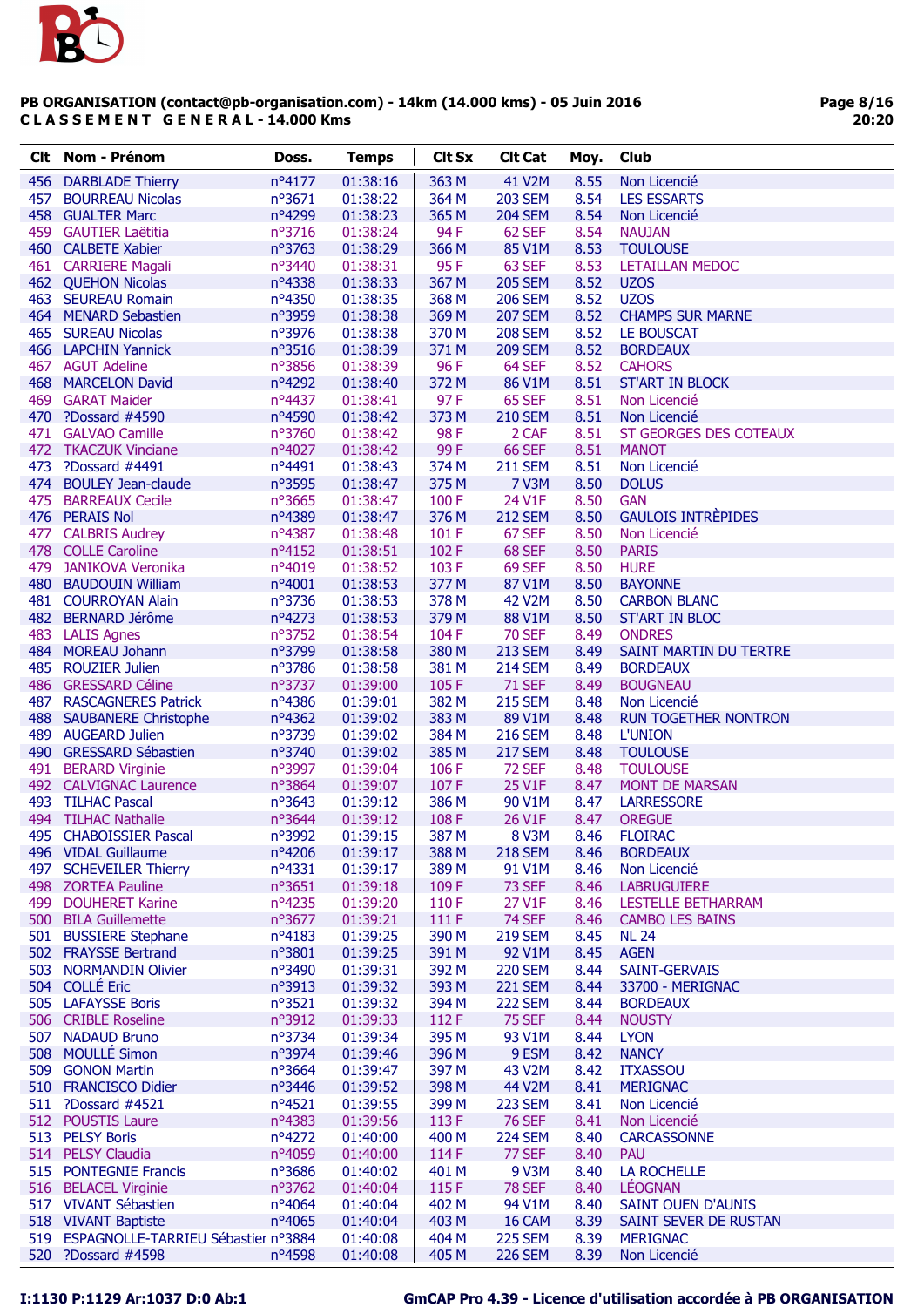

Page 9/16 20:20

| Clt. | <b>Nom - Prénom</b>                                      | Doss.                     | <b>Temps</b>         | <b>Clt Sx</b>  | <b>Clt Cat</b>      | Moy.         | Club                              |
|------|----------------------------------------------------------|---------------------------|----------------------|----------------|---------------------|--------------|-----------------------------------|
| 521  | <b>ZABOROWSKI Francois</b>                               | nº4336                    | 01:40:14             | 406 M          | 95 V1M              | 8.38         | <b>TRI CD</b>                     |
|      | 522 ?Dossard #4514                                       | $n^o4514$                 | 01:40:16             | 407 M          | <b>227 SEM</b>      | 8.38         | Non Licencié                      |
| 523  | <b>CALBETE Christiane</b>                                | nº3764                    | 01:40:21             | 116 F          | 9 V <sub>2</sub> F  | 8.37         | <b>BORDEAUX</b>                   |
|      | 524 PEYROT Stephanie                                     | nº4420                    | 01:40:24             | 117F           | <b>79 SEF</b>       | 8.37         | Non Licencié                      |
|      | 525 VOLPATO Jean francois                                | nº4314                    | 01:40:26             | 408 M          | 96 V1M              | 8.36         | <b>ST'ART IN BLOC</b>             |
|      | 526 NICOLAS Edwige                                       | nº3494                    | 01:40:29             | 118F           | <b>80 SEF</b>       | 8.36         | <b>JONZAC</b>                     |
| 527  | <b>DOMMANGET Agnes</b>                                   | nº3570                    | 01:40:29             | 119F           | 28 V1F              | 8.36         | SAINT PIERRE D IRUBE              |
| 528  | ?Dossard #4595                                           | nº4595                    | 01:40:30             | 409 M          | <b>228 SEM</b>      | 8.36         | Non Licencié                      |
|      | 529 DORIN Valérie                                        | nº3484                    | 01:40:30             | 120F           | 29 V1F              | 8.36         | <b>SAINT-GAUDENS</b>              |
|      | 530 MONEDERO Sylvie                                      | nº4045                    | 01:40:30             | 121 F          | 30 V1F              | 8.36         | <b>BOUCAU</b>                     |
|      | 531 COUTURIER Christel                                   | nº3828                    | 01:40:39             | 122 F          | 31 V1F              | 8.35         | SAINT-PÉE-SUR-NIVELLE             |
|      | 532 FERNANDEZ David                                      | nº3887                    | 01:40:41             | 410 M          | 97 V1M              | 8.34         | <b>ANGLET</b>                     |
|      | 533 PINEL Bruno                                          | nº4057                    | 01:40:46             | 411 M          | <b>229 SEM</b>      | 8.34         | <b>LABENNE</b>                    |
|      | 534 STELLATO Emilie                                      | $n^{\circ}3707$           | 01:40:48             | 123 F          | <b>81 SEF</b>       | 8.33         | <b>LARRESSORE</b>                 |
|      | 535 BOZZATO Benoit                                       | nº4144                    | 01:40:48             | 412 M          | <b>230 SEM</b>      | 8.33         | Non Licencié                      |
|      | 536 DESSANS Catherine                                    | n°3579                    | 01:40:49             | 124 F          | <b>10 V2F</b>       | 8.33         | <b>REBIGUE</b>                    |
| 537  | <b>SANZ Sylvie</b>                                       | nº4234                    | 01:40:50             | 125 F          | 32 V1F              | 8.33         | Non Licencié                      |
|      | 538 FLORES Celine                                        | nº4290                    | 01:40:52             | 126 F          | <b>82 SEF</b>       | 8.33         | <b>MONDAVEZAN</b>                 |
|      | 539 CASASNOVAS Catherine                                 | nº4346                    | 01:40:53             | 127F           | 83 SEF              | 8.33         | Non Licencié                      |
|      | 540 BAUDRIT Juliette                                     | nº3628                    | 01:40:57             | 128F           | 84 SEF              | 8.32         | <b>LESCAR</b>                     |
|      | 541 FRAYSSINET Laurent                                   | nº3860                    | 01:40:58             | 413 M          | 98 V1M              | 8.32         | <b>LE HAILLAN</b>                 |
|      | 542 FIANCETTE Jean-françois                              | $n^o4031$                 | 01:41:07             | 414 M          | <b>231 SEM</b>      | 8.31         | <b>AVENSAN</b>                    |
|      | 543 GUERINEAU Anastasia                                  | nº4428                    | 01:41:07             | 129 F          | <b>85 SEF</b>       | 8.31         | Non Licencié                      |
|      | 544 RABIN Armelle                                        | nº3842                    | 01:41:12             | 130 F          | 11 V <sub>2</sub> F | 8.30         | <b>BAYONNE</b>                    |
|      | 545 DUSSERT David                                        | nº4305                    | 01:41:13             | 415 M          | 99 V1M              | 8.30         | Non Licencié                      |
|      | 546 ROGER Mathieu                                        | n°3619                    | 01:41:19             | 416 M          | <b>232 SEM</b>      | 8.29         | <b>CHATOU</b>                     |
|      | 547 FRANKS Georges                                       | nº4442                    | 01:41:19             | 417 M          | 45 V2M              | 8.29         | <b>ARCH EVENT</b>                 |
|      | 548 LESIMPLE Bernard                                     | nº4344                    | 01:41:23             | 418 M          | 46 V2M              | 8.29         | Non Licencié                      |
|      | 549 BERTHELOT Francois                                   | nº3927                    | 01:41:23             | 419 M          | 47 V2M              | 8.29         | <b>ITXASSOU</b>                   |
|      | 550 GERAUDEL Corinne                                     | nº3524                    | 01:41:23             | 131 F          | 33 V1F              | 8.29         | <b>BEGLES</b>                     |
|      | 551 ?Dossard #4593                                       | nº4593                    | 01:41:29             | 420 M          | <b>233 SEM</b>      | 8.28         | Non Licencié                      |
| 552  | <b>BOUE Jean pierre</b>                                  | nº4282                    | 01:41:32             | 421 M          | 10 V3M              | 8.27         | Non Licencié                      |
| 553  | <b>REIGNIER Pierre</b>                                   | nº4020                    | 01:41:33             | 422 M          | 100 V1M             | 8.27         | Non Licencié                      |
|      | 554 SOULAT Jean marie                                    | nº3682                    | 01:41:33             | 423 M          | 11 V3M              | 8.27         | <b>CARBON BLANC</b>               |
|      | 555 CHASSON Celine                                       | nº4122                    | 01:41:38             | 132 F          | <b>86 SEF</b>       | 8.27         | <b>LA ROCHELLE</b>                |
|      | 556 SOUBIS Anne                                          | nº3547                    | 01:41:38             | 133 F          | 12 V <sub>2</sub> F | 8.27         | <b>SAINT SAVIN</b>                |
|      | 557 CARRAZE Christophe                                   | nº3761                    | 01:41:40             | 424 M          | <b>234 SEM</b>      | 8.26         | <b>BUSSAC SUR CHARENTE</b>        |
| 558  | <b>DAUSSION Gérard</b>                                   | $n^{\circ}3697$           | 01:41:40             | 425 M          | 12 V3M              | 8.26         | <b>L'EGUILLE</b>                  |
|      | 559 CARRAZE Stéphanie                                    | nº3758                    | 01:41:40             | 134 F          | <b>87 SEF</b>       | 8.26         | <b>SAINT ROGATIEN</b>             |
| 560  | <b>BERTERREIX Edwige</b>                                 | nº4023                    | 01:41:42             | 135 F          | <b>88 SEF</b>       | 8.26         | <b>AUSSONNE</b>                   |
|      | 561 JAUREGUI Maritxu                                     | nº4270                    | 01:41:47             | 136 F          | <b>89 SEF</b>       | 8.25         | <b>NAPURRAK</b>                   |
|      | 562 LAILLÉ Myriam                                        | nº4388                    | 01:41:47             | 137 F          | <b>90 SEF</b>       | 8.25         | Non Licencié                      |
|      | 563 FAYAT Anthony                                        | $n^{\circ}3431$           | 01:41:49             | 426 M          | 101 V1M             | 8.25         | <b>BORDEAUX</b>                   |
|      | 564 SUBERBIE Nicolas                                     | n°3985                    | 01:41:53             | 427 M          | <b>235 SEM</b>      | 8.25         | LA TESTE                          |
|      | 565 DULOUARD Bernard                                     | nº4443                    | 01:41:55             | 428 M          | 13 V3M              | 8.24         | Non Licencié                      |
|      | 566 CARDUNER Margaux                                     | $n^o4118$                 | 01:41:57             | 138 F          | <b>91 SEF</b>       | 8.24         | SAINT MARTIN DE SANZAY            |
|      | 567 FAISANDIER Pierre-henry                              | nº3896                    | 01:42:03             | 429 M          | <b>48 V2M</b>       | 8.23         | <b>SERMOISE SUR LOIRE</b>         |
| 568  | <b>RIPOCHAUD Stecy</b>                                   | nº3722                    | 01:42:03             | 139 F          | 1 JUF               | 8.23         | <b>TOULOUSE</b>                   |
|      | 569 GAUDET Stef                                          | nº4319                    | 01:42:04             | 430 M          | 102 V1M             | 8.23         | <b>CESTAS</b>                     |
|      | 570 FOUCARD Luc                                          | nº4448                    | 01:42:06             | 431 M          | <b>236 SEM</b>      | 8.23         | <b>DONNEZAC</b>                   |
|      | 571 FAYETTE Belinda                                      | nº3690                    | 01:42:08             | 140 F          | 34 V1F              | 8.23         | <b>COURNON D'AUVERGNE</b>         |
|      | 572 MEUDAN Jean-marc                                     | nº3898                    | 01:42:16             | 432 M          | 103 V1M             | 8.21         | <b>CIBOURE</b>                    |
|      | 573 RIVAUD Pascal                                        | nº3890                    | 01:42:16             | 433 M          | 104 V1M             | 8.21         | <b>TOULOUSE</b>                   |
|      | 574 BERGEROU Laurent                                     | nº4396                    | 01:42:18             | 434 M          | 105 V1M             | 8.21         | Non Licencié                      |
|      | 575 MORANDO Virginie                                     | nº4043                    | 01:42:19             | 141 F          | <b>92 SEF</b>       | 8.21         | <b>AVENSAN</b>                    |
|      | 576 RATIER Jean pierre                                   | $n^{\circ}3687$           | 01:42:20             | 435 M          | 49 V2M              | 8.21         | <b>TALENCE</b>                    |
| 577  | <b>PROCOPE Nadia</b>                                     | nº4325                    | 01:42:21             | 142 F          | 35 V1F              | 8.21         | <b>COURIRAPARENTIS</b>            |
| 578  | <b>PROCOPE Charlie</b>                                   | $n^o4317$                 | 01:42:22             | 436 M          | 106 V1M             | 8.21         | <b>COURIRAPARENTIS</b>            |
|      | 579 ROSE Julie                                           | nº3846                    | 01:42:24             | 143 F          | <b>93 SEF</b>       | 8.20         | <b>MYANS</b>                      |
|      |                                                          | nº4478                    | 01:42:24             | 437 M          | <b>237 SEM</b>      | 8.20         | Non Licencié                      |
|      |                                                          |                           |                      |                |                     |              |                                   |
|      | 580 ?Dossard #4478                                       |                           |                      |                |                     |              |                                   |
|      | 581 BREARD Thomas                                        | nº4360                    | 01:42:25             | 438 M          | <b>238 SEM</b>      | 8.20         | <b>ARCIZANS-AVANT</b>             |
|      | 582 SEMO Raphael                                         | $n^o4343$                 | 01:42:27             | 439 M          | 107 V1M             | 8.20         | <b>MARATHON DES GRAVES</b>        |
|      | 583 CHAUVINEAU Christelle<br>584 CHARENTON Jean-françois | nº3852<br>$n^{\circ}3855$ | 01:42:29<br>01:42:30 | 144 F<br>440 M | 36 V1F<br>14 V3M    | 8.20<br>8.20 | <b>TOULOUSE</b><br><b>FLOIRAC</b> |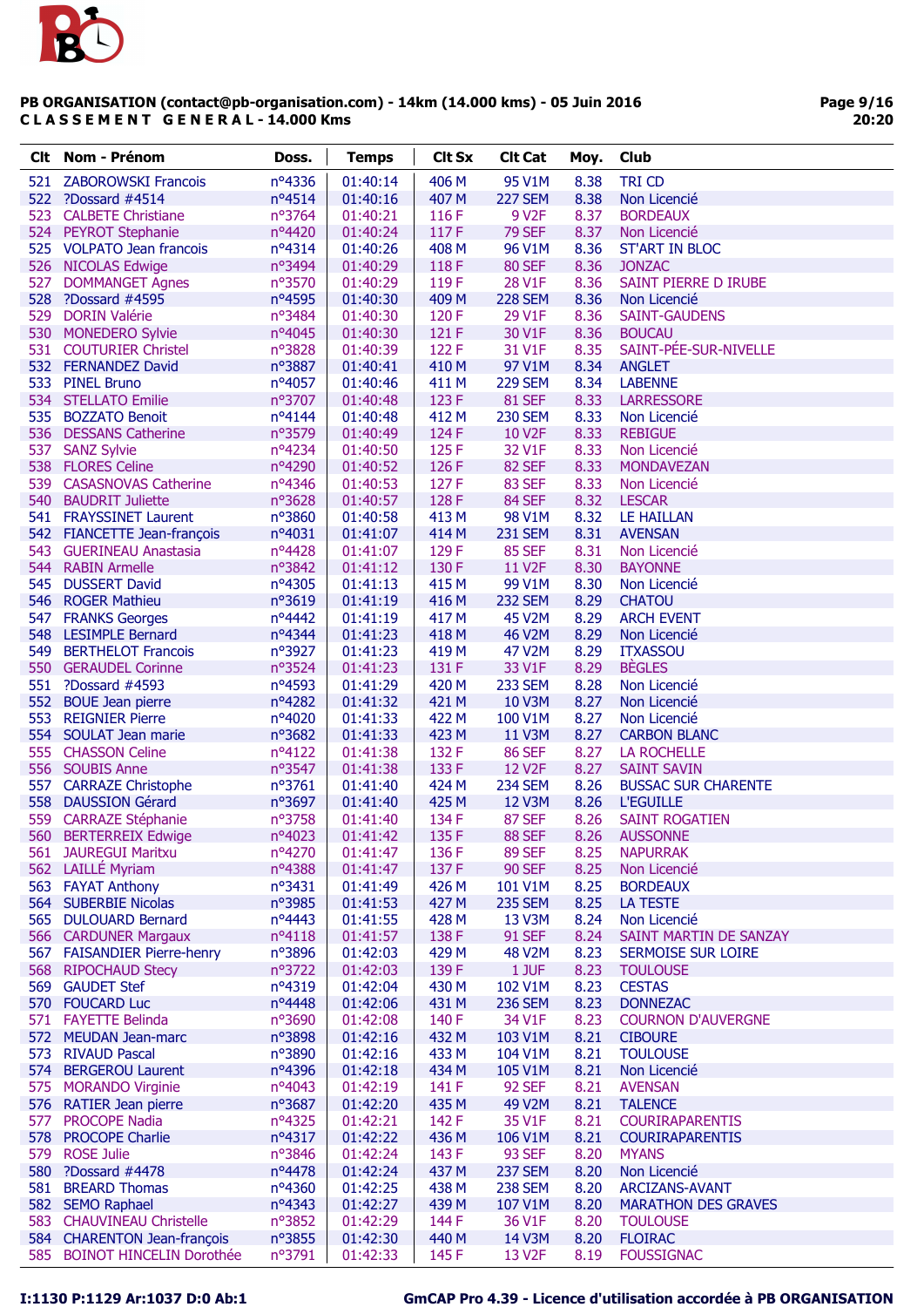

Page 10/16 20:20

| Clt | <b>Nom - Prénom</b>                         | Doss.            | <b>Temps</b>         | <b>Clt Sx</b>  | <b>Clt Cat</b>                | Moy.         | Club                        |
|-----|---------------------------------------------|------------------|----------------------|----------------|-------------------------------|--------------|-----------------------------|
| 586 | <b>GARCIA Magaly</b>                        | nº3692           | 01:42:35             | 146F           | 94 SEF                        | 8.19         | <b>FRESSINES</b>            |
| 587 | ?Dossard #4480                              | $n^{\circ}$ 4480 | 01:42:38             | 441 M          | <b>239 SEM</b>                | 8.19         | Non Licencié                |
| 588 | <b>DANÉ Mathieu</b>                         | nº4430           | 01:42:39             | 442 M          | <b>240 SEM</b>                | 8.18         | <b>ROQUEFORT</b>            |
|     | 589 FERRER Michel                           | nº4412           | 01:42:40             | 443 M          | 50 V2M                        | 8.18         | Non Licencié                |
|     | 590 DOTTO Sandra                            | nº3914           | 01:42:43             | 147 F          | <b>95 SEF</b>                 | 8.18         | <b>BLANQUEFORT</b>          |
|     | 591 DARVES Carine                           | nº3725           | 01:42:44             | 148 F          | <b>96 SEF</b>                 | 8.18         | LA ROCHE SUR YON            |
|     | 592 LÉTANG Tiphaine                         | nº3968           | 01:42:44             | 149 F          | <b>97 SEF</b>                 | 8.18         | <b>ROCHEFORT</b>            |
|     | 593 SOULET Quitterie                        | nº3720           | 01:42:45             | 150 F          | 37 V1F                        | 8.18         | <b>JAUNAY CLAN</b>          |
|     | 594 SOULET Michel                           | n°3691           | 01:42:47             | 444 M          | 51 V2M                        | 8.17         | LA TESTE DE BUCH            |
|     | 595 ROUMES Patrick                          | n°3525           | 01:42:48             | 445 M          | 108 V1M                       | 8.17         | <b>FAYE L ABBESSE</b>       |
|     | 596 BARBE Christophe                        | nº4180           | 01:42:52             | 446 M          | 109 V1M                       | 8.17         | <b>TALENCE</b>              |
|     | 597 BIZET Julian                            | nº4160           | 01:42:52             | 447 M          | <b>241 SEM</b>                | 8.17         | <b>ARETTE</b>               |
|     | 598 NADEAU Guillemette                      | nº4128           | 01:42:54             | 151 F          | <b>98 SEF</b>                 | 8.16         | <b>MAZERES</b>              |
|     | 599 LIMOUZIN Jean-marie                     | nº4337           | 01:42:59             | 448 M          | 52 V2M                        | 8.16         | Non Licencié                |
|     | 600 BUSTINGORRY Benoit                      | nº4455           | 01:43:02             | 449 M          | <b>242 SEM</b>                | 8.15         | Non Licencié                |
|     | 601 FISCH Laurent                           | nº3512           | 01:43:18             | 450 M          | 110 V1M                       | 8.13         | <b>RIONS</b>                |
|     | 602 REGNIER Christophe                      | nº4050           | 01:43:19             | 451 M          | <b>243 SEM</b>                | 8.13         | <b>BORDEAUX</b>             |
|     | 603 GAUTRONNEAU Claire                      | nº4009           | 01:43:20             | 152 F          | 1 ESF                         | 8.13         | <b>SANGUINET</b>            |
|     | 604 BERTHOUMIEUX Lea                        | nº3965           | 01:43:21             | 153 F          | <b>99 SEF</b>                 | 8.13         | <b>BERLIN (ALLEMAGNE)</b>   |
|     | 605 ARMAGNACQ Géraldine                     | nº4077           | 01:43:25             | 154 F          | <b>100 SEF</b>                | 8.12         | <b>SENPERE</b>              |
|     | 606 PETTES Brice-olivier                    | $n^o4125$        | 01:43:25             | 452 M          | <b>244 SEM</b>                | 8.12         | <b>NANCY</b>                |
|     | 607 ORTH Mathieu                            | $n^o4283$        | 01:43:27             | 453 M          | <b>245 SEM</b>                | 8.12         | <b>SOURAIDE</b>             |
|     | 608 PUJOL Emmanuel                          | nº3632           | 01:43:27             | 454 M          | <b>246 SEM</b>                | 8.12         | <b>SALLES</b>               |
|     | 609 CORBELLA Carole                         | nº3868           | 01:43:28             | 155F           | 38 V1F                        | 8.12         | <b>CASTANET TOLOSAN</b>     |
|     | 610 BAGNERIS Fabien                         | nº3947           | 01:43:28             | 455 M          | <b>247 SEM</b>                | 8.12         | <b>LA ROCHELLE</b>          |
|     | 611 PETIT Vincent                           | nº3753           | 01:43:29             | 456 M          | 111 V1M                       | 8.12         | <b>GERMIGNY L'EXEMPT</b>    |
|     | 612 CHARRAUD Martial                        | nº3798           | 01:43:35             | 457 M          | 53 V2M                        | 8.11         | <b>BAYONNE</b>              |
|     | 613 DOMERGUE Laura                          | nº4092           | 01:43:39             | 156 F          | <b>101 SEF</b>                | 8.10         | <b>TARNOS</b>               |
|     | 614 LAIR Constance                          | nº4093           | 01:43:40             | 157F           | <b>102 SEF</b>                | 8.10         | <b>TOULOUSE</b>             |
|     | 615 ARRIZABALAGA Louis                      | nº4036           | 01:43:41             | 458 M          | 112 V1M                       | 8.10         | <b>LONGPONT</b>             |
|     | 616 BULTEZ Franck                           | n°3869           | 01:43:41             | 459 M          | <b>248 SEM</b>                | 8.10         | <b>SEIGNOSSE</b>            |
|     | 617 LEONARD Guillaume                       | nº3964           | 01:43:50             | 460 M          | <b>249 SEM</b>                | 8.09         | <b>TOULOUSE</b>             |
|     | 618 MESCHIN Celine                          | nº3600           | 01:43:50             | 158F           | 103 SEF                       | 8.09         | SAINTE MARIE DE RÉ          |
|     | 619 BARRET Kely                             | nº3641           | 01:43:51             | 159F           | <b>104 SEF</b>                | 8.09         | <b>CHANIERS</b>             |
|     | 620 TANGUY Sylvie                           | nº3591           | 01:43:54             | 160F           | 14 V2F                        | 8.09         | L HOUMEAU                   |
|     | 621 GRANDCHAMP Guillaume                    | nº3958           | 01:43:54             | 461 M          | <b>250 SEM</b>                | 8.08         | <b>BORDEAUX</b>             |
|     | 622 ROSTAN Héloïse                          | $n^o4041$        | 01:43:56             | 161 F          | <b>105 SEF</b>                | 8.08         | <b>SATUC</b>                |
| 623 | <b>DUMONT Christophe</b>                    | nº4291           | 01:43:59             | 462 M          | 113 V1M                       | 8.08         | <b>LABOUHEYRE</b>           |
|     | 624 PIGA Julie                              | nº3471           | 01:44:04             | 162 F          | <b>106 SEF</b>                | 8.07         | <b>PODENSAC</b>             |
| 625 | <b>BORDES Monique</b>                       | nº3469           | 01:44:05             | 163 F          | 1 V3F                         | 8.07         | <b>MÉRIGNAC</b>             |
|     | 626 DUPRAT Violaine                         | nº3534           | 01:44:09             | 164F           | <b>107 SEF</b>                | 8.07         | <b>CESTAS</b>               |
| 627 | LE ROUZÈS Laurent                           | nº3747           | 01:44:11             | 463 M          | 114 V1M                       | 8.06         | <b>CAUMONT</b>              |
|     | 628 MAZEAU Romain                           | nº3422           | 01:44:19             | 464 M          | <b>251 SEM</b>                | 8.05         | <b>MÉRIGNAC</b>             |
|     | 629 GÖTTLE Magalie                          | nº3926           | 01:44:21             | 165F           | <b>108 SEF</b>                | 8.05         | <b>ASCAIN</b>               |
|     | 630 MASSIAS Camille                         | nº3759           | 01:44:21             | 166F           | 3 CAF                         | 8.05         | <b>PESSAC</b>               |
|     | 631 MARCINKIEWICZ David                     | nº4042           | 01:44:24             | 465 M          | <b>252 SEM</b>                | 8.05         | Non Licencié                |
|     | 632 GACHIGNARD Aurelien                     | nº3743           | 01:44:24             | 466 M          | <b>253 SEM</b>                | 8.05         | <b>AUDENGE</b>              |
|     | 633 FORGET Anne                             | nº4198           | 01:44:25             | 167 F          | <b>109 SEF</b>                | 8.05         | Non Licencié                |
|     | 634 MICHEAU Nicolas                         | nº3698           | 01:44:25             | 467 M          | <b>254 SEM</b>                | 8.05         | LA ROCHELLE<br>Non Licencié |
|     | 635 LAUDINAS Helene<br>636 PENAUD Charlotte | nº4110<br>nº3741 | 01:44:25             | 168F<br>169F   | 39 V1F<br><b>110 SEF</b>      | 8.04         |                             |
|     |                                             |                  | 01:44:27             | 468 M          |                               | 8.04         | LE GUE D ALLERE             |
|     | 637 GARDERE Marc                            | nº4067           | 01:44:31             |                | 115 V1M                       | 8.04         | <b>BAYONNE</b>              |
|     | 638 CRACCO Yan<br>639 MEILLE Robert         | nº4039<br>nº3943 | 01:44:32<br>01:44:36 | 469 M<br>470 M | 116 V1M<br>2 V <sub>4</sub> M | 8.04<br>8.03 | <b>AUCH</b><br><b>SARE</b>  |
|     | 640 BODIN Isabelle                          | nº4267           | 01:44:42             | 170F           | 40 V1F                        | 8.02         | <b>NAPURRAK</b>             |
|     | 641 DE OLIVEIRA Stéphanie                   | nº3883           | 01:44:55             | 171 F          | <b>111 SEF</b>                | 8.01         | <b>BORDEAUX</b>             |
|     | 642 LABAURIE Brian                          | nº4148           | 01:45:06             | 471 M          | <b>10 ESM</b>                 | 7.99         | Non Licencié                |
| 643 | <b>BENT Melody</b>                          | nº4447           | 01:45:12             | 172 F          | <b>112 SEF</b>                | 7.99         | <b>AUCAMVILLE</b>           |
|     | 644 TOROND Céline                           | nº4247           | 01:45:22             | 173F           | <b>113 SEF</b>                | 7.97         | Non Licencié                |
|     | 645 DESROZIERS Sarah                        | nº4422           | 01:45:26             | 174F           | <b>114 SEF</b>                | 7.97         | Non Licencié                |
|     | 646 HINCELIN Roger                          | nº3792           | 01:45:27             | 472 M          | 15 V3M                        | 7.97         | <b>BEAUZELLE</b>            |
|     | 647 CASTANIER Joël                          | nº3861           | 01:45:29             | 473 M          | 54 V2M                        | 7.96         | <b>SAINT OUEN D'AUNIS</b>   |
|     | 648 SAGOT Charline                          | nº3813           | 01:45:34             | 175F           | <b>115 SEF</b>                | 7.96         | SAINT-PIERRE-D'IRUBE        |
|     | 649 CLAVE Joel                              | nº4333           | 01:45:39             | 474 M          | 55 V2M                        | 7.95         | Non Licencié                |
|     | 650 HUDZIAK Isabelle                        | nº4176           | 01:45:39             | 176F           | 41 V1F                        | 7.95         | Non Licencié                |
|     |                                             |                  |                      |                |                               |              |                             |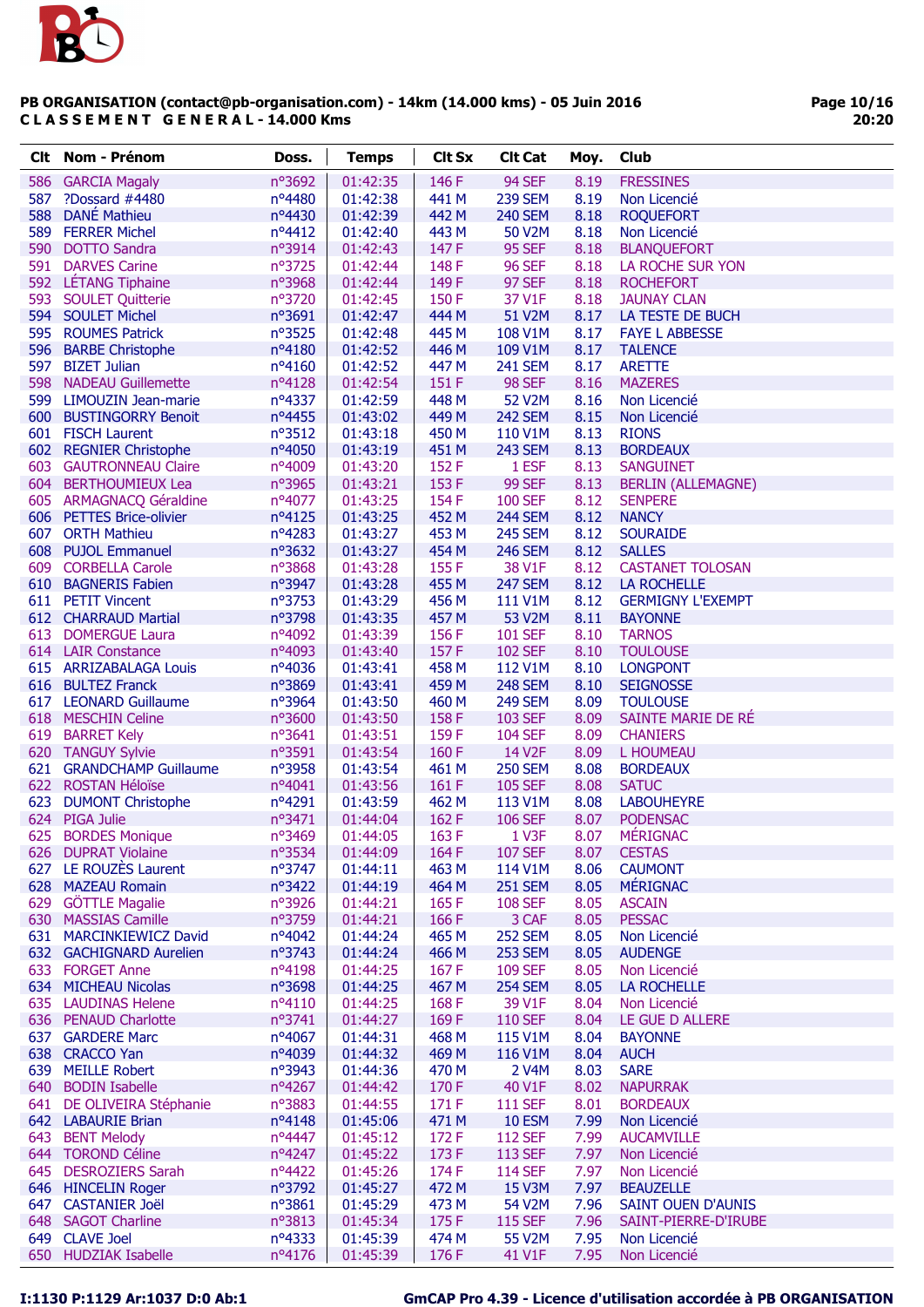

Page 11/16 20:20

| Clt | Nom - Prénom                                | Doss.            | <b>Temps</b>         | <b>Clt Sx</b>  | <b>Clt Cat</b>            | Moy.         | Club                                  |
|-----|---------------------------------------------|------------------|----------------------|----------------|---------------------------|--------------|---------------------------------------|
| 651 | <b>MAGNOU Patrice</b>                       | nº3636           | 01:45:40             | 475 M          | <b>16 V3M</b>             | 7.95         | <b>FRANCOULES</b>                     |
| 652 | <b>BIRE Franck</b>                          | nº3414           | 01:45:40             | 476 M          | 56 V2M                    | 7.95         | SAINT-MÉDARD-EN-JALLES                |
| 653 | <b>FRANCISCO Elisabeth</b>                  | nº3444           | 01:45:40             | 177 F          | 15 V <sub>2</sub> F       | 7.95         | <b>LA MONTAGNE</b>                    |
|     | 654 ?Dossard #4592                          | nº4592           | 01:45:44             | 477 M          | <b>255 SEM</b>            | 7.95         | Non Licencié                          |
| 655 | <b>ROGER Thierry</b>                        | nº3575           | 01:45:54             | 478 M          | 117 V1M                   | 7.93         | <b>VILLANDRAUT</b>                    |
|     | 656 DUBOIS Sandra                           | nº3540           | 01:46:00             | 178F           | 42 V1F                    | 7.93         | <b>LETAILLAN MEDOC</b>                |
|     | 657 VIVES Martine                           | $n^o4411$        | 01:46:01             | 179F           | 2 V3F                     | 7.92         | <b>LANDIRAS</b>                       |
|     | 658 DUFOUR Ayla                             | nº4214           | 01:46:02             | 180F           | 4 CAF                     | 7.92         | Non Licencié                          |
|     | 659 DUFOUR Daniel                           | nº4215           | 01:46:03             | 479 M          | 57 V2M                    | 7.92         | Non Licencié                          |
|     | 660 RIBEYREIX Marion                        | nº4393           | 01:46:04             | 181 F          | <b>116 SEF</b>            | 7.92         | Non Licencié                          |
|     | 661 CASSE Thiérry                           | nº3457           | 01:46:04             | 480 M          | 118 V1M                   | 7.92         | <b>LONLAY L'ABBAYE</b>                |
|     | 662 AREGAY TACHOIRES Carole                 | nº3627           | 01:46:10             | 182F           | 43 V1F                    | 7.91         | <b>LE VIGNAU</b>                      |
| 663 | <b>GARCIA Ghislaine</b>                     | nº4436           | 01:46:11             | 183F           | 44 V1F                    | 7.91         | Non Licencié                          |
|     | 664 SADOURNY Patrick                        | n°3515           | 01:46:11             | 481 M          | 58 V2M                    | 7.91         | <b>ASCAIN</b>                         |
|     | 665 TREIL Jean paul                         | n°3601           | 01:46:12             | 482 M          | 59 V2M                    | 7.91         | <b>SAINT CYBARDEAUX</b>               |
|     | 666 TRICOIRE Marc                           | nº3530           | 01:46:12             | 483 M          | 60 V2M                    | 7.91         | <b>MACAU</b>                          |
|     | 667 MATEO Philippe                          | nº4260           | 01:46:12             | 484 M          | 61 V2M                    | 7.91         | <b>BIGANOS</b>                        |
|     | 668 BROSSARD Anne-sophie                    | nº4085           | 01:46:13             | 184 F          | <b>117 SEF</b>            | 7.91         | Non Licencié                          |
|     | 669 LAMAZOU BETBEDER Francois               | nº4066           | 01:46:14             | 485 M          | <b>256 SEM</b>            | 7.91         | <b>TOULOUSE</b>                       |
|     | 670 MASSONNEAU Nicolas                      | n°3609           | 01:46:17             | 486 M          | 119 V1M                   | 7.90         | <b>MIMIZAN</b>                        |
|     | 671 DUCHÊNE Virginie                        | nº3738           | 01:46:21             | 185F           | <b>16 V2F</b>             | 7.90         | <b>MOMERES</b>                        |
|     | 672 DARRE Benoit                            | nº4134           | 01:46:33             | 487 M          | 120 V1M                   | 7.88         | <b>BLOIS</b>                          |
|     | 673 AUGEREAU Strephane                      | nº3733           | 01:46:34             | 488 M          | 121 V1M                   | 7.88         | <b>AUCH</b>                           |
| 674 | <b>BERNUCHON Eric</b>                       | nº4224           | 01:46:34             | 489 M          | 122 V1M                   | 7.88         | <b>BAYONNE</b>                        |
|     | 675 SAFRANO PLAZAOLA Jean-benoît nº3645     |                  | 01:46:37             | 490 M          | <b>257 SEM</b>            | 7.88         | <b>ST JORY</b>                        |
|     | 676 BOULETIN Claire                         | nº3962           | 01:46:38             | 186 F          | <b>118 SEF</b>            | 7.88         | <b>VALENTINE</b>                      |
|     | 677 FOURNEAU Morgan                         | nº4467           | 01:46:40             | 491 M          | <b>258 SEM</b>            | 7.88         | ST SULPICE ET CAMEYRAC                |
|     | 678 ZAMITH Laurence                         | nº4347           | 01:46:41             | 187F           | 45 V1F                    | 7.87         | Non Licencié                          |
|     | 679 LAHAYE Corinne<br>680 CORDIER Stephanie | nº3535<br>nº4143 | 01:46:42             | 188F<br>189F   | 46 V1F<br>47 V1F          | 7.87<br>7.87 | <b>RABASTENS</b>                      |
|     | 681 TRICONAL Aurelien                       | nº3612           | 01:46:44<br>01:46:47 | 492 M          | <b>259 SEM</b>            | 7.87         | Non Licencié<br><b>AUCAMVILLE</b>     |
|     | 682 LECOEUR Eléonore                        | nº3873           | 01:46:52             | 190F           | <b>119 SEF</b>            | 7.86         | <b>MASSUGAS</b>                       |
| 683 | ?Dossard #4510                              | nº4510           | 01:46:53             | 493 M          | <b>260 SEM</b>            | 7.86         | Non Licencié                          |
|     | 684 COLLADOS Marie josèe                    | nº4253           | 01:46:53             | 191 F          | 17 V <sub>2</sub> F       | 7.86         | Non Licencié                          |
|     | 685 CORBERAND Catherine                     | nº4394           | 01:46:53             | 192 F          | <b>18 V2F</b>             | 7.86         | Non Licencié                          |
|     | 686 ?Dossard #4511                          | $n^o4511$        | 01:46:53             | 494 M          | <b>261 SEM</b>            | 7.86         | Non Licencié                          |
| 687 | <b>DUPLANTIER Jeanne</b>                    | nº3630           | 01:46:55             | 193 F          | <b>120 SEF</b>            | 7.86         | <b>MERIGNAC</b>                       |
| 688 | <b>BERTRAND Jennifer</b>                    | nº3831           | 01:46:59             | 194 F          | <b>121 SEF</b>            | 7.85         | <b>CAPIAN</b>                         |
| 689 | <b>DUBOILLE Christophe</b>                  | nº3849           | 01:47:00             | 495 M          | 123 V1M                   | 7.85         | <b>VILLENAVE D'ORNON</b>              |
|     | 690 ARNAL Flavie                            | nº3837           | 01:47:02             | 195F           | <b>122 SEF</b>            | 7.85         | MOULIETS ET VILLEMARTIN               |
|     | 691 OGER Julie                              | n°3955           | 01:47:02             | 196 F          | <b>123 SEF</b>            | 7.85         | <b>TOSSE</b>                          |
|     | 692 AUBRY Matthieu                          | nº3746           | 01:47:03             | 496 M          | <b>262 SEM</b>            | 7.85         | <b>DAX</b>                            |
|     | 693 FOLLIN Luc                              | nº4132           | 01:47:04             | 497 M          | <b>263 SEM</b>            | 7.85         | <b>MIMIZAN</b>                        |
|     | 694 AYOUB Helene                            | nº4239           | 01:47:05             | 197F           | <b>124 SEF</b>            | 7.84         | <b>MARCHEPRIME</b>                    |
|     | 695 CASTAGNET Fanny                         | nº4011           | 01:47:05             | 198F           | <b>125 SEF</b>            | 7.84         | <b>DAX</b>                            |
|     | 696 LE RIGUER Bastien                       | nº4263           | 01:47:05             | 498 M          | <b>264 SEM</b>            | 7.84         | <b>SAINT SEVER</b>                    |
|     | 697 CARAVACA Grégory                        | nº3766           | 01:47:07             | 499 M          | <b>265 SEM</b>            | 7.84         | <b>ANGLET</b>                         |
|     | 698 CASTILLON Aurélie                       | n°3795           | 01:47:07             | 199F           | <b>126 SEF</b>            | 7.84         | <b>LA ROCHELLE</b>                    |
|     | 699 AUDONNET Muriel                         | nº4169           | 01:47:08             | 200 F          | 48 V1F                    | 7.84         | Non Licencié                          |
|     | 700 LAUNAY Frederique                       | nº4058           | 01:47:10             | 201 F          | <b>127 SEF</b>            | 7.84         | <b>LA ROCHELLE</b>                    |
|     | 701 DELABARRE Marine                        | nº3582           | 01:47:11             | 202 F          | <b>128 SEF</b>            | 7.84         | <b>MÉRIGNAC</b>                       |
|     | 702 HONTABAT Bertrand                       | nº4423           | 01:47:11             | 500 M          | 124 V1M                   | 7.84         | Non Licencié                          |
|     | 703 EZAN Fabrice                            | nº4419           | 01:47:12             | 501 M          | 125 V1M                   | 7.84         | Non Licencié                          |
|     | 704 ?Dossard #4493                          | nº4493           | 01:47:13             | 502 M          | <b>266 SEM</b>            | 7.84         | Non Licencié                          |
|     | 705 ARRUAT Patxi                            | nº4342           | 01:47:15             | 503 M          | <b>267 SEM</b>            | 7.83         | <b>NAPURRAK</b>                       |
|     | 706 CASUSO Pierre                           | nº4435           | 01:47:16             | 504 M          | <b>268 SEM</b>            | 7.83         | <b>NAPURRAK</b>                       |
|     | 707 BARBEAU Audrey                          | nº3820           | 01:47:16             | 203 F          | <b>129 SEF</b>            | 7.83         | <b>SALLES</b>                         |
| 709 | 708 HACQUARD Joel                           | nº4194           | 01:47:19             | 505 M          | 126 V1M                   | 7.83         | <b>ANDERNOS LES BAINS</b>             |
|     | <b>BOURON Virginie</b><br>710 HOSTE Justine | nº4193<br>nº3675 | 01:47:20<br>01:47:21 | 204 F<br>205 F | <b>130 SEF</b><br>131 SEF | 7.83<br>7.83 | <b>ONDRES</b><br><b>TOURNEFEUILLE</b> |
|     | 711 MOSER Amanda                            | nº3673           | 01:47:21             | 206 F          | <b>132 SEF</b>            | 7.83         | <b>MERIGNAC</b>                       |
|     | 712 NAVARRO Laurie                          | nº3814           | 01:47:22             | 207 F          | 133 SEF                   | 7.82         | SAINT DENIS D'OLÉRON                  |
|     | 713 TORSET Valérie                          | nº3696           | 01:47:32             | 208 F          | 49 V1F                    | 7.81         | <b>CAHORS</b>                         |
|     | 714 MONIE Elodie                            | nº4230           | 01:47:39             | 209 F          | <b>134 SEF</b>            | 7.80         | Non Licencié                          |
|     | 715 LARGETEAU Nicolas                       | n°3891           | 01:47:41             | 506 M          | <b>269 SEM</b>            | 7.80         | <b>BIGANOS</b>                        |
|     |                                             |                  |                      |                |                           |              |                                       |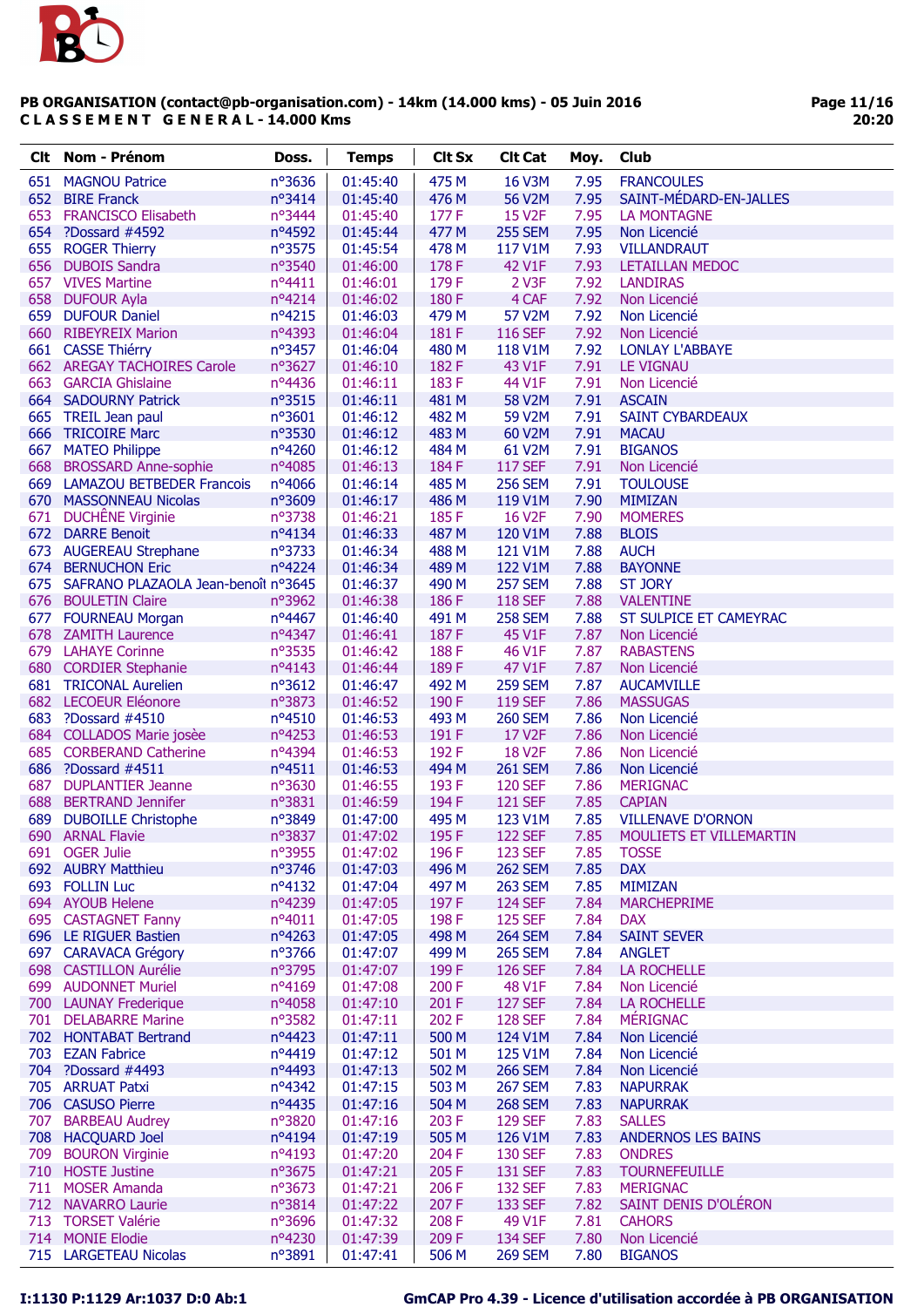

| Clt. | Nom - Prénom                  | Doss.           | <b>Temps</b> | <b>Clt Sx</b> | <b>Clt Cat</b>      | Moy. | Club                                |
|------|-------------------------------|-----------------|--------------|---------------|---------------------|------|-------------------------------------|
| 716  | <b>OMISOS Gisèle</b>          | nº3557          | 01:47:41     | 210 F         | 19 V2F              | 7.80 | <b>NOIRTERRE</b>                    |
| 717  | <b>GUITTON Damien</b>         | $n^o4014$       | 01:47:44     | 507 M         | <b>270 SEM</b>      | 7.80 | <b>CROIGNON</b>                     |
|      | 718 DARVES Olivier            | n°3735          | 01:47:48     | 508 M         | <b>271 SEM</b>      | 7.79 | LA ROCHELLE                         |
|      | 719 LESAMBER Cecile           | nº3960          | 01:47:49     | 211 F         | <b>135 SEF</b>      | 7.79 | SAINT PEE SUR NIVELLE               |
|      | 720 ?Dossard #4497            | nº4497          | 01:47:52     | 509 M         | <b>272 SEM</b>      | 7.79 | Non Licencié                        |
|      | 721 CHIAVACCINI Jean-françois | nº3426          | 01:47:53     | 510 M         | 62 V2M              | 7.79 | <b>BUZET SUR TARN</b>               |
|      | 722 PLANTEY Mailys            | nº4281          | 01:47:54     | 212 F         | 136 SEF             | 7.79 | <b>HENDAYE</b>                      |
| 723  | <b>SOURIC Corinne</b>         | nº3900          | 01:47:56     | 213 F         | 20 V2F              | 7.78 | <b>BEGLES</b>                       |
|      | 724 PAGES Stéphanie           | nº4052          | 01:47:59     | 214 F         | 50 V1F              | 7.78 | Non Licencié                        |
|      | 725 LANSALOT Serge            | nº4178          | 01:48:00     | 511 M         | 63 V2M              | 7.78 | <b>ASCT</b>                         |
|      | 726 BOISSONEAU Jean pierre    | nº4459          | 01:48:03     | 512 M         | 17 V3M              | 7.77 | Non Licencié                        |
| 727  | <b>MOULLÉ Laurence</b>        | nº3973          | 01:48:11     | 215F          | 51 V1F              | 7.77 | <b>GALGON</b>                       |
|      | 728 CANTIN-BOYER Sylvie       | n°3495          | 01:48:11     | 216 F         | 21 V <sub>2</sub> F | 7.76 | <b>BARBAZAN DEBAT</b>               |
|      | 729 CARPENTIER David          | nº3694          | 01:48:12     | 513 M         | <b>273 SEM</b>      | 7.76 | <b>BOURGNEUF</b>                    |
|      | 730 TAROZZI Carla             | n°3811          | 01:48:13     | 217F          | 2 ESF               | 7.76 | SAINT-SULPICE-ET-CAMEYRAC           |
|      | 731 TAROZZI Corinne           | nº3810          | 01:48:13     | 218F          | 52 V1F              | 7.76 | SOORTS-HOSSEGOR                     |
|      | 732 PIQUEPAILLE Francis       | n°3991          | 01:48:18     | 514 M         | <b>18 V3M</b>       | 7.76 | <b>CARBON-BLANC</b>                 |
|      | 733 LE GROS Gwenn             | nº3454          | 01:48:22     | 219 F         | 53 V1F              | 7.75 | <b>CASTELNAU DE MEDOC</b>           |
|      | 734 FAURE Pascal              | nº4433          | 01:48:22     | 515 M         | 127 V1M             | 7.75 | Non Licencié                        |
|      | 735 FIERS Ludovic             | $n^o4114$       | 01:48:22     | 516 M         | 128 V1M             | 7.75 | <b>AVENSAN</b>                      |
|      | 736 GIRARD Alexis             | $n^o4113$       | 01:48:22     | 517 M         | <b>274 SEM</b>      | 7.75 | Non Licencié                        |
| 737  | <b>LELAN Julie</b>            | n°3981          | 01:48:22     | 220 F         | <b>137 SEF</b>      | 7.75 | <b>PESSAC</b>                       |
|      | 738 LE GROS Thomas            | nº3455          | 01:48:27     | 518 M         | 129 V1M             | 7.75 | <b>BORDEAUX</b>                     |
|      | 739 ?Dossard #4599            | nº4599          | 01:48:28     | 519 M         | <b>275 SEM</b>      | 7.75 | Non Licencié                        |
|      | 740 ETOC Thomas               | n°3501          | 01:48:29     | 520 M         | <b>276 SEM</b>      | 7.74 | <b>ARUDY</b>                        |
|      | 741 LEON Pierrick             | n°3529          | 01:48:29     | 521 M         | <b>277 SEM</b>      | 7.74 | <b>ARUDY</b>                        |
|      | 742 LAMARQUE Sebastien        | nº3401          | 01:48:29     | 522 M         | 130 V1M             | 7.74 | <b>ESPELETTE</b>                    |
|      | 743 TOUYET Julie              | nº3701          | 01:48:29     | 221 F         | <b>138 SEF</b>      | 7.74 | SAINT MÉDARD EN JALLES              |
|      | 744 COMBAUD Veronique         | nº3829          | 01:48:33     | 222 F         | 139 SEF             | 7.74 | <b>LA ROCHELLE</b>                  |
|      | 745 ALAIMO Cécile             | nº3850          | 01:48:34     | 223 F         | <b>140 SEF</b>      | 7.74 | <b>CORNEBARRIEU</b>                 |
|      | 746 CAYREY Frédéric           | nº3830          | 01:48:34     | 523 M         | 131 V1M             | 7.74 | <b>CAUDECOSTE</b>                   |
|      | 747 MARADENE Bruno            | nº3937          | 01:48:34     | 524 M         | <b>278 SEM</b>      | 7.74 | <b>AVENSAN</b>                      |
|      | 748 ROBERT Sophie             | nº4006          | 01:48:35     | 224 F         | 54 V1F              | 7.74 | <b>POITIERS</b>                     |
| 749  | <b>RODRIGUEZ Nathalie</b>     | nº3862          | 01:48:40     | 225F          | 55 V1F              | 7.73 | <b>L ORBRIE</b>                     |
|      | 750 RODRIGUEZ Olaf            | nº3872          | 01:48:40     | 525 M         | 132 V1M             | 7.73 | <b>BUROS</b>                        |
| 751  | <b>BERGES Denis</b>           | nº4465          | 01:48:41     | 526 M         | 64 V2M              | 7.73 | Non Licencié                        |
|      | 752 VERDON Serge              | nº4438          | 01:48:44     | 527 M         | 19 V3M              | 7.73 | Non Licencié                        |
| 753  | ?Dossard #4505                | nº4505          | 01:48:44     | 528 M         | <b>279 SEM</b>      | 7.73 | Non Licencié                        |
|      | 754 BERGERET Michel           | nº4316          | 01:48:46     | 529 M         | 3 V4M               | 7.72 | Non Licencié                        |
| 755  | LALANNE-JOUANDET Antinéa      | nº4082          | 01:48:46     | 226 F         | <b>141 SEF</b>      | 7.72 | <b>HARDRICOURT</b>                  |
|      | 756 COMTE Martine             | nº3782          | 01:48:52     | 227 F         | 3 V3F               | 7.72 | <b>LABRUGUIERE</b>                  |
| 757  | <b>COMTE Alain</b>            | n°3781          | 01:48:53     | 530 M         | 20 V3M              | 7.72 | <b>LUSSAGNET</b>                    |
|      | 758 ROLLIN Frederic           | nº3683          | 01:48:57     | 531 M         | <b>280 SEM</b>      | 7.71 | ST MÉDARD EN JALLES                 |
|      | 759 ZUNDA Tiphaine            | nº4182          | 01:48:59     | 228 F         | <b>142 SEF</b>      | 7.71 | Non Licencié                        |
|      | 760 LORBLANCHES Cedric        | nº4395          | 01:49:00     | 532 M         | 133 V1M             | 7.71 | Non Licencié                        |
|      | 761 BEAUMELOU Dominique       | $n^{\circ}3633$ | 01:49:02     | 533 M         | 65 V2M              | 7.70 | <b>BORDEAUX</b>                     |
|      | 762 MIGAUD Jean pierre        | $n^o4250$       | 01:49:06     | 534 M         | 4 V4M               | 7.70 | ROCHEFORT ATHLETISME CLUB           |
| 763  | <b>MIGAUD Sophie</b>          | nº4378          | 01:49:06     | 229F          | 56 V1F              | 7.70 | Non Licencié                        |
|      | 764 MARTIN Patrick            | nº4372          | 01:49:11     | 535 M         | 21 V3M              | 7.69 | <b>COURSE ET RAID ASSB HERAKLES</b> |
|      | 765 COIRIER Anne              | nº4076          | 01:49:12     | 230 F         | 57 V1F              | 7.69 | <b>BAGNERES DE BIGORRE</b>          |
|      | 766 DROUILLARD Laure          | nº3930          | 01:49:15     | 231 F         | 143 SEF             | 7.69 | <b>SAINT MEDARD AUNIS</b>           |
|      | 767 BERSANS Fanny             | $n^{\circ}3751$ | 01:49:21     | 232 F         | <b>144 SEF</b>      | 7.68 | <b>MOUGUERRE</b>                    |
|      | 768 GOMEZ Véronique           | nº3905          | 01:49:22     | 233 F         | 58 V1F              | 7.68 | <b>BORDEAUX</b>                     |
|      | 769 ?Dossard #4520            | nº4520          | 01:49:32     | 536 M         | <b>281 SEM</b>      | 7.67 | Non Licencié                        |
|      | 770 FONTAINE Aurélie          | n°3806          | 01:49:33     | 234 F         | <b>145 SEF</b>      | 7.67 | <b>BIARRITZ</b>                     |
|      | 771 CLAVE Francois            | nº4349          | 01:49:46     | 537 M         | 66 V2M              | 7.65 | Non Licencié                        |
|      | 772 SARDIN Jean Francois      | $n^o4381$       | 01:49:46     | 538 M         | 134 V1M             | 7.65 | Non Licencié                        |
| 773  | <b>CHARRONDIERE Laure</b>     | $n^o4112$       | 01:49:48     | 235F          | <b>146 SEF</b>      | 7.65 | Non Licencié                        |
|      | 774 JARZAGUET Maxime          | nº3748          | 01:49:48     | 539 M         | <b>282 SEM</b>      | 7.65 | SAINT CYR LA ROCHE                  |
|      | 775 MOUSSEIGT Martine         | nº4307          | 01:49:57     | 236 F         | 59 V1F              | 7.64 | Non Licencié                        |
|      | 776 JOSÉ Peggy                | nº3439          | 01:50:00     | 237F          | <b>147 SEF</b>      | 7.64 | <b>CARBON BLANC</b>                 |
|      | 777 ALVES Hélène              | nº4385          | 01:50:04     | 238 F         | <b>148 SEF</b>      | 7.63 | Non Licencié                        |
|      | 778 COULON Nathalie           | nº4096          | 01:50:10     | 239 F         | 149 SEF             | 7.63 | <b>ST PIERRE DIRUBE</b>             |
|      | 779 SERRA Cécile              | nº3986          | 01:50:11     | 240 F         | <b>150 SEF</b>      | 7.62 | Non Licencié                        |
|      | 780 OPTALY Gérald             | n°3519          | 01:50:15     | 540 M         | <b>283 SEM</b>      | 7.62 | <b>VILLELONGUE D AUDE</b>           |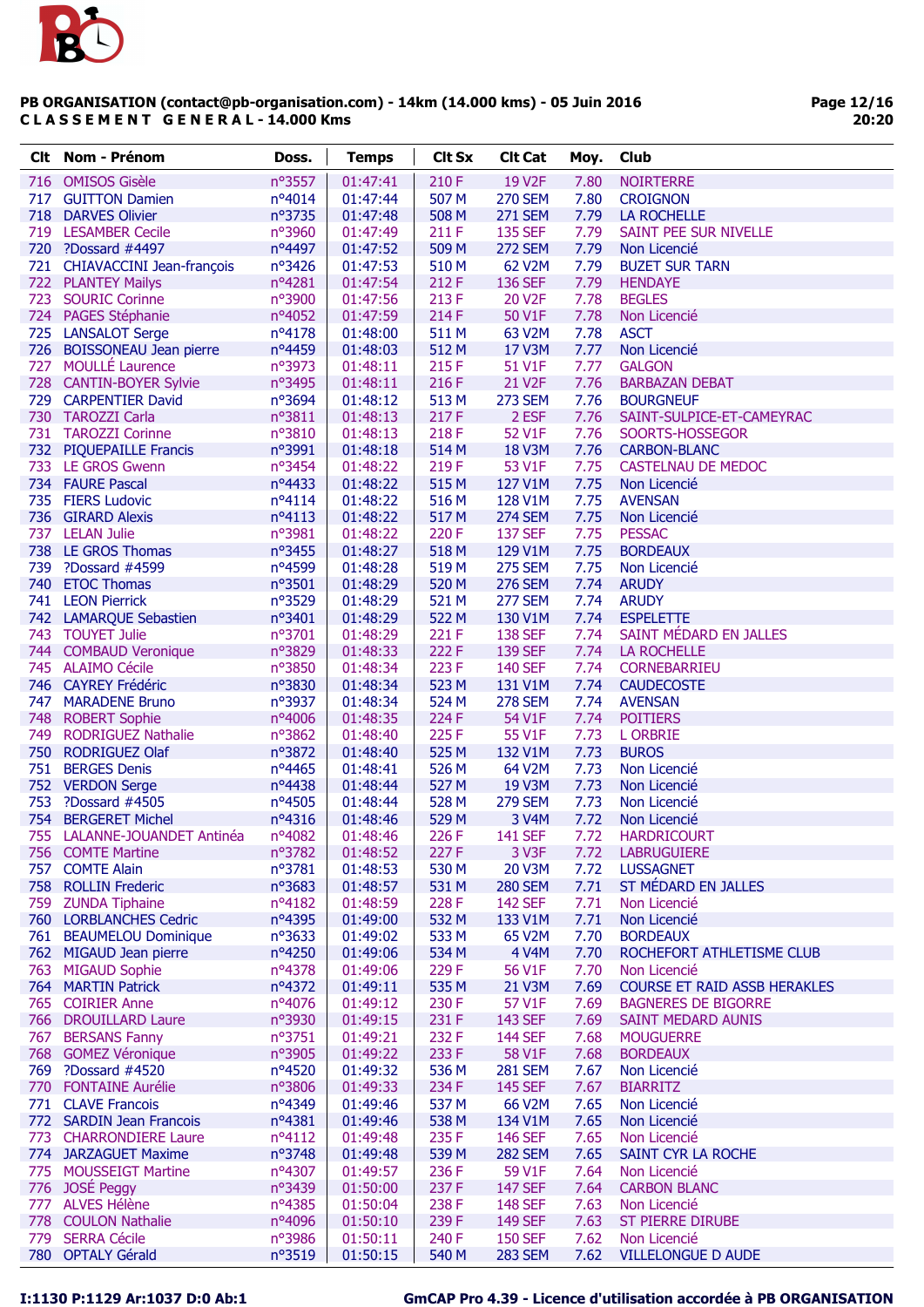

| Clt. | Nom - Prénom                          | Doss.           | <b>Temps</b> | <b>Clt Sx</b> | <b>Clt Cat</b> | Moy. | Club                     |
|------|---------------------------------------|-----------------|--------------|---------------|----------------|------|--------------------------|
|      | 781 BERTON David                      | nº3870          | 01:50:16     | 541 M         | <b>284 SEM</b> | 7.62 | LA SALVETAT ST GILLES    |
|      | 782 TAMET Laurie                      | nº3785          | 01:50:17     | 241 F         | <b>151 SEF</b> | 7.62 | <b>POITIERS</b>          |
|      | 783 PITOU-BOST Isabelle               | nº3917          | 01:50:18     | 242 F         | 60 V1F         | 7.62 | <b>BIGANOS</b>           |
|      | 784 MASSONNEAU Daniel                 | nº3610          | 01:50:20     | 542 M         | 67 V2M         | 7.61 | <b>DAX</b>               |
|      | 785 FENNEBRESQUE Guillaume            | nº3858          | 01:50:20     | 543 M         | <b>285 SEM</b> | 7.61 | <b>AYROS-ARBOUIX</b>     |
|      | 786 LOPEZ Julien                      | nº4146          | 01:50:21     | 544 M         | <b>286 SEM</b> | 7.61 | <b>SOUSTONS</b>          |
|      | 787 CARRIERE Jean-louis               | nº3950          | 01:50:21     | 545 M         | 22 V3M         | 7.61 | <b>BORDEAUX</b>          |
|      | 788 ?Dossard #4485                    | nº4485          | 01:50:24     | 546 M         | <b>287 SEM</b> | 7.61 | Non Licencié             |
|      | 789 PUNTELLI Ariane                   | nº3496          | 01:50:36     | 243 F         | 61 V1F         | 7.60 | <b>LA MONTAGNE</b>       |
|      | 790 TRUFFER Mathilde                  | nº4261          | 01:50:36     | 244 F         | 5 CAF          | 7.60 | <b>HOP SUISSE</b>        |
|      | 791 DUMERC Anne marie                 | nº3817          | 01:50:43     | 245 F         | 62 V1F         | 7.59 | <b>LONS</b>              |
|      | 792 LABORDE Marie christine           | nº3581          | 01:50:43     | 246 F         | 63 V1F         | 7.59 | <b>LAUGNAC</b>           |
|      | 793 COTTIN Stéphanie                  | nº3568          | 01:50:44     | 247 F         | 64 V1F         | 7.59 | <b>CLAVETTE</b>          |
|      | 794 GRIMAUD Agnes                     | nº4470          | 01:50:45     | 248 F         | <b>152 SEF</b> | 7.59 | Non Licencié             |
|      | 795 MONGOBERT Mathilde                | nº4249          | 01:50:45     | 249F          | <b>153 SEF</b> | 7.59 | Non Licencié             |
|      | 796 BAUDON Matthieu                   | nº3904          | 01:50:47     | 547 M         | 135 V1M        | 7.58 | ST JEAN DE MARSACQ       |
|      | 797 ARISTOUY Sonia                    | nº3635          | 01:50:50     | 250 F         | <b>154 SEF</b> | 7.58 | <b>NÉRAC</b>             |
|      | 798 ARISTOUY Nicolas                  | nº3637          | 01:50:50     | 548 M         | <b>288 SEM</b> | 7.58 | <b>PAU</b>               |
|      | 799 DELAMARCHE Florence               | nº3778          | 01:50:54     | 251 F         | <b>155 SEF</b> | 7.58 | <b>MERIGNAC</b>          |
|      | 800 GABORIAU Ismaelle                 | nº3996          | 01:50:55     | 252 F         | 65 V1F         | 7.57 | <b>COGNAC</b>            |
|      | 801 LAFONT Muriel                     | nº3994          | 01:50:58     | 253 F         | <b>22 V2F</b>  | 7.57 | <b>CAZAUX SAVES</b>      |
|      | 802 DELPEY Frederic                   | nº3500          | 01:50:59     | 549 M         | 136 V1M        | 7.57 | <b>TOULOUSE</b>          |
|      | 803 ?Dossard #4479                    | nº4479          | 01:51:00     | 550 M         | <b>289 SEM</b> | 7.57 | Non Licencié             |
|      | 804 ROLLIN Emilie                     | nº3678          | 01:51:00     | 254 F         | <b>156 SEF</b> | 7.57 | <b>CABANAC</b>           |
|      | 805 LABROUCHE Claudie                 | nº3700          | 01:51:02     | 255F          | 66 V1F         | 7.57 | <b>VILLENAVE D'ORNON</b> |
|      | 806 CAVALERIE ETCHART Nadege          | nº4195          | 01:51:09     | 256 F         | <b>157 SEF</b> | 7.56 | Non Licencié             |
|      | 807 HENNEQUIN Marie                   | nº4030          | 01:51:09     | 257 F         | 6 CAF          | 7.56 | Non Licencié             |
|      | 808 DARTIGUELONGUE Eliane             | nº4472          | 01:51:11     | 258 F         | 67 V1F         | 7.56 | Non Licencié             |
|      | 809 ERRA Serge                        | nº4332          | 01:51:12     | 551 M         | 68 V2M         | 7.55 | Non Licencié             |
|      | 810 DELORT Marine                     | $n^{\circ}3511$ | 01:51:17     | 259F          | 3 ESF          | 7.55 | <b>BUZET TARN</b>        |
|      | 811 COCHELIN Guy                      | nº4205          | 01:51:18     | 552 M         | <b>5 V4M</b>   | 7.55 | <b>NIEUL AIR PUR</b>     |
|      | 812 KARROUM--RIDA-CHAFI Badiaa nº4053 |                 | 01:51:19     | 260 F         | <b>158 SEF</b> | 7.55 | <b>AUCAMVILLE</b>        |
|      | 813 LOUREL Ludovic                    | nº3699          | 01:51:23     | 553 M         | 69 V2M         | 7.54 | SAINT MÉDARD EN JALLES   |
|      | 814 BEAUNE Patricia                   | nº4302          | 01:51:24     | 261 F         | 68 V1F         | 7.54 | Non Licencié             |
|      | 815 DUSSIN Moana                      | nº3863          | 01:51:24     | 262 F         | 69 V1F         | 7.54 | <b>SEGONZAC</b>          |
|      | 816 SALVANEIX Cyril                   | nº3797          | 01:51:25     | 554 M         | <b>290 SEM</b> | 7.54 | <b>ANGLET</b>            |
|      | 817 SOKOLOWSKY Nina                   | nº4002          | 01:51:39     | 263 F         | <b>159 SEF</b> | 7.52 | <b>TARNOS</b>            |
|      | 818 USIETO VAQUE Michele              | nº4048          | 01:51:40     | 264 F         | 23 V2F         | 7.52 | <b>BORDEAUX</b>          |
|      | 819 LE GAD Anne                       | nº3755          | 01:51:41     | 265F          | 70 V1F         | 7.52 | <b>BAYONNE</b>           |
|      | 820 VAQUE Joel                        | nº4069          | 01:51:41     | 555 M         | 70 V2M         | 7.52 | <b>CARBONNE</b>          |
|      | 821 THEDIE Franck                     | nº3438          | 01:51:44     | 556 M         | 71 V2M         | 7.52 | <b>TOULOUSE</b>          |
|      | 822 CHERUBIN Yannick                  | nº3923          | 01:51:46     | 557 M         | <b>291 SEM</b> | 7.52 | <b>GERDE</b>             |
|      | 823 LERAY Alexandre                   | nº4140          | 01:51:48     | 558 M         | <b>292 SEM</b> | 7.51 | Non Licencié             |
|      | 824 BRIERE Charlène                   | nº4108          | 01:51:53     | 266 F         | <b>160 SEF</b> | 7.51 | Non Licencié             |
|      | 825 RICARD Suzy                       | nº3545          | 01:52:00     | 559 M         | 23 V3M         | 7.50 | <b>HENDAYE</b>           |
|      | 826 DALAIS Nina                       | nº4185          | 01:52:09     | 267 F         | <b>161 SEF</b> | 7.49 | Non Licencié             |
| 827  | <b>LOUCHE Kathleen</b>                | $n^o4361$       | 01:52:12     | 268F          | <b>162 SEF</b> | 7.49 | Non Licencié             |
|      | 828 PARDELL BENARD Carole             | nº3954          | 01:52:14     | 269F          | 71 V1F         | 7.49 | <b>TARASCON</b>          |
|      | 829 EYCHENNE LAURENT Christel         | nº3613          | 01:52:15     | 270 F         | 72 V1F         | 7.48 | LE BOUSCAT               |
|      | 830 BARRERE-LAPLACE Joëlle            | nº4071          | 01:52:24     | 271 F         | 24 V2F         | 7.47 | <b>EYSINES</b>           |
|      | 831 TOURNEUR Mélanie                  | nº4068          | 01:52:28     | 272 F         | 163 SEF        | 7.47 | <b>ASPTT NIORT</b>       |
|      | 832 AULET Gérard                      | nº3594          | 01:52:40     | 560 M         | 24 V3M         | 7.46 | LE BOUSCAT               |
| 833  | <b>DUJOUR ANNULE</b>                  | nº3478          | 01:52:41     | 273 F         | <b>164 SEF</b> | 7.46 | LA TESTE DE BUCH         |
|      | 834 BOTTO Brigitte                    | nº3560          | 01:52:49     | 274 F         | <b>25 V2F</b>  | 7.45 | <b>CHALAIS</b>           |
|      | 835 GOUSSEBAYLE Isabelle              | nº4208          | 01:52:51     | 275F          | 73 V1F         | 7.44 | <b>TEAM GOUSE</b>        |
|      | 836 GOUSSEBAYLE Eric                  | nº4207          | 01:52:52     | 561 M         | 137 V1M        | 7.44 | <b>TEAM GOUSE</b>        |
|      | 837 LEDOUX Edgard                     | nº3779          | 01:52:58     | 562 M         | 25 V3M         | 7.44 | <b>VILLENAVE D'ORNON</b> |
|      | 838 CORVAISIER Gilles                 | nº3774          | 01:52:58     | 563 M         | <b>72 V2M</b>  | 7.44 | <b>BAYONNE</b>           |
|      | 839 ARGUINDEGUY Ludovic               | nº4399          | 01:53:00     | 564 M         | <b>293 SEM</b> | 7.43 | Non Licencié             |
|      | 840 PEGARD Sandrine                   | nº3577          | 01:53:01     | 276 F         | 74 V1F         | 7.43 | <b>AUCAMVILLE</b>        |
|      | 841 FRICONNET Christophe              | nº4084          | 01:53:02     | 565 M         | 138 V1M        | 7.43 | <b>LABENNE</b>           |
|      | 842 TURPAUD Marie                     | $n^o4351$       | 01:53:11     | 277 F         | 7 CAF          | 7.42 | Non Licencié             |
| 843  | <b>DOLOSORE Joelle</b>                | nº4266          | 01:53:16     | 278 F         | 75 V1F         | 7.42 | <b>NAPURRAK</b>          |
|      | 844 LISOTTI Laureen                   | nº3625          | 01:53:16     | 279F          | <b>165 SEF</b> | 7.42 | <b>EYSINES</b>           |
|      | 845 PAUILHAC Stephanie                | nº4038          | 01:53:20     | 280F          | 76 V1F         | 7.41 | <b>MEILHAN</b>           |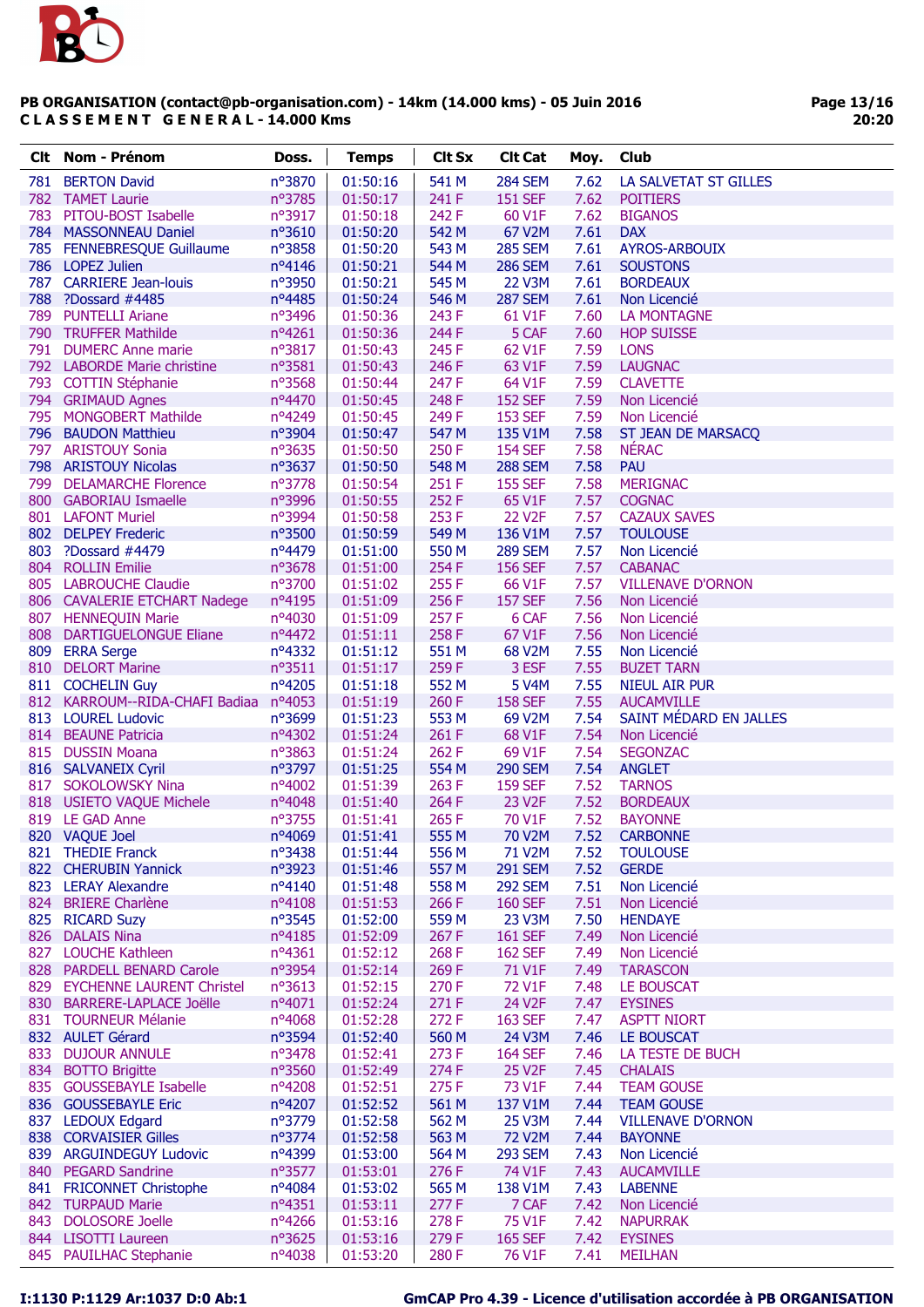

|     | <b>Clt</b> Nom - Prénom       | Doss.           | <b>Temps</b> | <b>Clt Sx</b> | <b>Clt Cat</b>      | Moy. | Club                          |
|-----|-------------------------------|-----------------|--------------|---------------|---------------------|------|-------------------------------|
|     | 846 CIVEL Tony                | nº3463          | 01:53:25     | 566 M         | <b>294 SEM</b>      | 7.41 | <b>BLANQUEFORT</b>            |
| 847 | <b>MOULINIER Marine</b>       | $n^o$ 4365      | 01:53:26     | 281F          | <b>166 SEF</b>      | 7.41 | Non Licencié                  |
| 848 | <b>BAUER Sheylla</b>          | nº4356          | 01:53:28     | 282F          | <b>167 SEF</b>      | 7.40 | <b>BIARRITZ OLYMPIQUE</b>     |
|     | 849 POTELLE Patrick           | nº4415          | 01:53:33     | 567 M         | 26 V3M              | 7.40 | <b>COLOMIERS</b>              |
|     | 850 BURGERES-ROBERT Veronique | $n^o$ 3634      | 01:53:35     | 283F          | <b>168 SEF</b>      | 7.40 | <b>POUZAC</b>                 |
|     | 851 SAILLY Delphine           | nº4298          | 01:53:37     | 284 F         | <b>169 SEF</b>      | 7.39 | Non Licencié                  |
|     | 852 RABIER Myriam             | nº3485          | 01:53:39     | 285F          | 26 V <sub>2F</sub>  | 7.39 | <b>PARIS</b>                  |
|     | 853 GRAVELLIER Celine         | $n^{\circ}3662$ | 01:53:43     | 286 F         | <b>170 SEF</b>      | 7.39 | <b>SALLES</b>                 |
|     | 854 CHOISNET Violaine         | nº4303          | 01:53:47     | 287F          | 77 V1F              | 7.38 | Non Licencié                  |
|     | 855 LAURIQUE Sylvie           | nº3730          | 01:53:58     | 288 F         | 27 V2F              | 7.37 | <b>TERCIS LES BAINS</b>       |
|     | 856 NOBLIA Isabelle           | nº3584          | 01:54:00     | 289F          | <b>171 SEF</b>      | 7.37 | LA QUEUE EN BRIE              |
|     | 857 DE PEDRO BARRO Bertrand   | nº4426          | 01:54:00     | 568 M         | <b>295 SEM</b>      | 7.37 | <b>LARRESSORE</b>             |
| 858 | <b>BONNAMY Laurent</b>        | $n^{\circ}3617$ | 01:54:08     | 569 M         | 73 V2M              | 7.36 | <b>DOMPIERRE SUR MER</b>      |
|     | 859 FLEURY Patrice            | nº4236          | 01:54:09     | 570 M         | <b>296 SEM</b>      | 7.36 | <b>MONTPELLIER</b>            |
|     | 860 DEMARQUE Jean-pierre      | nº3646          | 01:54:09     | 571 M         | 27 V3M              | 7.36 | <b>BERGERAC</b>               |
|     | 861 LAUQUIER Carine           | nº4098          | 01:54:15     | 290 F         | <b>172 SEF</b>      | 7.35 | <b>VIDOU</b>                  |
|     | 862 BOUCHET Patricia          | nº3938          | 01:54:16     | 291 F         | <b>28 V2F</b>       | 7.35 | <b>VILLEFRANQUE</b>           |
|     | 863 MICHAUD Maryline          | nº3980          | 01:54:19     | 292 F         | 78 V1F              | 7.35 | <b>ANGLET</b>                 |
|     | 864 MOUNIER Marie-noelle      | nº3513          | 01:54:19     | 293 F         | 79 V1F              | 7.35 | <b>TOULOUSE</b>               |
|     | 865 LAFFORGUE Hermine         | nº4284          | 01:54:23     | 294 F         | 4 V3F               | 7.34 | SAINT-JAL (19700)             |
|     | 866 LABAT Véronique           | nº3586          | 01:54:27     | 295 F         | 80 V1F              | 7.34 | PAU                           |
|     | 867 CHAPOUIL Pierre           | nº3585          | 01:54:28     | 572 M         | 139 V1M             | 7.34 | <b>PAU</b>                    |
|     | 868 FONTENEAU Aurélie         | nº3536          | 01:54:30     | 296 F         | 173 SEF             | 7.34 | <b>NANCRAS</b>                |
|     | 869 LOIGEROT Morgane          | nº3961          | 01:54:42     | 297F          | 4 ESF               | 7.32 | <b>SAINT OUEN D'AUNIS</b>     |
|     | 870 BROLY Carole              | nº3465          | 01:54:49     | 298 F         | 29 V2F              | 7.32 | <b>LOURDES CEDEX</b>          |
|     | 871 FONSECA Luis              | nº3756          | 01:54:54     | 573 M         | 140 V1M             | 7.31 | <b>CENON</b>                  |
|     | 872 BRAULT Jennifer           | nº3773          | 01:55:02     | 299F          | <b>174 SEF</b>      | 7.30 | <b>PUTEAUX</b>                |
| 873 | <b>DUCOS Myriam</b>           | nº4184          | 01:55:12     | 300F          | 81 V1F              | 7.29 | Non Licencié                  |
|     | 874 MONGENET Maryse           | $n^{\circ}3514$ | 01:55:15     | 301 F         | 5 V3F               | 7.29 | <b>BORDEAUX</b>               |
|     | 875 LOPEZ Emilie              | nº4359          | 01:55:24     | 302 F         | 82 V1F              | 7.28 | <b>ANGLET</b>                 |
|     | 876 DELAVAUD Anthony          | nº3589          | 01:55:40     | 574 M         | <b>297 SEM</b>      | 7.26 | <b>SAINT-GAUDENS</b>          |
| 877 | <b>BARBET Nathalie</b>        | nº3559          | 01:55:44     | 303 F         | 83 V1F              | 7.26 | <b>COLOMIERS</b>              |
|     | 878 VIVES Michel              | nº3919          | 01:55:54     | 575 M         | 28 V3M              | 7.25 | <b>ASCAIN</b>                 |
|     | 879 STRATULAT Anca            | nº4033          | 01:55:55     | 304F          | <b>175 SEF</b>      | 7.25 | <b>LABASTIDE SAINT SERNIN</b> |
|     | 880 BRUNET Maud               | nº3990          | 01:56:03     | 305F          | 176 SEF             | 7.24 | <b>SOUSTONS</b>               |
|     | 881 LACAMPAGNE Audrey         | nº3765          | 01:56:08     | 306 F         | 5 ESF               | 7.23 | <b>PAU</b>                    |
|     | 882 LACOUR Claire             | nº3956          | 01:56:11     | 307F          | 84 V1F              | 7.23 | <b>TOULOUSE</b>               |
|     | 883 GARROS Gerard             | $n^o$ 3518      | 01:56:23     | 576 M         | 74 V2M              | 7.22 | SAINT-LAURENT MEDOC           |
|     | 884 HIRIBERRY Fréderique      | nº3464          | 01:56:23     | 308 F         | 85 V1F              | 7.22 | LE BOUSCAT                    |
|     | 885 PAJOT Eric                | nº4258          | 01:56:23     | 577 M         | 141 V1M             | 7.22 | Non Licencié                  |
|     | 886 VILLEMINOT Anne claire    | nº3507          | 01:56:23     | 309 F         | 86 V1F              | 7.22 | <b>BORDEAUX</b>               |
|     | 887 THOREZ Valerie            | $n^{\circ}3456$ | 01:56:28     | 310 F         | 87 V1F              | 7.21 | <b>SAINTE MARIE DE RE</b>     |
|     | 888 ?Dossard #4516            | nº4516          | 01:56:31     | 578 M         | <b>298 SEM</b>      | 7.21 | Non Licencié                  |
|     | 889 OROZ Anais                | nº4029          | 01:56:46     | 311 F         | <b>177 SEF</b>      | 7.19 | <b>ONESSE ET LAHARIE</b>      |
|     | 890 NATORP Gabrielle          | nº4404          | 01:56:52     | 312 F         | <b>178 SEF</b>      | 7.19 | Non Licencié                  |
| 891 | <b>DESOBEAU Alice</b>         | nº4405          | 01:56:54     | 313F          | <b>179 SEF</b>      | 7.19 | <b>ANDERNOS</b>               |
|     | 892 RIOLAND Aude              | $n^o4197$       | 01:56:56     | 314F          | <b>180 SEF</b>      | 7.18 | <b>ANDERNOS LES BAINS</b>     |
|     | 893 MAZA Elodie               | nº4107          | 01:56:57     | 315F          | <b>181 SEF</b>      | 7.18 | <b>ANDERNOS LES BAINS</b>     |
|     | 894 HEZINGER Angela           | nº3658          | 01:57:02     | 316F          | <b>182 SEF</b>      | 7.18 | LA ROCHELLE                   |
|     | 895 FINET José                | nº3474          | 01:57:07     | 579 M         | 6 V4M               | 7.17 | <b>TOULOUSE</b>               |
|     | 896 MILAN Gloria              | nº3796          | 01:57:13     | 317F          | <b>183 SEF</b>      | 7.17 | LEGE-CAP-FERRET               |
|     | 897 HIRIART Daniel            | nº4262          | 01:57:21     | 580 M         | 29 V3M              | 7.16 | <b>PASS RUNNING</b>           |
|     | 898 FOUCHARD Yann             | nº4034          | 01:57:24     | 581 M         | 75 V2M              | 7.16 | Non Licencié                  |
|     | 899 FOUCHARD Gwendal          | nº4035          | 01:57:26     | 582 M         | 17 CAM              | 7.15 | Non Licencié                  |
|     | 900 LISSARRAGUE Jean-marie    | nº4219          | 01:57:27     | 583 M         | 30 V3M              | 7.15 | Non Licencié                  |
|     | 901 PRAUD Boris               | nº3944          | 01:57:27     | 584 M         | 142 V1M             | 7.15 | <b>SALIES DE BEARN</b>        |
|     | 902 HACHET Joel               | $n^{\circ}3442$ | 01:57:28     | 585 M         | 76 V <sub>2</sub> M | 7.15 | <b>TOULOUSE</b>               |
| 903 | <b>BEGUE Catherine</b>        | nº4154          | 01:57:38     | 318 F         | 88 V1F              | 7.14 | Non Licencié                  |
| 904 | <b>DESQUEYROUX Patricia</b>   | nº3668          | 01:57:45     | 586 M         | 143 V1M             | 7.13 | <b>BORDEAUX</b>               |
|     | 905 DOUBRERE Jerome           | nº4226          | 01:57:47     | 587 M         | 144 V1M             | 7.13 | Non Licencié                  |
|     | 906 BARSACQ Céline            | nº3876          | 01:58:01     | 319F          | <b>184 SEF</b>      | 7.12 | <b>VALENTINE</b>              |
|     | 907 FERRE Elodie              | nº3705          | 01:58:02     | 320 F         | <b>185 SEF</b>      | 7.12 | SAINT GÉNIES BELLEVUE         |
|     | 908 GUITON Axel               | nº3880          | 01:58:15     | 588 M         | <b>299 SEM</b>      | 7.10 | <b>MONEIN</b>                 |
|     | 909 AUGUSTE David             | nº4104          | 01:58:16     | 589 M         | 145 V1M             | 7.10 | <b>LOURDES</b>                |
|     | 910 ?Dossard #4508            | nº4508          | 01:58:20     | 590 M         | <b>300 SEM</b>      | 7.10 | Non Licencié                  |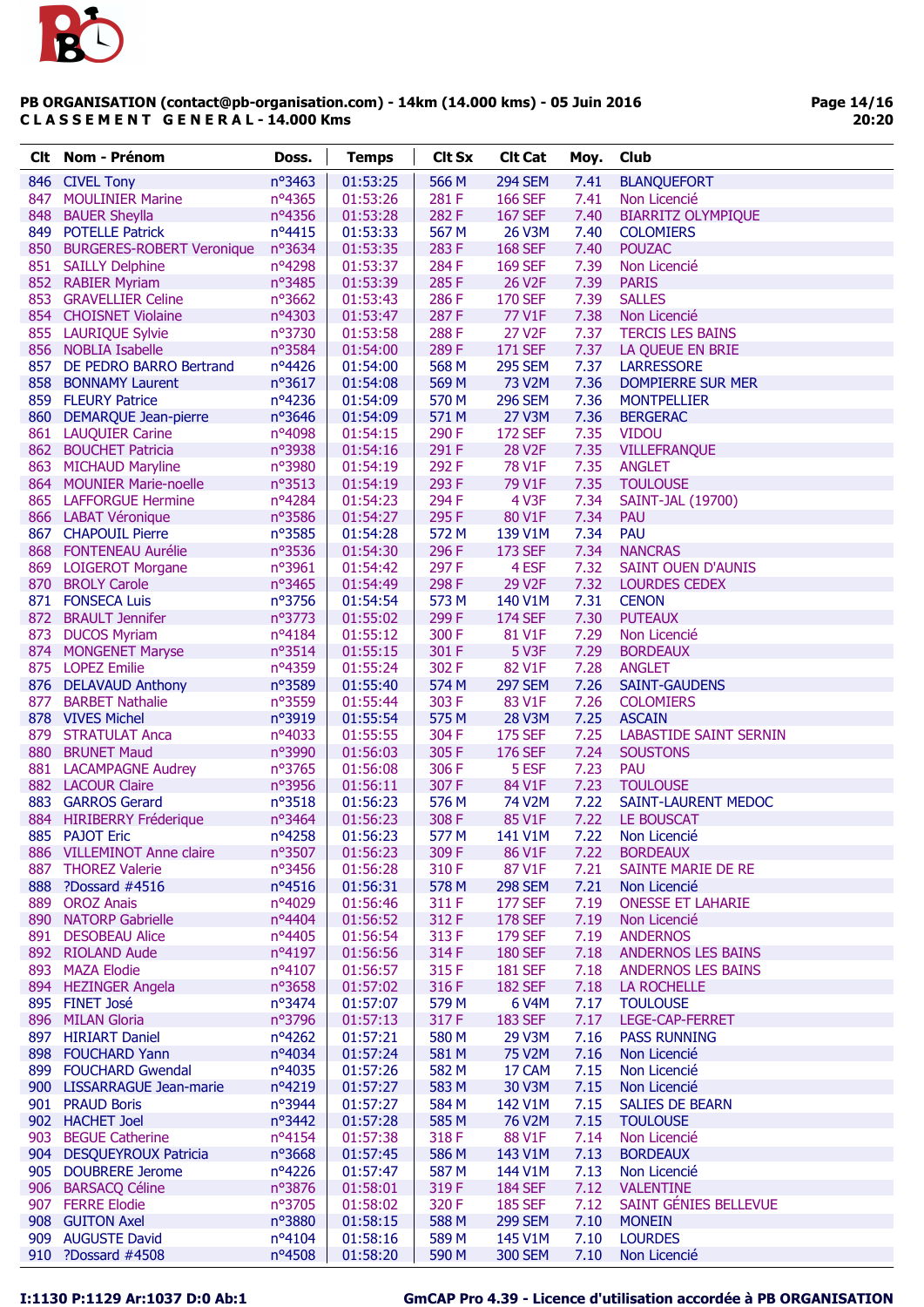

Page 15/16 20:20

| nº4126<br>01:58:27<br>591 M<br><b>301 SEM</b><br>7.09<br><b>PESSAC</b><br>911 DUPRAT Nicolas<br>912 PITON Thomas<br>nº4276<br>592 M<br>7.09<br>01:58:29<br>302 SEM<br>Non Licencié<br>nº4355<br>913 VAN ANDRINGA Marie pierre<br>01:58:44<br>321 F<br>89 V1F<br>7.08<br>Non Licencié<br>nº4229<br>593 M<br>914 BALZARINI Christian<br>01:58:51<br>31 V3M<br>7.07<br>Non Licencié<br>915 MARTINEAU Jerome<br>nº4410<br>01:59:01<br>594 M<br>146 V1M<br>7.06<br><b>PERIGUEUX</b><br>322 F<br>916 CUIN Magali<br>nº3604<br>01:59:08<br>90 V1F<br>7.05<br><b>LAGORD</b><br>917 FERENC Coralie<br>nº4187<br>323 F<br>91 V1F<br>7.05<br>01:59:09<br><b>CA PORTETS</b><br>nº3569<br>324 F<br>92 V1F<br>7.05<br>918 DUBARRY REJANY Michèle<br>01:59:10<br><b>BAYONNE</b><br>325F<br>919 MOURILLON Elodie<br>nº3724<br>01:59:12<br><b>186 SEF</b><br>7.05<br><b>ALLASSAC</b><br>ARGENTON LES VALLÉES<br>920 LAMBERT Carole<br>nº3616<br>01:59:16<br>326 F<br><b>187 SEF</b><br>7.04<br>921 OULEY Dany<br>nº3437<br>01:59:24<br>327F<br>93 V1F<br>7.04<br><b>VILLELONGUE</b><br>328 F<br>922 LESTRADE Laurence<br>nº4363<br><b>188 SEF</b><br>7.03<br><b>BAIGNES STE RADEGONDE</b><br>01:59:25<br>923 LESTRADE Mathieu<br>595 M<br>7.03<br>$n^o$ 4364<br>01:59:26<br>303 SEM<br><b>PAU</b><br>924 TISSEIRE Marlène<br>329 F<br>7.03<br><b>SOURAIDE</b><br>nº3977<br>01:59:33<br><b>189 SEF</b><br>925 LARRALDE Marie Lise<br>nº4237<br>01:59:33<br>330 F<br>30 V2F<br>7.03<br><b>ARCANGUE</b><br>SAINT PÉE SUR NIVELLE<br>926 SODJI Maxime<br>nº4174<br>01:59:34<br>596 M<br><b>304 SEM</b><br>7.03<br>927 PONCABARE Jean luc<br>nº4375<br>597 M<br>77 V2M<br>7.02<br>01:59:40<br>Non Licencié<br>331 F<br><b>190 SEF</b><br>7.02<br>928 KOHLER Nathalie<br>$n^o4100$<br>01:59:42<br>Non Licencié<br>332 F<br>929 BRAZ Magali<br>nº4353<br>01:59:51<br><b>191 SEF</b><br>7.01<br>Non Licencié<br>930 CELHAY Karine<br>nº3406<br>333 F<br>94 V1F<br>6.99<br>02:00:07<br><b>BORDEAUX</b><br>931 CHAZAL Christine<br>nº3433<br>334 F<br>31 V2F<br>6.99<br><b>PESSAC</b><br>02:00:08<br>932 PEDEUPOEY Carmen<br>335F<br>32 V <sub>2F</sub><br>6.99<br>$n^o4117$<br>02:00:08<br><b>BORDEAUX</b><br>933<br>nº3757<br>95 V1F<br>6.96<br>SAINT PIERRE DE CLAIRAC<br><b>MARQUES Christine</b><br>02:00:42<br>336 F<br>337F<br>6.95<br>934 BRISSON Sandra<br>nº3642<br>02:00:55<br>96 V1F<br><b>URCUIT</b><br>935 MITRI Sandrine<br>n°3655<br>338 F<br>97 V1F<br>6.95<br><b>PESSAC</b><br>02:00:55<br>936 DARGET Jean francois<br>nº4384<br>598 M<br>32 V3M<br>6.95<br>02:00:57<br><b>RIEN QUE DU BONHEUR</b><br>937 MIGNARDI Helene<br>nº4407<br>339F<br><b>192 SEF</b><br>6.95<br>02:00:57<br>Non Licencié<br>nº3949<br>340 F<br>98 V1F<br>6.94<br>938 RABEUF Corinne<br>02:01:06<br><b>BASSENS</b><br>599 M<br>6.94<br>939 CASAS Thierry<br>nº4216<br>02:01:07<br>78 V2M<br><b>AUDENGE</b><br>940 RICARD Michel<br>nº3546<br>600 M<br>33 V3M<br>6.92<br>02:01:25<br><b>BORDEAUX</b><br>941 RYCKELYNCK Celine<br>nº4341<br>341 F<br>99 V1F<br>6.91<br><b>BASSENS</b><br>02:01:30<br>nº4403<br>342 F<br>100 V1F<br>6.91<br>942 BLANCHET Marie-odile<br>02:01:34<br>Non Licencié<br>nº3790<br>6.91<br>943<br><b>DUBOIS Marie</b><br>02:01:36<br>343 F<br><b>193 SEF</b><br><b>LA ROCHELLE</b><br>344 F<br>6.90<br>944 GREGOIRE Aurélie<br>nº3421<br>02:01:48<br>101 V1F<br><b>ST JEAN D'ILLAC</b><br>945 BONNIN Sylvie<br>nº3526<br>345F<br>102 V1F<br>6.90<br>02:01:48<br><b>MIOS</b><br>946 BOURGEADE Murielle<br>nº4309<br>346 F<br>6 V3F<br>Non Licencié<br>02:01:48<br>6.90<br>nº3714<br><b>194 SEF</b><br>947<br><b>BOURGEADE Anne-laure</b><br>02:01:49<br>347 F<br>6.90<br><b>BIGANOS</b><br>348F<br>33 V2F<br>6.89<br>948<br><b>MORANDEAU Sylvie</b><br>nº3648<br>02:01:58<br><b>DENGUIN</b><br>949<br><b>LLORENS Lucie</b><br>nº4255<br>349F<br>6.88<br>02:02:01<br><b>195 SEF</b><br><b>ANGLET</b><br>nº4040<br>950 BRUNEAU Christophe<br>02:02:08<br>601 M<br>147 V1M<br>6.88<br>Non Licencié<br>350F<br><b>196 SEF</b><br>951 GOUJON Fanette<br>nº4037<br>02:02:08<br>Non Licencié<br>6.88<br>952 ALMEIDA Eloïse<br>nº4289<br>02:02:11<br>351 F<br>2 JUF<br>6.88<br><b>LES GAMBETTES</b><br>352F<br>953 PLANTEY Sylvie<br>nº3480<br>02:02:15<br>34 V2F<br>6.87<br><b>CLAVETTE</b><br>nº3543<br>02:02:33<br>353F<br>954 MARTIN Sonia<br>103 V1F<br>6.86<br><b>AVENSAN</b><br>nº3403<br>354F<br>955 SELME DE MONDINI Marie<br>02:02:33<br><b>197 SEF</b><br>6.85<br><b>ST JEAN D'ILLAC</b><br>nº3565<br>602 M<br>956 PIERRE Benoit<br>02:02:34<br>79 V2M<br>6.85<br><b>MAGRIN</b><br>355F<br>SAINTE MARIE DE RÉ<br>957 LIEBENS Emilie<br>nº3475<br>02:02:35<br>104 V1F<br>6.85<br>356F<br>958 BOUNY Emmanuelle<br>$n^o4227$<br>02:02:44<br>105 V1F<br>6.85<br><b>CORNEBARRIEU</b><br>959 PLANTEY Rémi<br>nº3479<br>603 M<br>02:02:51<br>80 V2M<br>6.84<br><b>AUSSONNE</b><br>nº3502<br>02:03:16<br>357F<br>960 VIAUD Sandrine<br><b>198 SEF</b><br>6.82<br><b>ST PIERRE D'IRUBE</b><br>nº4211<br>358F<br>961 LEHAGRE Marie<br>02:03:24<br><b>199 SEF</b><br>6.81<br>Non Licencié<br>nº4209<br>359F<br>106 V1F<br>6.81<br>962 DE STANSKI Laurence<br>02:03:26<br>Non Licencié<br>963<br><b>ENARD Marion</b><br>nº4061<br>02:03:26<br>360 F<br><b>200 SEF</b><br>6.81<br><b>AS ST MEDARD</b><br>964 NEYRINCK Rui<br>nº3504<br>02:03:36<br>604 M<br>148 V1M<br>6.80<br><b>BAYONNE</b><br>965 ETCHEBARNE Amélie<br>nº3441<br>02:03:40<br>361 F<br>107 V1F<br>6.79<br><b>YVRAC</b><br>362 F<br>966 DARRE Muriel<br>$n^o4136$<br>02:03:42<br>108 V1F<br>6.79<br><b>BLOIS</b><br>967 CHARI Melanie<br>$n^{\circ}3562$<br>02:03:48<br>363 F<br><b>201 SEF</b><br>6.79<br><b>BIGANOS</b><br>968 LAMOULIE Martine<br>nº3509<br>02:03:49<br>364 F<br>35 V <sub>2F</sub><br>6.78<br><b>BIGANOS</b><br>nº3840<br>ST PEE SUR NIVELLE<br>969 JOUANNET Mickaël<br>02:04:19<br>605 M<br>149 V1M<br>6.76<br>970 PITCHELU Julie<br>nº3522<br>02:04:28<br>365F<br><b>202 SEF</b><br>6.75<br>SAINTE-MARIE DE RÉ<br>nº3715<br>971 CETTOLO Laurent<br>02:04:29<br>606 M<br>150 V1M<br>6.75<br><b>CROIGNON</b><br>607 M<br>6.75<br>972 PIRON Mathieu<br>$n^o4301$<br>02:04:31<br><b>305 SEM</b><br>Non Licencié<br>973 CARDARELLI Jean remy<br>nº4427<br>02:04:49<br>608 M<br>6.73<br>Non Licencié<br>81 V <sub>2</sub> M<br>nº4259<br>366F<br>36 V2F<br>974 DELUGIN Jeannine<br>02:04:51<br>6.73<br>Non Licencié<br><b>BRIER Bruno</b><br>nº4424<br>975<br>02:04:58<br>609 M<br>151 V1M<br>6.72<br>Non Licencié | Clt. | Nom - Prénom | Doss. | <b>Temps</b> | <b>Clt Sx</b> | <b>Clt Cat</b> | Moy. | <b>Club</b> |
|---------------------------------------------------------------------------------------------------------------------------------------------------------------------------------------------------------------------------------------------------------------------------------------------------------------------------------------------------------------------------------------------------------------------------------------------------------------------------------------------------------------------------------------------------------------------------------------------------------------------------------------------------------------------------------------------------------------------------------------------------------------------------------------------------------------------------------------------------------------------------------------------------------------------------------------------------------------------------------------------------------------------------------------------------------------------------------------------------------------------------------------------------------------------------------------------------------------------------------------------------------------------------------------------------------------------------------------------------------------------------------------------------------------------------------------------------------------------------------------------------------------------------------------------------------------------------------------------------------------------------------------------------------------------------------------------------------------------------------------------------------------------------------------------------------------------------------------------------------------------------------------------------------------------------------------------------------------------------------------------------------------------------------------------------------------------------------------------------------------------------------------------------------------------------------------------------------------------------------------------------------------------------------------------------------------------------------------------------------------------------------------------------------------------------------------------------------------------------------------------------------------------------------------------------------------------------------------------------------------------------------------------------------------------------------------------------------------------------------------------------------------------------------------------------------------------------------------------------------------------------------------------------------------------------------------------------------------------------------------------------------------------------------------------------------------------------------------------------------------------------------------------------------------------------------------------------------------------------------------------------------------------------------------------------------------------------------------------------------------------------------------------------------------------------------------------------------------------------------------------------------------------------------------------------------------------------------------------------------------------------------------------------------------------------------------------------------------------------------------------------------------------------------------------------------------------------------------------------------------------------------------------------------------------------------------------------------------------------------------------------------------------------------------------------------------------------------------------------------------------------------------------------------------------------------------------------------------------------------------------------------------------------------------------------------------------------------------------------------------------------------------------------------------------------------------------------------------------------------------------------------------------------------------------------------------------------------------------------------------------------------------------------------------------------------------------------------------------------------------------------------------------------------------------------------------------------------------------------------------------------------------------------------------------------------------------------------------------------------------------------------------------------------------------------------------------------------------------------------------------------------------------------------------------------------------------------------------------------------------------------------------------------------------------------------------------------------------------------------------------------------------------------------------------------------------------------------------------------------------------------------------------------------------------------------------------------------------------------------------------------------------------------------------------------------------------------------------------------------------------------------------------------------------------------------------------------------------------------------------------------------------------------------------------------------------------------------------------------------------------------------------------------------------------------------------------------------------------------------------------------------------------------------------------------------------------------------------------------------------------------------------------------------------------------------------------------------------------------------------------------------------------------------------------------------------------------------------------------------|------|--------------|-------|--------------|---------------|----------------|------|-------------|
|                                                                                                                                                                                                                                                                                                                                                                                                                                                                                                                                                                                                                                                                                                                                                                                                                                                                                                                                                                                                                                                                                                                                                                                                                                                                                                                                                                                                                                                                                                                                                                                                                                                                                                                                                                                                                                                                                                                                                                                                                                                                                                                                                                                                                                                                                                                                                                                                                                                                                                                                                                                                                                                                                                                                                                                                                                                                                                                                                                                                                                                                                                                                                                                                                                                                                                                                                                                                                                                                                                                                                                                                                                                                                                                                                                                                                                                                                                                                                                                                                                                                                                                                                                                                                                                                                                                                                                                                                                                                                                                                                                                                                                                                                                                                                                                                                                                                                                                                                                                                                                                                                                                                                                                                                                                                                                                                                                                                                                                                                                                                                                                                                                                                                                                                                                                                                                                                                                                                                                                                                                                                                                                                                                                                                                                                                                                                                                                                                                                                                 |      |              |       |              |               |                |      |             |
|                                                                                                                                                                                                                                                                                                                                                                                                                                                                                                                                                                                                                                                                                                                                                                                                                                                                                                                                                                                                                                                                                                                                                                                                                                                                                                                                                                                                                                                                                                                                                                                                                                                                                                                                                                                                                                                                                                                                                                                                                                                                                                                                                                                                                                                                                                                                                                                                                                                                                                                                                                                                                                                                                                                                                                                                                                                                                                                                                                                                                                                                                                                                                                                                                                                                                                                                                                                                                                                                                                                                                                                                                                                                                                                                                                                                                                                                                                                                                                                                                                                                                                                                                                                                                                                                                                                                                                                                                                                                                                                                                                                                                                                                                                                                                                                                                                                                                                                                                                                                                                                                                                                                                                                                                                                                                                                                                                                                                                                                                                                                                                                                                                                                                                                                                                                                                                                                                                                                                                                                                                                                                                                                                                                                                                                                                                                                                                                                                                                                                 |      |              |       |              |               |                |      |             |
|                                                                                                                                                                                                                                                                                                                                                                                                                                                                                                                                                                                                                                                                                                                                                                                                                                                                                                                                                                                                                                                                                                                                                                                                                                                                                                                                                                                                                                                                                                                                                                                                                                                                                                                                                                                                                                                                                                                                                                                                                                                                                                                                                                                                                                                                                                                                                                                                                                                                                                                                                                                                                                                                                                                                                                                                                                                                                                                                                                                                                                                                                                                                                                                                                                                                                                                                                                                                                                                                                                                                                                                                                                                                                                                                                                                                                                                                                                                                                                                                                                                                                                                                                                                                                                                                                                                                                                                                                                                                                                                                                                                                                                                                                                                                                                                                                                                                                                                                                                                                                                                                                                                                                                                                                                                                                                                                                                                                                                                                                                                                                                                                                                                                                                                                                                                                                                                                                                                                                                                                                                                                                                                                                                                                                                                                                                                                                                                                                                                                                 |      |              |       |              |               |                |      |             |
|                                                                                                                                                                                                                                                                                                                                                                                                                                                                                                                                                                                                                                                                                                                                                                                                                                                                                                                                                                                                                                                                                                                                                                                                                                                                                                                                                                                                                                                                                                                                                                                                                                                                                                                                                                                                                                                                                                                                                                                                                                                                                                                                                                                                                                                                                                                                                                                                                                                                                                                                                                                                                                                                                                                                                                                                                                                                                                                                                                                                                                                                                                                                                                                                                                                                                                                                                                                                                                                                                                                                                                                                                                                                                                                                                                                                                                                                                                                                                                                                                                                                                                                                                                                                                                                                                                                                                                                                                                                                                                                                                                                                                                                                                                                                                                                                                                                                                                                                                                                                                                                                                                                                                                                                                                                                                                                                                                                                                                                                                                                                                                                                                                                                                                                                                                                                                                                                                                                                                                                                                                                                                                                                                                                                                                                                                                                                                                                                                                                                                 |      |              |       |              |               |                |      |             |
|                                                                                                                                                                                                                                                                                                                                                                                                                                                                                                                                                                                                                                                                                                                                                                                                                                                                                                                                                                                                                                                                                                                                                                                                                                                                                                                                                                                                                                                                                                                                                                                                                                                                                                                                                                                                                                                                                                                                                                                                                                                                                                                                                                                                                                                                                                                                                                                                                                                                                                                                                                                                                                                                                                                                                                                                                                                                                                                                                                                                                                                                                                                                                                                                                                                                                                                                                                                                                                                                                                                                                                                                                                                                                                                                                                                                                                                                                                                                                                                                                                                                                                                                                                                                                                                                                                                                                                                                                                                                                                                                                                                                                                                                                                                                                                                                                                                                                                                                                                                                                                                                                                                                                                                                                                                                                                                                                                                                                                                                                                                                                                                                                                                                                                                                                                                                                                                                                                                                                                                                                                                                                                                                                                                                                                                                                                                                                                                                                                                                                 |      |              |       |              |               |                |      |             |
|                                                                                                                                                                                                                                                                                                                                                                                                                                                                                                                                                                                                                                                                                                                                                                                                                                                                                                                                                                                                                                                                                                                                                                                                                                                                                                                                                                                                                                                                                                                                                                                                                                                                                                                                                                                                                                                                                                                                                                                                                                                                                                                                                                                                                                                                                                                                                                                                                                                                                                                                                                                                                                                                                                                                                                                                                                                                                                                                                                                                                                                                                                                                                                                                                                                                                                                                                                                                                                                                                                                                                                                                                                                                                                                                                                                                                                                                                                                                                                                                                                                                                                                                                                                                                                                                                                                                                                                                                                                                                                                                                                                                                                                                                                                                                                                                                                                                                                                                                                                                                                                                                                                                                                                                                                                                                                                                                                                                                                                                                                                                                                                                                                                                                                                                                                                                                                                                                                                                                                                                                                                                                                                                                                                                                                                                                                                                                                                                                                                                                 |      |              |       |              |               |                |      |             |
|                                                                                                                                                                                                                                                                                                                                                                                                                                                                                                                                                                                                                                                                                                                                                                                                                                                                                                                                                                                                                                                                                                                                                                                                                                                                                                                                                                                                                                                                                                                                                                                                                                                                                                                                                                                                                                                                                                                                                                                                                                                                                                                                                                                                                                                                                                                                                                                                                                                                                                                                                                                                                                                                                                                                                                                                                                                                                                                                                                                                                                                                                                                                                                                                                                                                                                                                                                                                                                                                                                                                                                                                                                                                                                                                                                                                                                                                                                                                                                                                                                                                                                                                                                                                                                                                                                                                                                                                                                                                                                                                                                                                                                                                                                                                                                                                                                                                                                                                                                                                                                                                                                                                                                                                                                                                                                                                                                                                                                                                                                                                                                                                                                                                                                                                                                                                                                                                                                                                                                                                                                                                                                                                                                                                                                                                                                                                                                                                                                                                                 |      |              |       |              |               |                |      |             |
|                                                                                                                                                                                                                                                                                                                                                                                                                                                                                                                                                                                                                                                                                                                                                                                                                                                                                                                                                                                                                                                                                                                                                                                                                                                                                                                                                                                                                                                                                                                                                                                                                                                                                                                                                                                                                                                                                                                                                                                                                                                                                                                                                                                                                                                                                                                                                                                                                                                                                                                                                                                                                                                                                                                                                                                                                                                                                                                                                                                                                                                                                                                                                                                                                                                                                                                                                                                                                                                                                                                                                                                                                                                                                                                                                                                                                                                                                                                                                                                                                                                                                                                                                                                                                                                                                                                                                                                                                                                                                                                                                                                                                                                                                                                                                                                                                                                                                                                                                                                                                                                                                                                                                                                                                                                                                                                                                                                                                                                                                                                                                                                                                                                                                                                                                                                                                                                                                                                                                                                                                                                                                                                                                                                                                                                                                                                                                                                                                                                                                 |      |              |       |              |               |                |      |             |
|                                                                                                                                                                                                                                                                                                                                                                                                                                                                                                                                                                                                                                                                                                                                                                                                                                                                                                                                                                                                                                                                                                                                                                                                                                                                                                                                                                                                                                                                                                                                                                                                                                                                                                                                                                                                                                                                                                                                                                                                                                                                                                                                                                                                                                                                                                                                                                                                                                                                                                                                                                                                                                                                                                                                                                                                                                                                                                                                                                                                                                                                                                                                                                                                                                                                                                                                                                                                                                                                                                                                                                                                                                                                                                                                                                                                                                                                                                                                                                                                                                                                                                                                                                                                                                                                                                                                                                                                                                                                                                                                                                                                                                                                                                                                                                                                                                                                                                                                                                                                                                                                                                                                                                                                                                                                                                                                                                                                                                                                                                                                                                                                                                                                                                                                                                                                                                                                                                                                                                                                                                                                                                                                                                                                                                                                                                                                                                                                                                                                                 |      |              |       |              |               |                |      |             |
|                                                                                                                                                                                                                                                                                                                                                                                                                                                                                                                                                                                                                                                                                                                                                                                                                                                                                                                                                                                                                                                                                                                                                                                                                                                                                                                                                                                                                                                                                                                                                                                                                                                                                                                                                                                                                                                                                                                                                                                                                                                                                                                                                                                                                                                                                                                                                                                                                                                                                                                                                                                                                                                                                                                                                                                                                                                                                                                                                                                                                                                                                                                                                                                                                                                                                                                                                                                                                                                                                                                                                                                                                                                                                                                                                                                                                                                                                                                                                                                                                                                                                                                                                                                                                                                                                                                                                                                                                                                                                                                                                                                                                                                                                                                                                                                                                                                                                                                                                                                                                                                                                                                                                                                                                                                                                                                                                                                                                                                                                                                                                                                                                                                                                                                                                                                                                                                                                                                                                                                                                                                                                                                                                                                                                                                                                                                                                                                                                                                                                 |      |              |       |              |               |                |      |             |
|                                                                                                                                                                                                                                                                                                                                                                                                                                                                                                                                                                                                                                                                                                                                                                                                                                                                                                                                                                                                                                                                                                                                                                                                                                                                                                                                                                                                                                                                                                                                                                                                                                                                                                                                                                                                                                                                                                                                                                                                                                                                                                                                                                                                                                                                                                                                                                                                                                                                                                                                                                                                                                                                                                                                                                                                                                                                                                                                                                                                                                                                                                                                                                                                                                                                                                                                                                                                                                                                                                                                                                                                                                                                                                                                                                                                                                                                                                                                                                                                                                                                                                                                                                                                                                                                                                                                                                                                                                                                                                                                                                                                                                                                                                                                                                                                                                                                                                                                                                                                                                                                                                                                                                                                                                                                                                                                                                                                                                                                                                                                                                                                                                                                                                                                                                                                                                                                                                                                                                                                                                                                                                                                                                                                                                                                                                                                                                                                                                                                                 |      |              |       |              |               |                |      |             |
|                                                                                                                                                                                                                                                                                                                                                                                                                                                                                                                                                                                                                                                                                                                                                                                                                                                                                                                                                                                                                                                                                                                                                                                                                                                                                                                                                                                                                                                                                                                                                                                                                                                                                                                                                                                                                                                                                                                                                                                                                                                                                                                                                                                                                                                                                                                                                                                                                                                                                                                                                                                                                                                                                                                                                                                                                                                                                                                                                                                                                                                                                                                                                                                                                                                                                                                                                                                                                                                                                                                                                                                                                                                                                                                                                                                                                                                                                                                                                                                                                                                                                                                                                                                                                                                                                                                                                                                                                                                                                                                                                                                                                                                                                                                                                                                                                                                                                                                                                                                                                                                                                                                                                                                                                                                                                                                                                                                                                                                                                                                                                                                                                                                                                                                                                                                                                                                                                                                                                                                                                                                                                                                                                                                                                                                                                                                                                                                                                                                                                 |      |              |       |              |               |                |      |             |
|                                                                                                                                                                                                                                                                                                                                                                                                                                                                                                                                                                                                                                                                                                                                                                                                                                                                                                                                                                                                                                                                                                                                                                                                                                                                                                                                                                                                                                                                                                                                                                                                                                                                                                                                                                                                                                                                                                                                                                                                                                                                                                                                                                                                                                                                                                                                                                                                                                                                                                                                                                                                                                                                                                                                                                                                                                                                                                                                                                                                                                                                                                                                                                                                                                                                                                                                                                                                                                                                                                                                                                                                                                                                                                                                                                                                                                                                                                                                                                                                                                                                                                                                                                                                                                                                                                                                                                                                                                                                                                                                                                                                                                                                                                                                                                                                                                                                                                                                                                                                                                                                                                                                                                                                                                                                                                                                                                                                                                                                                                                                                                                                                                                                                                                                                                                                                                                                                                                                                                                                                                                                                                                                                                                                                                                                                                                                                                                                                                                                                 |      |              |       |              |               |                |      |             |
|                                                                                                                                                                                                                                                                                                                                                                                                                                                                                                                                                                                                                                                                                                                                                                                                                                                                                                                                                                                                                                                                                                                                                                                                                                                                                                                                                                                                                                                                                                                                                                                                                                                                                                                                                                                                                                                                                                                                                                                                                                                                                                                                                                                                                                                                                                                                                                                                                                                                                                                                                                                                                                                                                                                                                                                                                                                                                                                                                                                                                                                                                                                                                                                                                                                                                                                                                                                                                                                                                                                                                                                                                                                                                                                                                                                                                                                                                                                                                                                                                                                                                                                                                                                                                                                                                                                                                                                                                                                                                                                                                                                                                                                                                                                                                                                                                                                                                                                                                                                                                                                                                                                                                                                                                                                                                                                                                                                                                                                                                                                                                                                                                                                                                                                                                                                                                                                                                                                                                                                                                                                                                                                                                                                                                                                                                                                                                                                                                                                                                 |      |              |       |              |               |                |      |             |
|                                                                                                                                                                                                                                                                                                                                                                                                                                                                                                                                                                                                                                                                                                                                                                                                                                                                                                                                                                                                                                                                                                                                                                                                                                                                                                                                                                                                                                                                                                                                                                                                                                                                                                                                                                                                                                                                                                                                                                                                                                                                                                                                                                                                                                                                                                                                                                                                                                                                                                                                                                                                                                                                                                                                                                                                                                                                                                                                                                                                                                                                                                                                                                                                                                                                                                                                                                                                                                                                                                                                                                                                                                                                                                                                                                                                                                                                                                                                                                                                                                                                                                                                                                                                                                                                                                                                                                                                                                                                                                                                                                                                                                                                                                                                                                                                                                                                                                                                                                                                                                                                                                                                                                                                                                                                                                                                                                                                                                                                                                                                                                                                                                                                                                                                                                                                                                                                                                                                                                                                                                                                                                                                                                                                                                                                                                                                                                                                                                                                                 |      |              |       |              |               |                |      |             |
|                                                                                                                                                                                                                                                                                                                                                                                                                                                                                                                                                                                                                                                                                                                                                                                                                                                                                                                                                                                                                                                                                                                                                                                                                                                                                                                                                                                                                                                                                                                                                                                                                                                                                                                                                                                                                                                                                                                                                                                                                                                                                                                                                                                                                                                                                                                                                                                                                                                                                                                                                                                                                                                                                                                                                                                                                                                                                                                                                                                                                                                                                                                                                                                                                                                                                                                                                                                                                                                                                                                                                                                                                                                                                                                                                                                                                                                                                                                                                                                                                                                                                                                                                                                                                                                                                                                                                                                                                                                                                                                                                                                                                                                                                                                                                                                                                                                                                                                                                                                                                                                                                                                                                                                                                                                                                                                                                                                                                                                                                                                                                                                                                                                                                                                                                                                                                                                                                                                                                                                                                                                                                                                                                                                                                                                                                                                                                                                                                                                                                 |      |              |       |              |               |                |      |             |
|                                                                                                                                                                                                                                                                                                                                                                                                                                                                                                                                                                                                                                                                                                                                                                                                                                                                                                                                                                                                                                                                                                                                                                                                                                                                                                                                                                                                                                                                                                                                                                                                                                                                                                                                                                                                                                                                                                                                                                                                                                                                                                                                                                                                                                                                                                                                                                                                                                                                                                                                                                                                                                                                                                                                                                                                                                                                                                                                                                                                                                                                                                                                                                                                                                                                                                                                                                                                                                                                                                                                                                                                                                                                                                                                                                                                                                                                                                                                                                                                                                                                                                                                                                                                                                                                                                                                                                                                                                                                                                                                                                                                                                                                                                                                                                                                                                                                                                                                                                                                                                                                                                                                                                                                                                                                                                                                                                                                                                                                                                                                                                                                                                                                                                                                                                                                                                                                                                                                                                                                                                                                                                                                                                                                                                                                                                                                                                                                                                                                                 |      |              |       |              |               |                |      |             |
|                                                                                                                                                                                                                                                                                                                                                                                                                                                                                                                                                                                                                                                                                                                                                                                                                                                                                                                                                                                                                                                                                                                                                                                                                                                                                                                                                                                                                                                                                                                                                                                                                                                                                                                                                                                                                                                                                                                                                                                                                                                                                                                                                                                                                                                                                                                                                                                                                                                                                                                                                                                                                                                                                                                                                                                                                                                                                                                                                                                                                                                                                                                                                                                                                                                                                                                                                                                                                                                                                                                                                                                                                                                                                                                                                                                                                                                                                                                                                                                                                                                                                                                                                                                                                                                                                                                                                                                                                                                                                                                                                                                                                                                                                                                                                                                                                                                                                                                                                                                                                                                                                                                                                                                                                                                                                                                                                                                                                                                                                                                                                                                                                                                                                                                                                                                                                                                                                                                                                                                                                                                                                                                                                                                                                                                                                                                                                                                                                                                                                 |      |              |       |              |               |                |      |             |
|                                                                                                                                                                                                                                                                                                                                                                                                                                                                                                                                                                                                                                                                                                                                                                                                                                                                                                                                                                                                                                                                                                                                                                                                                                                                                                                                                                                                                                                                                                                                                                                                                                                                                                                                                                                                                                                                                                                                                                                                                                                                                                                                                                                                                                                                                                                                                                                                                                                                                                                                                                                                                                                                                                                                                                                                                                                                                                                                                                                                                                                                                                                                                                                                                                                                                                                                                                                                                                                                                                                                                                                                                                                                                                                                                                                                                                                                                                                                                                                                                                                                                                                                                                                                                                                                                                                                                                                                                                                                                                                                                                                                                                                                                                                                                                                                                                                                                                                                                                                                                                                                                                                                                                                                                                                                                                                                                                                                                                                                                                                                                                                                                                                                                                                                                                                                                                                                                                                                                                                                                                                                                                                                                                                                                                                                                                                                                                                                                                                                                 |      |              |       |              |               |                |      |             |
|                                                                                                                                                                                                                                                                                                                                                                                                                                                                                                                                                                                                                                                                                                                                                                                                                                                                                                                                                                                                                                                                                                                                                                                                                                                                                                                                                                                                                                                                                                                                                                                                                                                                                                                                                                                                                                                                                                                                                                                                                                                                                                                                                                                                                                                                                                                                                                                                                                                                                                                                                                                                                                                                                                                                                                                                                                                                                                                                                                                                                                                                                                                                                                                                                                                                                                                                                                                                                                                                                                                                                                                                                                                                                                                                                                                                                                                                                                                                                                                                                                                                                                                                                                                                                                                                                                                                                                                                                                                                                                                                                                                                                                                                                                                                                                                                                                                                                                                                                                                                                                                                                                                                                                                                                                                                                                                                                                                                                                                                                                                                                                                                                                                                                                                                                                                                                                                                                                                                                                                                                                                                                                                                                                                                                                                                                                                                                                                                                                                                                 |      |              |       |              |               |                |      |             |
|                                                                                                                                                                                                                                                                                                                                                                                                                                                                                                                                                                                                                                                                                                                                                                                                                                                                                                                                                                                                                                                                                                                                                                                                                                                                                                                                                                                                                                                                                                                                                                                                                                                                                                                                                                                                                                                                                                                                                                                                                                                                                                                                                                                                                                                                                                                                                                                                                                                                                                                                                                                                                                                                                                                                                                                                                                                                                                                                                                                                                                                                                                                                                                                                                                                                                                                                                                                                                                                                                                                                                                                                                                                                                                                                                                                                                                                                                                                                                                                                                                                                                                                                                                                                                                                                                                                                                                                                                                                                                                                                                                                                                                                                                                                                                                                                                                                                                                                                                                                                                                                                                                                                                                                                                                                                                                                                                                                                                                                                                                                                                                                                                                                                                                                                                                                                                                                                                                                                                                                                                                                                                                                                                                                                                                                                                                                                                                                                                                                                                 |      |              |       |              |               |                |      |             |
|                                                                                                                                                                                                                                                                                                                                                                                                                                                                                                                                                                                                                                                                                                                                                                                                                                                                                                                                                                                                                                                                                                                                                                                                                                                                                                                                                                                                                                                                                                                                                                                                                                                                                                                                                                                                                                                                                                                                                                                                                                                                                                                                                                                                                                                                                                                                                                                                                                                                                                                                                                                                                                                                                                                                                                                                                                                                                                                                                                                                                                                                                                                                                                                                                                                                                                                                                                                                                                                                                                                                                                                                                                                                                                                                                                                                                                                                                                                                                                                                                                                                                                                                                                                                                                                                                                                                                                                                                                                                                                                                                                                                                                                                                                                                                                                                                                                                                                                                                                                                                                                                                                                                                                                                                                                                                                                                                                                                                                                                                                                                                                                                                                                                                                                                                                                                                                                                                                                                                                                                                                                                                                                                                                                                                                                                                                                                                                                                                                                                                 |      |              |       |              |               |                |      |             |
|                                                                                                                                                                                                                                                                                                                                                                                                                                                                                                                                                                                                                                                                                                                                                                                                                                                                                                                                                                                                                                                                                                                                                                                                                                                                                                                                                                                                                                                                                                                                                                                                                                                                                                                                                                                                                                                                                                                                                                                                                                                                                                                                                                                                                                                                                                                                                                                                                                                                                                                                                                                                                                                                                                                                                                                                                                                                                                                                                                                                                                                                                                                                                                                                                                                                                                                                                                                                                                                                                                                                                                                                                                                                                                                                                                                                                                                                                                                                                                                                                                                                                                                                                                                                                                                                                                                                                                                                                                                                                                                                                                                                                                                                                                                                                                                                                                                                                                                                                                                                                                                                                                                                                                                                                                                                                                                                                                                                                                                                                                                                                                                                                                                                                                                                                                                                                                                                                                                                                                                                                                                                                                                                                                                                                                                                                                                                                                                                                                                                                 |      |              |       |              |               |                |      |             |
|                                                                                                                                                                                                                                                                                                                                                                                                                                                                                                                                                                                                                                                                                                                                                                                                                                                                                                                                                                                                                                                                                                                                                                                                                                                                                                                                                                                                                                                                                                                                                                                                                                                                                                                                                                                                                                                                                                                                                                                                                                                                                                                                                                                                                                                                                                                                                                                                                                                                                                                                                                                                                                                                                                                                                                                                                                                                                                                                                                                                                                                                                                                                                                                                                                                                                                                                                                                                                                                                                                                                                                                                                                                                                                                                                                                                                                                                                                                                                                                                                                                                                                                                                                                                                                                                                                                                                                                                                                                                                                                                                                                                                                                                                                                                                                                                                                                                                                                                                                                                                                                                                                                                                                                                                                                                                                                                                                                                                                                                                                                                                                                                                                                                                                                                                                                                                                                                                                                                                                                                                                                                                                                                                                                                                                                                                                                                                                                                                                                                                 |      |              |       |              |               |                |      |             |
|                                                                                                                                                                                                                                                                                                                                                                                                                                                                                                                                                                                                                                                                                                                                                                                                                                                                                                                                                                                                                                                                                                                                                                                                                                                                                                                                                                                                                                                                                                                                                                                                                                                                                                                                                                                                                                                                                                                                                                                                                                                                                                                                                                                                                                                                                                                                                                                                                                                                                                                                                                                                                                                                                                                                                                                                                                                                                                                                                                                                                                                                                                                                                                                                                                                                                                                                                                                                                                                                                                                                                                                                                                                                                                                                                                                                                                                                                                                                                                                                                                                                                                                                                                                                                                                                                                                                                                                                                                                                                                                                                                                                                                                                                                                                                                                                                                                                                                                                                                                                                                                                                                                                                                                                                                                                                                                                                                                                                                                                                                                                                                                                                                                                                                                                                                                                                                                                                                                                                                                                                                                                                                                                                                                                                                                                                                                                                                                                                                                                                 |      |              |       |              |               |                |      |             |
|                                                                                                                                                                                                                                                                                                                                                                                                                                                                                                                                                                                                                                                                                                                                                                                                                                                                                                                                                                                                                                                                                                                                                                                                                                                                                                                                                                                                                                                                                                                                                                                                                                                                                                                                                                                                                                                                                                                                                                                                                                                                                                                                                                                                                                                                                                                                                                                                                                                                                                                                                                                                                                                                                                                                                                                                                                                                                                                                                                                                                                                                                                                                                                                                                                                                                                                                                                                                                                                                                                                                                                                                                                                                                                                                                                                                                                                                                                                                                                                                                                                                                                                                                                                                                                                                                                                                                                                                                                                                                                                                                                                                                                                                                                                                                                                                                                                                                                                                                                                                                                                                                                                                                                                                                                                                                                                                                                                                                                                                                                                                                                                                                                                                                                                                                                                                                                                                                                                                                                                                                                                                                                                                                                                                                                                                                                                                                                                                                                                                                 |      |              |       |              |               |                |      |             |
|                                                                                                                                                                                                                                                                                                                                                                                                                                                                                                                                                                                                                                                                                                                                                                                                                                                                                                                                                                                                                                                                                                                                                                                                                                                                                                                                                                                                                                                                                                                                                                                                                                                                                                                                                                                                                                                                                                                                                                                                                                                                                                                                                                                                                                                                                                                                                                                                                                                                                                                                                                                                                                                                                                                                                                                                                                                                                                                                                                                                                                                                                                                                                                                                                                                                                                                                                                                                                                                                                                                                                                                                                                                                                                                                                                                                                                                                                                                                                                                                                                                                                                                                                                                                                                                                                                                                                                                                                                                                                                                                                                                                                                                                                                                                                                                                                                                                                                                                                                                                                                                                                                                                                                                                                                                                                                                                                                                                                                                                                                                                                                                                                                                                                                                                                                                                                                                                                                                                                                                                                                                                                                                                                                                                                                                                                                                                                                                                                                                                                 |      |              |       |              |               |                |      |             |
|                                                                                                                                                                                                                                                                                                                                                                                                                                                                                                                                                                                                                                                                                                                                                                                                                                                                                                                                                                                                                                                                                                                                                                                                                                                                                                                                                                                                                                                                                                                                                                                                                                                                                                                                                                                                                                                                                                                                                                                                                                                                                                                                                                                                                                                                                                                                                                                                                                                                                                                                                                                                                                                                                                                                                                                                                                                                                                                                                                                                                                                                                                                                                                                                                                                                                                                                                                                                                                                                                                                                                                                                                                                                                                                                                                                                                                                                                                                                                                                                                                                                                                                                                                                                                                                                                                                                                                                                                                                                                                                                                                                                                                                                                                                                                                                                                                                                                                                                                                                                                                                                                                                                                                                                                                                                                                                                                                                                                                                                                                                                                                                                                                                                                                                                                                                                                                                                                                                                                                                                                                                                                                                                                                                                                                                                                                                                                                                                                                                                                 |      |              |       |              |               |                |      |             |
|                                                                                                                                                                                                                                                                                                                                                                                                                                                                                                                                                                                                                                                                                                                                                                                                                                                                                                                                                                                                                                                                                                                                                                                                                                                                                                                                                                                                                                                                                                                                                                                                                                                                                                                                                                                                                                                                                                                                                                                                                                                                                                                                                                                                                                                                                                                                                                                                                                                                                                                                                                                                                                                                                                                                                                                                                                                                                                                                                                                                                                                                                                                                                                                                                                                                                                                                                                                                                                                                                                                                                                                                                                                                                                                                                                                                                                                                                                                                                                                                                                                                                                                                                                                                                                                                                                                                                                                                                                                                                                                                                                                                                                                                                                                                                                                                                                                                                                                                                                                                                                                                                                                                                                                                                                                                                                                                                                                                                                                                                                                                                                                                                                                                                                                                                                                                                                                                                                                                                                                                                                                                                                                                                                                                                                                                                                                                                                                                                                                                                 |      |              |       |              |               |                |      |             |
|                                                                                                                                                                                                                                                                                                                                                                                                                                                                                                                                                                                                                                                                                                                                                                                                                                                                                                                                                                                                                                                                                                                                                                                                                                                                                                                                                                                                                                                                                                                                                                                                                                                                                                                                                                                                                                                                                                                                                                                                                                                                                                                                                                                                                                                                                                                                                                                                                                                                                                                                                                                                                                                                                                                                                                                                                                                                                                                                                                                                                                                                                                                                                                                                                                                                                                                                                                                                                                                                                                                                                                                                                                                                                                                                                                                                                                                                                                                                                                                                                                                                                                                                                                                                                                                                                                                                                                                                                                                                                                                                                                                                                                                                                                                                                                                                                                                                                                                                                                                                                                                                                                                                                                                                                                                                                                                                                                                                                                                                                                                                                                                                                                                                                                                                                                                                                                                                                                                                                                                                                                                                                                                                                                                                                                                                                                                                                                                                                                                                                 |      |              |       |              |               |                |      |             |
|                                                                                                                                                                                                                                                                                                                                                                                                                                                                                                                                                                                                                                                                                                                                                                                                                                                                                                                                                                                                                                                                                                                                                                                                                                                                                                                                                                                                                                                                                                                                                                                                                                                                                                                                                                                                                                                                                                                                                                                                                                                                                                                                                                                                                                                                                                                                                                                                                                                                                                                                                                                                                                                                                                                                                                                                                                                                                                                                                                                                                                                                                                                                                                                                                                                                                                                                                                                                                                                                                                                                                                                                                                                                                                                                                                                                                                                                                                                                                                                                                                                                                                                                                                                                                                                                                                                                                                                                                                                                                                                                                                                                                                                                                                                                                                                                                                                                                                                                                                                                                                                                                                                                                                                                                                                                                                                                                                                                                                                                                                                                                                                                                                                                                                                                                                                                                                                                                                                                                                                                                                                                                                                                                                                                                                                                                                                                                                                                                                                                                 |      |              |       |              |               |                |      |             |
|                                                                                                                                                                                                                                                                                                                                                                                                                                                                                                                                                                                                                                                                                                                                                                                                                                                                                                                                                                                                                                                                                                                                                                                                                                                                                                                                                                                                                                                                                                                                                                                                                                                                                                                                                                                                                                                                                                                                                                                                                                                                                                                                                                                                                                                                                                                                                                                                                                                                                                                                                                                                                                                                                                                                                                                                                                                                                                                                                                                                                                                                                                                                                                                                                                                                                                                                                                                                                                                                                                                                                                                                                                                                                                                                                                                                                                                                                                                                                                                                                                                                                                                                                                                                                                                                                                                                                                                                                                                                                                                                                                                                                                                                                                                                                                                                                                                                                                                                                                                                                                                                                                                                                                                                                                                                                                                                                                                                                                                                                                                                                                                                                                                                                                                                                                                                                                                                                                                                                                                                                                                                                                                                                                                                                                                                                                                                                                                                                                                                                 |      |              |       |              |               |                |      |             |
|                                                                                                                                                                                                                                                                                                                                                                                                                                                                                                                                                                                                                                                                                                                                                                                                                                                                                                                                                                                                                                                                                                                                                                                                                                                                                                                                                                                                                                                                                                                                                                                                                                                                                                                                                                                                                                                                                                                                                                                                                                                                                                                                                                                                                                                                                                                                                                                                                                                                                                                                                                                                                                                                                                                                                                                                                                                                                                                                                                                                                                                                                                                                                                                                                                                                                                                                                                                                                                                                                                                                                                                                                                                                                                                                                                                                                                                                                                                                                                                                                                                                                                                                                                                                                                                                                                                                                                                                                                                                                                                                                                                                                                                                                                                                                                                                                                                                                                                                                                                                                                                                                                                                                                                                                                                                                                                                                                                                                                                                                                                                                                                                                                                                                                                                                                                                                                                                                                                                                                                                                                                                                                                                                                                                                                                                                                                                                                                                                                                                                 |      |              |       |              |               |                |      |             |
|                                                                                                                                                                                                                                                                                                                                                                                                                                                                                                                                                                                                                                                                                                                                                                                                                                                                                                                                                                                                                                                                                                                                                                                                                                                                                                                                                                                                                                                                                                                                                                                                                                                                                                                                                                                                                                                                                                                                                                                                                                                                                                                                                                                                                                                                                                                                                                                                                                                                                                                                                                                                                                                                                                                                                                                                                                                                                                                                                                                                                                                                                                                                                                                                                                                                                                                                                                                                                                                                                                                                                                                                                                                                                                                                                                                                                                                                                                                                                                                                                                                                                                                                                                                                                                                                                                                                                                                                                                                                                                                                                                                                                                                                                                                                                                                                                                                                                                                                                                                                                                                                                                                                                                                                                                                                                                                                                                                                                                                                                                                                                                                                                                                                                                                                                                                                                                                                                                                                                                                                                                                                                                                                                                                                                                                                                                                                                                                                                                                                                 |      |              |       |              |               |                |      |             |
|                                                                                                                                                                                                                                                                                                                                                                                                                                                                                                                                                                                                                                                                                                                                                                                                                                                                                                                                                                                                                                                                                                                                                                                                                                                                                                                                                                                                                                                                                                                                                                                                                                                                                                                                                                                                                                                                                                                                                                                                                                                                                                                                                                                                                                                                                                                                                                                                                                                                                                                                                                                                                                                                                                                                                                                                                                                                                                                                                                                                                                                                                                                                                                                                                                                                                                                                                                                                                                                                                                                                                                                                                                                                                                                                                                                                                                                                                                                                                                                                                                                                                                                                                                                                                                                                                                                                                                                                                                                                                                                                                                                                                                                                                                                                                                                                                                                                                                                                                                                                                                                                                                                                                                                                                                                                                                                                                                                                                                                                                                                                                                                                                                                                                                                                                                                                                                                                                                                                                                                                                                                                                                                                                                                                                                                                                                                                                                                                                                                                                 |      |              |       |              |               |                |      |             |
|                                                                                                                                                                                                                                                                                                                                                                                                                                                                                                                                                                                                                                                                                                                                                                                                                                                                                                                                                                                                                                                                                                                                                                                                                                                                                                                                                                                                                                                                                                                                                                                                                                                                                                                                                                                                                                                                                                                                                                                                                                                                                                                                                                                                                                                                                                                                                                                                                                                                                                                                                                                                                                                                                                                                                                                                                                                                                                                                                                                                                                                                                                                                                                                                                                                                                                                                                                                                                                                                                                                                                                                                                                                                                                                                                                                                                                                                                                                                                                                                                                                                                                                                                                                                                                                                                                                                                                                                                                                                                                                                                                                                                                                                                                                                                                                                                                                                                                                                                                                                                                                                                                                                                                                                                                                                                                                                                                                                                                                                                                                                                                                                                                                                                                                                                                                                                                                                                                                                                                                                                                                                                                                                                                                                                                                                                                                                                                                                                                                                                 |      |              |       |              |               |                |      |             |
|                                                                                                                                                                                                                                                                                                                                                                                                                                                                                                                                                                                                                                                                                                                                                                                                                                                                                                                                                                                                                                                                                                                                                                                                                                                                                                                                                                                                                                                                                                                                                                                                                                                                                                                                                                                                                                                                                                                                                                                                                                                                                                                                                                                                                                                                                                                                                                                                                                                                                                                                                                                                                                                                                                                                                                                                                                                                                                                                                                                                                                                                                                                                                                                                                                                                                                                                                                                                                                                                                                                                                                                                                                                                                                                                                                                                                                                                                                                                                                                                                                                                                                                                                                                                                                                                                                                                                                                                                                                                                                                                                                                                                                                                                                                                                                                                                                                                                                                                                                                                                                                                                                                                                                                                                                                                                                                                                                                                                                                                                                                                                                                                                                                                                                                                                                                                                                                                                                                                                                                                                                                                                                                                                                                                                                                                                                                                                                                                                                                                                 |      |              |       |              |               |                |      |             |
|                                                                                                                                                                                                                                                                                                                                                                                                                                                                                                                                                                                                                                                                                                                                                                                                                                                                                                                                                                                                                                                                                                                                                                                                                                                                                                                                                                                                                                                                                                                                                                                                                                                                                                                                                                                                                                                                                                                                                                                                                                                                                                                                                                                                                                                                                                                                                                                                                                                                                                                                                                                                                                                                                                                                                                                                                                                                                                                                                                                                                                                                                                                                                                                                                                                                                                                                                                                                                                                                                                                                                                                                                                                                                                                                                                                                                                                                                                                                                                                                                                                                                                                                                                                                                                                                                                                                                                                                                                                                                                                                                                                                                                                                                                                                                                                                                                                                                                                                                                                                                                                                                                                                                                                                                                                                                                                                                                                                                                                                                                                                                                                                                                                                                                                                                                                                                                                                                                                                                                                                                                                                                                                                                                                                                                                                                                                                                                                                                                                                                 |      |              |       |              |               |                |      |             |
|                                                                                                                                                                                                                                                                                                                                                                                                                                                                                                                                                                                                                                                                                                                                                                                                                                                                                                                                                                                                                                                                                                                                                                                                                                                                                                                                                                                                                                                                                                                                                                                                                                                                                                                                                                                                                                                                                                                                                                                                                                                                                                                                                                                                                                                                                                                                                                                                                                                                                                                                                                                                                                                                                                                                                                                                                                                                                                                                                                                                                                                                                                                                                                                                                                                                                                                                                                                                                                                                                                                                                                                                                                                                                                                                                                                                                                                                                                                                                                                                                                                                                                                                                                                                                                                                                                                                                                                                                                                                                                                                                                                                                                                                                                                                                                                                                                                                                                                                                                                                                                                                                                                                                                                                                                                                                                                                                                                                                                                                                                                                                                                                                                                                                                                                                                                                                                                                                                                                                                                                                                                                                                                                                                                                                                                                                                                                                                                                                                                                                 |      |              |       |              |               |                |      |             |
|                                                                                                                                                                                                                                                                                                                                                                                                                                                                                                                                                                                                                                                                                                                                                                                                                                                                                                                                                                                                                                                                                                                                                                                                                                                                                                                                                                                                                                                                                                                                                                                                                                                                                                                                                                                                                                                                                                                                                                                                                                                                                                                                                                                                                                                                                                                                                                                                                                                                                                                                                                                                                                                                                                                                                                                                                                                                                                                                                                                                                                                                                                                                                                                                                                                                                                                                                                                                                                                                                                                                                                                                                                                                                                                                                                                                                                                                                                                                                                                                                                                                                                                                                                                                                                                                                                                                                                                                                                                                                                                                                                                                                                                                                                                                                                                                                                                                                                                                                                                                                                                                                                                                                                                                                                                                                                                                                                                                                                                                                                                                                                                                                                                                                                                                                                                                                                                                                                                                                                                                                                                                                                                                                                                                                                                                                                                                                                                                                                                                                 |      |              |       |              |               |                |      |             |
|                                                                                                                                                                                                                                                                                                                                                                                                                                                                                                                                                                                                                                                                                                                                                                                                                                                                                                                                                                                                                                                                                                                                                                                                                                                                                                                                                                                                                                                                                                                                                                                                                                                                                                                                                                                                                                                                                                                                                                                                                                                                                                                                                                                                                                                                                                                                                                                                                                                                                                                                                                                                                                                                                                                                                                                                                                                                                                                                                                                                                                                                                                                                                                                                                                                                                                                                                                                                                                                                                                                                                                                                                                                                                                                                                                                                                                                                                                                                                                                                                                                                                                                                                                                                                                                                                                                                                                                                                                                                                                                                                                                                                                                                                                                                                                                                                                                                                                                                                                                                                                                                                                                                                                                                                                                                                                                                                                                                                                                                                                                                                                                                                                                                                                                                                                                                                                                                                                                                                                                                                                                                                                                                                                                                                                                                                                                                                                                                                                                                                 |      |              |       |              |               |                |      |             |
|                                                                                                                                                                                                                                                                                                                                                                                                                                                                                                                                                                                                                                                                                                                                                                                                                                                                                                                                                                                                                                                                                                                                                                                                                                                                                                                                                                                                                                                                                                                                                                                                                                                                                                                                                                                                                                                                                                                                                                                                                                                                                                                                                                                                                                                                                                                                                                                                                                                                                                                                                                                                                                                                                                                                                                                                                                                                                                                                                                                                                                                                                                                                                                                                                                                                                                                                                                                                                                                                                                                                                                                                                                                                                                                                                                                                                                                                                                                                                                                                                                                                                                                                                                                                                                                                                                                                                                                                                                                                                                                                                                                                                                                                                                                                                                                                                                                                                                                                                                                                                                                                                                                                                                                                                                                                                                                                                                                                                                                                                                                                                                                                                                                                                                                                                                                                                                                                                                                                                                                                                                                                                                                                                                                                                                                                                                                                                                                                                                                                                 |      |              |       |              |               |                |      |             |
|                                                                                                                                                                                                                                                                                                                                                                                                                                                                                                                                                                                                                                                                                                                                                                                                                                                                                                                                                                                                                                                                                                                                                                                                                                                                                                                                                                                                                                                                                                                                                                                                                                                                                                                                                                                                                                                                                                                                                                                                                                                                                                                                                                                                                                                                                                                                                                                                                                                                                                                                                                                                                                                                                                                                                                                                                                                                                                                                                                                                                                                                                                                                                                                                                                                                                                                                                                                                                                                                                                                                                                                                                                                                                                                                                                                                                                                                                                                                                                                                                                                                                                                                                                                                                                                                                                                                                                                                                                                                                                                                                                                                                                                                                                                                                                                                                                                                                                                                                                                                                                                                                                                                                                                                                                                                                                                                                                                                                                                                                                                                                                                                                                                                                                                                                                                                                                                                                                                                                                                                                                                                                                                                                                                                                                                                                                                                                                                                                                                                                 |      |              |       |              |               |                |      |             |
|                                                                                                                                                                                                                                                                                                                                                                                                                                                                                                                                                                                                                                                                                                                                                                                                                                                                                                                                                                                                                                                                                                                                                                                                                                                                                                                                                                                                                                                                                                                                                                                                                                                                                                                                                                                                                                                                                                                                                                                                                                                                                                                                                                                                                                                                                                                                                                                                                                                                                                                                                                                                                                                                                                                                                                                                                                                                                                                                                                                                                                                                                                                                                                                                                                                                                                                                                                                                                                                                                                                                                                                                                                                                                                                                                                                                                                                                                                                                                                                                                                                                                                                                                                                                                                                                                                                                                                                                                                                                                                                                                                                                                                                                                                                                                                                                                                                                                                                                                                                                                                                                                                                                                                                                                                                                                                                                                                                                                                                                                                                                                                                                                                                                                                                                                                                                                                                                                                                                                                                                                                                                                                                                                                                                                                                                                                                                                                                                                                                                                 |      |              |       |              |               |                |      |             |
|                                                                                                                                                                                                                                                                                                                                                                                                                                                                                                                                                                                                                                                                                                                                                                                                                                                                                                                                                                                                                                                                                                                                                                                                                                                                                                                                                                                                                                                                                                                                                                                                                                                                                                                                                                                                                                                                                                                                                                                                                                                                                                                                                                                                                                                                                                                                                                                                                                                                                                                                                                                                                                                                                                                                                                                                                                                                                                                                                                                                                                                                                                                                                                                                                                                                                                                                                                                                                                                                                                                                                                                                                                                                                                                                                                                                                                                                                                                                                                                                                                                                                                                                                                                                                                                                                                                                                                                                                                                                                                                                                                                                                                                                                                                                                                                                                                                                                                                                                                                                                                                                                                                                                                                                                                                                                                                                                                                                                                                                                                                                                                                                                                                                                                                                                                                                                                                                                                                                                                                                                                                                                                                                                                                                                                                                                                                                                                                                                                                                                 |      |              |       |              |               |                |      |             |
|                                                                                                                                                                                                                                                                                                                                                                                                                                                                                                                                                                                                                                                                                                                                                                                                                                                                                                                                                                                                                                                                                                                                                                                                                                                                                                                                                                                                                                                                                                                                                                                                                                                                                                                                                                                                                                                                                                                                                                                                                                                                                                                                                                                                                                                                                                                                                                                                                                                                                                                                                                                                                                                                                                                                                                                                                                                                                                                                                                                                                                                                                                                                                                                                                                                                                                                                                                                                                                                                                                                                                                                                                                                                                                                                                                                                                                                                                                                                                                                                                                                                                                                                                                                                                                                                                                                                                                                                                                                                                                                                                                                                                                                                                                                                                                                                                                                                                                                                                                                                                                                                                                                                                                                                                                                                                                                                                                                                                                                                                                                                                                                                                                                                                                                                                                                                                                                                                                                                                                                                                                                                                                                                                                                                                                                                                                                                                                                                                                                                                 |      |              |       |              |               |                |      |             |
|                                                                                                                                                                                                                                                                                                                                                                                                                                                                                                                                                                                                                                                                                                                                                                                                                                                                                                                                                                                                                                                                                                                                                                                                                                                                                                                                                                                                                                                                                                                                                                                                                                                                                                                                                                                                                                                                                                                                                                                                                                                                                                                                                                                                                                                                                                                                                                                                                                                                                                                                                                                                                                                                                                                                                                                                                                                                                                                                                                                                                                                                                                                                                                                                                                                                                                                                                                                                                                                                                                                                                                                                                                                                                                                                                                                                                                                                                                                                                                                                                                                                                                                                                                                                                                                                                                                                                                                                                                                                                                                                                                                                                                                                                                                                                                                                                                                                                                                                                                                                                                                                                                                                                                                                                                                                                                                                                                                                                                                                                                                                                                                                                                                                                                                                                                                                                                                                                                                                                                                                                                                                                                                                                                                                                                                                                                                                                                                                                                                                                 |      |              |       |              |               |                |      |             |
|                                                                                                                                                                                                                                                                                                                                                                                                                                                                                                                                                                                                                                                                                                                                                                                                                                                                                                                                                                                                                                                                                                                                                                                                                                                                                                                                                                                                                                                                                                                                                                                                                                                                                                                                                                                                                                                                                                                                                                                                                                                                                                                                                                                                                                                                                                                                                                                                                                                                                                                                                                                                                                                                                                                                                                                                                                                                                                                                                                                                                                                                                                                                                                                                                                                                                                                                                                                                                                                                                                                                                                                                                                                                                                                                                                                                                                                                                                                                                                                                                                                                                                                                                                                                                                                                                                                                                                                                                                                                                                                                                                                                                                                                                                                                                                                                                                                                                                                                                                                                                                                                                                                                                                                                                                                                                                                                                                                                                                                                                                                                                                                                                                                                                                                                                                                                                                                                                                                                                                                                                                                                                                                                                                                                                                                                                                                                                                                                                                                                                 |      |              |       |              |               |                |      |             |
|                                                                                                                                                                                                                                                                                                                                                                                                                                                                                                                                                                                                                                                                                                                                                                                                                                                                                                                                                                                                                                                                                                                                                                                                                                                                                                                                                                                                                                                                                                                                                                                                                                                                                                                                                                                                                                                                                                                                                                                                                                                                                                                                                                                                                                                                                                                                                                                                                                                                                                                                                                                                                                                                                                                                                                                                                                                                                                                                                                                                                                                                                                                                                                                                                                                                                                                                                                                                                                                                                                                                                                                                                                                                                                                                                                                                                                                                                                                                                                                                                                                                                                                                                                                                                                                                                                                                                                                                                                                                                                                                                                                                                                                                                                                                                                                                                                                                                                                                                                                                                                                                                                                                                                                                                                                                                                                                                                                                                                                                                                                                                                                                                                                                                                                                                                                                                                                                                                                                                                                                                                                                                                                                                                                                                                                                                                                                                                                                                                                                                 |      |              |       |              |               |                |      |             |
|                                                                                                                                                                                                                                                                                                                                                                                                                                                                                                                                                                                                                                                                                                                                                                                                                                                                                                                                                                                                                                                                                                                                                                                                                                                                                                                                                                                                                                                                                                                                                                                                                                                                                                                                                                                                                                                                                                                                                                                                                                                                                                                                                                                                                                                                                                                                                                                                                                                                                                                                                                                                                                                                                                                                                                                                                                                                                                                                                                                                                                                                                                                                                                                                                                                                                                                                                                                                                                                                                                                                                                                                                                                                                                                                                                                                                                                                                                                                                                                                                                                                                                                                                                                                                                                                                                                                                                                                                                                                                                                                                                                                                                                                                                                                                                                                                                                                                                                                                                                                                                                                                                                                                                                                                                                                                                                                                                                                                                                                                                                                                                                                                                                                                                                                                                                                                                                                                                                                                                                                                                                                                                                                                                                                                                                                                                                                                                                                                                                                                 |      |              |       |              |               |                |      |             |
|                                                                                                                                                                                                                                                                                                                                                                                                                                                                                                                                                                                                                                                                                                                                                                                                                                                                                                                                                                                                                                                                                                                                                                                                                                                                                                                                                                                                                                                                                                                                                                                                                                                                                                                                                                                                                                                                                                                                                                                                                                                                                                                                                                                                                                                                                                                                                                                                                                                                                                                                                                                                                                                                                                                                                                                                                                                                                                                                                                                                                                                                                                                                                                                                                                                                                                                                                                                                                                                                                                                                                                                                                                                                                                                                                                                                                                                                                                                                                                                                                                                                                                                                                                                                                                                                                                                                                                                                                                                                                                                                                                                                                                                                                                                                                                                                                                                                                                                                                                                                                                                                                                                                                                                                                                                                                                                                                                                                                                                                                                                                                                                                                                                                                                                                                                                                                                                                                                                                                                                                                                                                                                                                                                                                                                                                                                                                                                                                                                                                                 |      |              |       |              |               |                |      |             |
|                                                                                                                                                                                                                                                                                                                                                                                                                                                                                                                                                                                                                                                                                                                                                                                                                                                                                                                                                                                                                                                                                                                                                                                                                                                                                                                                                                                                                                                                                                                                                                                                                                                                                                                                                                                                                                                                                                                                                                                                                                                                                                                                                                                                                                                                                                                                                                                                                                                                                                                                                                                                                                                                                                                                                                                                                                                                                                                                                                                                                                                                                                                                                                                                                                                                                                                                                                                                                                                                                                                                                                                                                                                                                                                                                                                                                                                                                                                                                                                                                                                                                                                                                                                                                                                                                                                                                                                                                                                                                                                                                                                                                                                                                                                                                                                                                                                                                                                                                                                                                                                                                                                                                                                                                                                                                                                                                                                                                                                                                                                                                                                                                                                                                                                                                                                                                                                                                                                                                                                                                                                                                                                                                                                                                                                                                                                                                                                                                                                                                 |      |              |       |              |               |                |      |             |
|                                                                                                                                                                                                                                                                                                                                                                                                                                                                                                                                                                                                                                                                                                                                                                                                                                                                                                                                                                                                                                                                                                                                                                                                                                                                                                                                                                                                                                                                                                                                                                                                                                                                                                                                                                                                                                                                                                                                                                                                                                                                                                                                                                                                                                                                                                                                                                                                                                                                                                                                                                                                                                                                                                                                                                                                                                                                                                                                                                                                                                                                                                                                                                                                                                                                                                                                                                                                                                                                                                                                                                                                                                                                                                                                                                                                                                                                                                                                                                                                                                                                                                                                                                                                                                                                                                                                                                                                                                                                                                                                                                                                                                                                                                                                                                                                                                                                                                                                                                                                                                                                                                                                                                                                                                                                                                                                                                                                                                                                                                                                                                                                                                                                                                                                                                                                                                                                                                                                                                                                                                                                                                                                                                                                                                                                                                                                                                                                                                                                                 |      |              |       |              |               |                |      |             |
|                                                                                                                                                                                                                                                                                                                                                                                                                                                                                                                                                                                                                                                                                                                                                                                                                                                                                                                                                                                                                                                                                                                                                                                                                                                                                                                                                                                                                                                                                                                                                                                                                                                                                                                                                                                                                                                                                                                                                                                                                                                                                                                                                                                                                                                                                                                                                                                                                                                                                                                                                                                                                                                                                                                                                                                                                                                                                                                                                                                                                                                                                                                                                                                                                                                                                                                                                                                                                                                                                                                                                                                                                                                                                                                                                                                                                                                                                                                                                                                                                                                                                                                                                                                                                                                                                                                                                                                                                                                                                                                                                                                                                                                                                                                                                                                                                                                                                                                                                                                                                                                                                                                                                                                                                                                                                                                                                                                                                                                                                                                                                                                                                                                                                                                                                                                                                                                                                                                                                                                                                                                                                                                                                                                                                                                                                                                                                                                                                                                                                 |      |              |       |              |               |                |      |             |
|                                                                                                                                                                                                                                                                                                                                                                                                                                                                                                                                                                                                                                                                                                                                                                                                                                                                                                                                                                                                                                                                                                                                                                                                                                                                                                                                                                                                                                                                                                                                                                                                                                                                                                                                                                                                                                                                                                                                                                                                                                                                                                                                                                                                                                                                                                                                                                                                                                                                                                                                                                                                                                                                                                                                                                                                                                                                                                                                                                                                                                                                                                                                                                                                                                                                                                                                                                                                                                                                                                                                                                                                                                                                                                                                                                                                                                                                                                                                                                                                                                                                                                                                                                                                                                                                                                                                                                                                                                                                                                                                                                                                                                                                                                                                                                                                                                                                                                                                                                                                                                                                                                                                                                                                                                                                                                                                                                                                                                                                                                                                                                                                                                                                                                                                                                                                                                                                                                                                                                                                                                                                                                                                                                                                                                                                                                                                                                                                                                                                                 |      |              |       |              |               |                |      |             |
|                                                                                                                                                                                                                                                                                                                                                                                                                                                                                                                                                                                                                                                                                                                                                                                                                                                                                                                                                                                                                                                                                                                                                                                                                                                                                                                                                                                                                                                                                                                                                                                                                                                                                                                                                                                                                                                                                                                                                                                                                                                                                                                                                                                                                                                                                                                                                                                                                                                                                                                                                                                                                                                                                                                                                                                                                                                                                                                                                                                                                                                                                                                                                                                                                                                                                                                                                                                                                                                                                                                                                                                                                                                                                                                                                                                                                                                                                                                                                                                                                                                                                                                                                                                                                                                                                                                                                                                                                                                                                                                                                                                                                                                                                                                                                                                                                                                                                                                                                                                                                                                                                                                                                                                                                                                                                                                                                                                                                                                                                                                                                                                                                                                                                                                                                                                                                                                                                                                                                                                                                                                                                                                                                                                                                                                                                                                                                                                                                                                                                 |      |              |       |              |               |                |      |             |
|                                                                                                                                                                                                                                                                                                                                                                                                                                                                                                                                                                                                                                                                                                                                                                                                                                                                                                                                                                                                                                                                                                                                                                                                                                                                                                                                                                                                                                                                                                                                                                                                                                                                                                                                                                                                                                                                                                                                                                                                                                                                                                                                                                                                                                                                                                                                                                                                                                                                                                                                                                                                                                                                                                                                                                                                                                                                                                                                                                                                                                                                                                                                                                                                                                                                                                                                                                                                                                                                                                                                                                                                                                                                                                                                                                                                                                                                                                                                                                                                                                                                                                                                                                                                                                                                                                                                                                                                                                                                                                                                                                                                                                                                                                                                                                                                                                                                                                                                                                                                                                                                                                                                                                                                                                                                                                                                                                                                                                                                                                                                                                                                                                                                                                                                                                                                                                                                                                                                                                                                                                                                                                                                                                                                                                                                                                                                                                                                                                                                                 |      |              |       |              |               |                |      |             |
|                                                                                                                                                                                                                                                                                                                                                                                                                                                                                                                                                                                                                                                                                                                                                                                                                                                                                                                                                                                                                                                                                                                                                                                                                                                                                                                                                                                                                                                                                                                                                                                                                                                                                                                                                                                                                                                                                                                                                                                                                                                                                                                                                                                                                                                                                                                                                                                                                                                                                                                                                                                                                                                                                                                                                                                                                                                                                                                                                                                                                                                                                                                                                                                                                                                                                                                                                                                                                                                                                                                                                                                                                                                                                                                                                                                                                                                                                                                                                                                                                                                                                                                                                                                                                                                                                                                                                                                                                                                                                                                                                                                                                                                                                                                                                                                                                                                                                                                                                                                                                                                                                                                                                                                                                                                                                                                                                                                                                                                                                                                                                                                                                                                                                                                                                                                                                                                                                                                                                                                                                                                                                                                                                                                                                                                                                                                                                                                                                                                                                 |      |              |       |              |               |                |      |             |
|                                                                                                                                                                                                                                                                                                                                                                                                                                                                                                                                                                                                                                                                                                                                                                                                                                                                                                                                                                                                                                                                                                                                                                                                                                                                                                                                                                                                                                                                                                                                                                                                                                                                                                                                                                                                                                                                                                                                                                                                                                                                                                                                                                                                                                                                                                                                                                                                                                                                                                                                                                                                                                                                                                                                                                                                                                                                                                                                                                                                                                                                                                                                                                                                                                                                                                                                                                                                                                                                                                                                                                                                                                                                                                                                                                                                                                                                                                                                                                                                                                                                                                                                                                                                                                                                                                                                                                                                                                                                                                                                                                                                                                                                                                                                                                                                                                                                                                                                                                                                                                                                                                                                                                                                                                                                                                                                                                                                                                                                                                                                                                                                                                                                                                                                                                                                                                                                                                                                                                                                                                                                                                                                                                                                                                                                                                                                                                                                                                                                                 |      |              |       |              |               |                |      |             |
|                                                                                                                                                                                                                                                                                                                                                                                                                                                                                                                                                                                                                                                                                                                                                                                                                                                                                                                                                                                                                                                                                                                                                                                                                                                                                                                                                                                                                                                                                                                                                                                                                                                                                                                                                                                                                                                                                                                                                                                                                                                                                                                                                                                                                                                                                                                                                                                                                                                                                                                                                                                                                                                                                                                                                                                                                                                                                                                                                                                                                                                                                                                                                                                                                                                                                                                                                                                                                                                                                                                                                                                                                                                                                                                                                                                                                                                                                                                                                                                                                                                                                                                                                                                                                                                                                                                                                                                                                                                                                                                                                                                                                                                                                                                                                                                                                                                                                                                                                                                                                                                                                                                                                                                                                                                                                                                                                                                                                                                                                                                                                                                                                                                                                                                                                                                                                                                                                                                                                                                                                                                                                                                                                                                                                                                                                                                                                                                                                                                                                 |      |              |       |              |               |                |      |             |
|                                                                                                                                                                                                                                                                                                                                                                                                                                                                                                                                                                                                                                                                                                                                                                                                                                                                                                                                                                                                                                                                                                                                                                                                                                                                                                                                                                                                                                                                                                                                                                                                                                                                                                                                                                                                                                                                                                                                                                                                                                                                                                                                                                                                                                                                                                                                                                                                                                                                                                                                                                                                                                                                                                                                                                                                                                                                                                                                                                                                                                                                                                                                                                                                                                                                                                                                                                                                                                                                                                                                                                                                                                                                                                                                                                                                                                                                                                                                                                                                                                                                                                                                                                                                                                                                                                                                                                                                                                                                                                                                                                                                                                                                                                                                                                                                                                                                                                                                                                                                                                                                                                                                                                                                                                                                                                                                                                                                                                                                                                                                                                                                                                                                                                                                                                                                                                                                                                                                                                                                                                                                                                                                                                                                                                                                                                                                                                                                                                                                                 |      |              |       |              |               |                |      |             |
|                                                                                                                                                                                                                                                                                                                                                                                                                                                                                                                                                                                                                                                                                                                                                                                                                                                                                                                                                                                                                                                                                                                                                                                                                                                                                                                                                                                                                                                                                                                                                                                                                                                                                                                                                                                                                                                                                                                                                                                                                                                                                                                                                                                                                                                                                                                                                                                                                                                                                                                                                                                                                                                                                                                                                                                                                                                                                                                                                                                                                                                                                                                                                                                                                                                                                                                                                                                                                                                                                                                                                                                                                                                                                                                                                                                                                                                                                                                                                                                                                                                                                                                                                                                                                                                                                                                                                                                                                                                                                                                                                                                                                                                                                                                                                                                                                                                                                                                                                                                                                                                                                                                                                                                                                                                                                                                                                                                                                                                                                                                                                                                                                                                                                                                                                                                                                                                                                                                                                                                                                                                                                                                                                                                                                                                                                                                                                                                                                                                                                 |      |              |       |              |               |                |      |             |